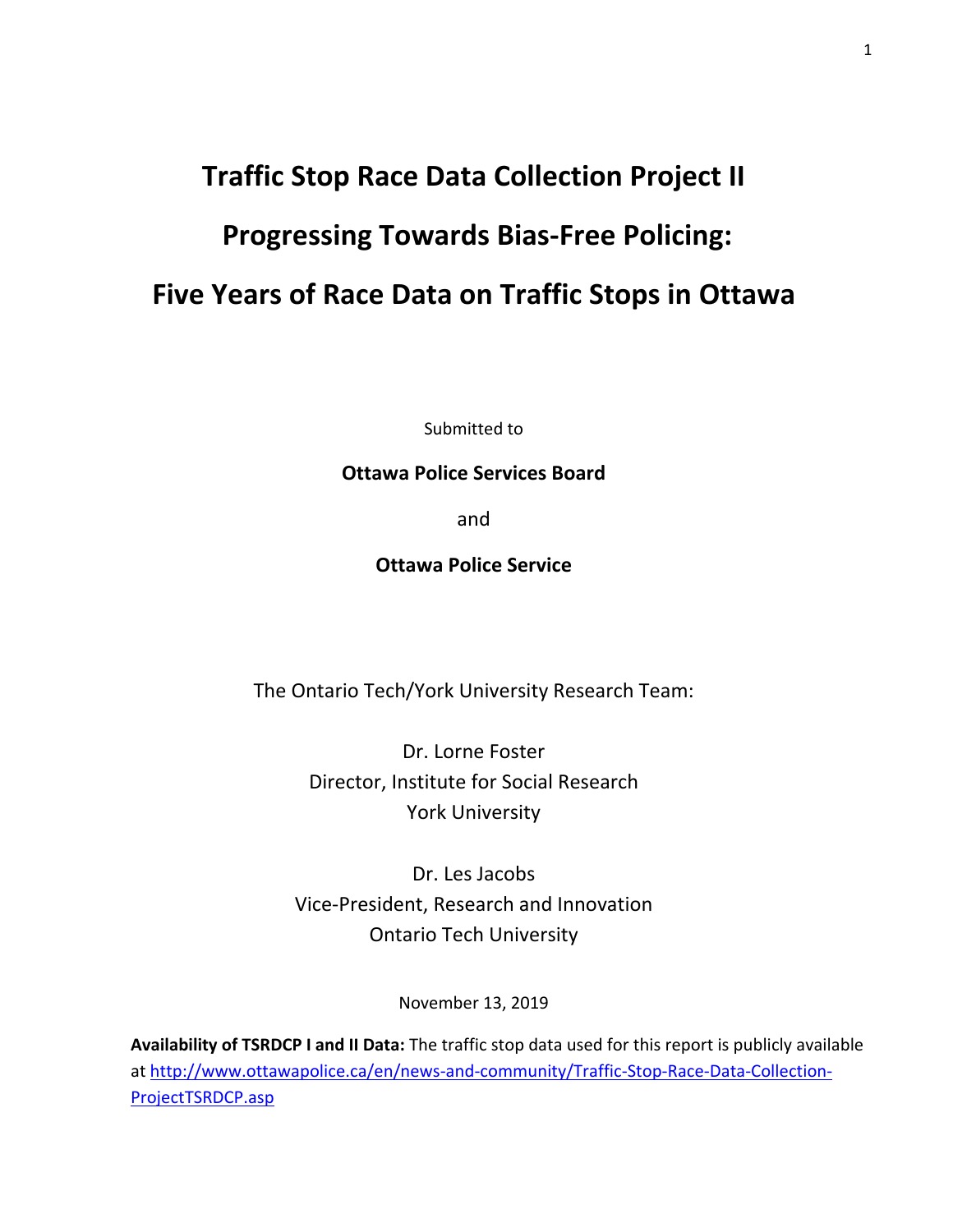#### **Brief Biographies of Authors**

**Dr. Lorne Foster** is the Director, Institute for Social Research (ISR) and a Professor in the School of Public Policy and Administration (SPPA) and the Department of Equity Studies (DES), York University. He has collaborated with communities and organizations in the not-for-profit, private and wider public sectors on various equity initiatives. He has also consulted extensively on anti-racism, human rights and equity issues with local and international governments. His books include Turnstile Immigration: Multiculturalism, Social Order and Social Justice in Canada (1998); Intercultural Relations (2002); Enhancing the Role of Municipalities against Racism and Discrimination (2010) Writing Justice: Voicing Issues in the Third Media (2011); Balancing Competing Human Rights Claims in a Diverse Society (2012); and Racial Profiling and Human Rights in Canada: The New Legal Landscape (2018). His current research focus is on human rights and public policy linkages in as they relate to the area of race and ethnicity.

**Dr. Les Jacobs** is the Vice-President, Research and Innovation, at Ontario Tech University. Previously, he held at York University the York Research Chair in Human Rights and Access to Justice (Tier 1) leading the new Access to Justice Data Science Lab, while serving as Director of the Institute for Social Research. He was appointed a Fellow of the Royal Society of Canada (FRSC) in 2017 for his internationally recognized data science contributions to equality of opportunity, human rights, and access to justice research.

He completed his DPhil at Oxford University. He joined Ontario Tech University and York University after having held full-time teaching positions at the University of British Columbia and Magdalen College, Oxford University. His numerous books include Rights and Deprivation (Oxford University Press, 1993, ebook edition 2012), Workfare: Does it work? Is it Fair? (Renouf/IRPP, 1995), The Democratic Vision of Politics (Simon & Schuster, 1997), Pursuing Equal Opportunities: The Theory and Practice of Egalitarian Justice (Cambridge University Press, 2004), Balancing Competing Human Rights in a Diverse Society (Irwin Law Books, 2012), Linking Global Trade and Human Rights: New Policy Space in Hard Economic Times (Cambridge University Press, 2014), Privacy Rights in the Global Digital Economy: Legal Problems and Canadian Paths to Justice (Irwin Law Books, 2014), Racial Profiling and Human Rights: the new legal landscape in Canada (Irwin Law Books, 2018), and Grey Zones in International Economic Law and Global Governance (UBC Press, 2018).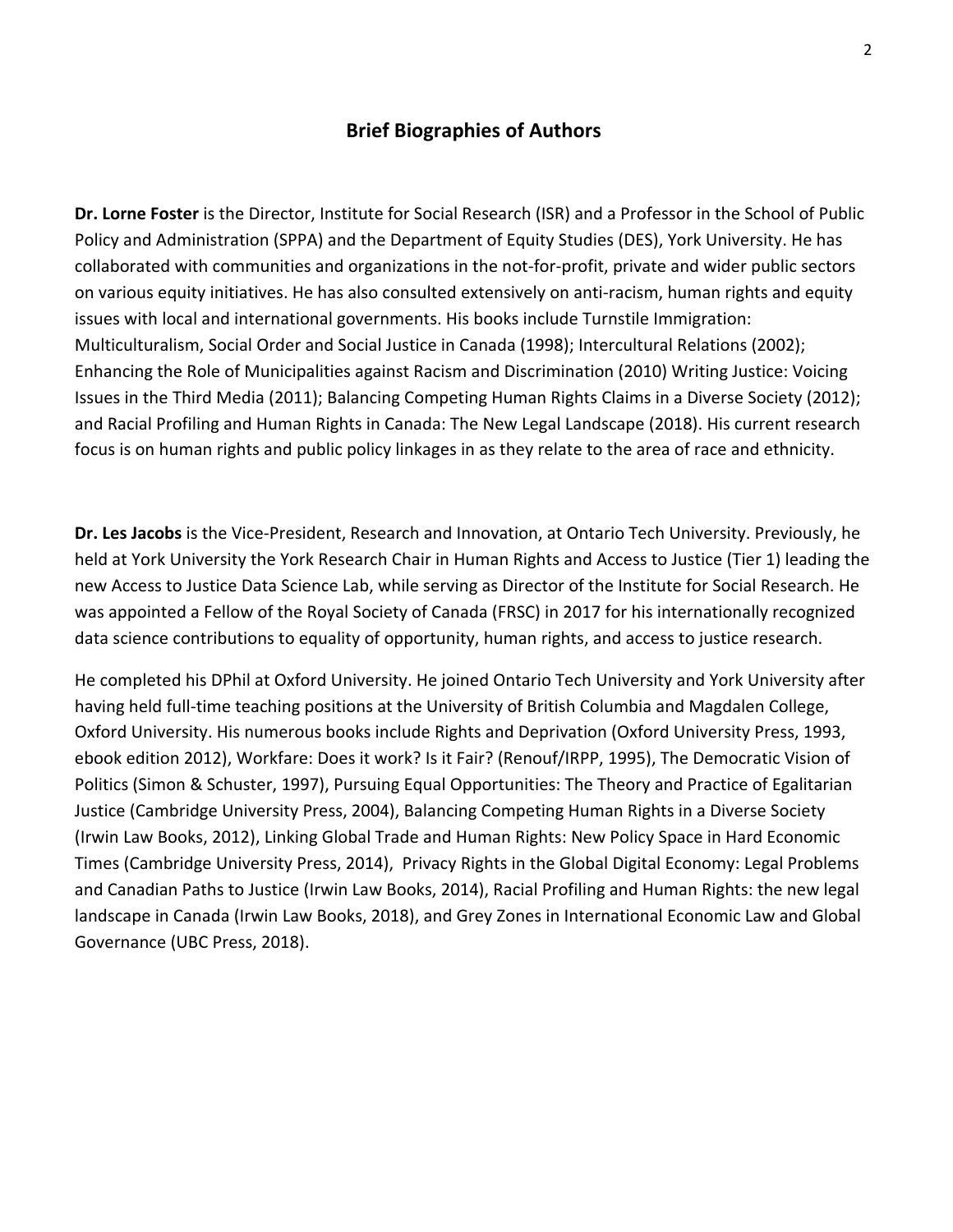## **Executive Summary**

This *TSRDP II* report by the Ontario Tech/York University Research Team provides an overview of the findings of three-years of traffic stop data from 2015 to 2018 for the Ottawa Police Service as a follow-up to the pioneering 2016 Traffic Stop Race Data Collection Project Report (*TSRDCP I),* which involved undertaking the largest race based data collection in Canadian policing history. The original communitybased research project arose from an agreement between the Ontario Human Rights Commission (OHRC) and the Ottawa Police Services Board (Board) and the Ottawa Police Service (OPS). The OHRC and the OPS believe that race based data collection is part of an organizational approach to ensuring bias-neutral policing services. Full information regarding the agreement is available online at ottawapolice.ca/race.

The Traffic Stop Race Data Collection Project required police officers to record their perception of the driver's race, by observation only, for traffic stops over a two-year period from June 27, 2013 to June 26, 2015. A data set of 81,902 records of traffic stops over two years were examined for the original *TSRDCP I* Report.

The current *TSRDCP II* report examines a total of 96,436 recorded traffic stops of Ottawa residents for the three year period from 2015 to 2018. The analysis presented in this report segments the records of 96,436 traffic stops into three data sets reflecting one-year periods, 2015-2016, 2016-2018, and 2017- 2018. As with the original groundbreaking report, each traffic stop record includes complete information on race, sex and age, along with reasons for traffic stops and outcomes.

## **The findings of the** *TSRDCP II* **report address three sets of issues:**

**INCIDENCES OF TRAFFIC STOPS** - Are there disproportionately high incidences of traffic stops for drivers of different race groups, when compared with their respective driver populations in Ottawa, in the three one-year periods of 2015-2016, 2016-2017, and 2017-2018? How do these findings compare to the findings for the two-year period of 2013-2015 reported in *TSRDCP I*? Are there significant or emerging patterns?

- **There is a clear pattern across the five years that the Ottawa Police Service are stopping fewer and fewer of its residents for traffic violations.** Traffic stops declined from 40,951 in 2013-2014 to 26,641 in 2017-2018, which is a 35% decline.
	- o In many racialized communities in Ottawa, initial consultations and outreach by the Traffic Stop Race Data Collection Project found that these communities felt subject to excessive surveillance by the police, exemplified by the report of frequent traffic stops. This finding is significant especially for racialized communities in Ottawa because it means in absolute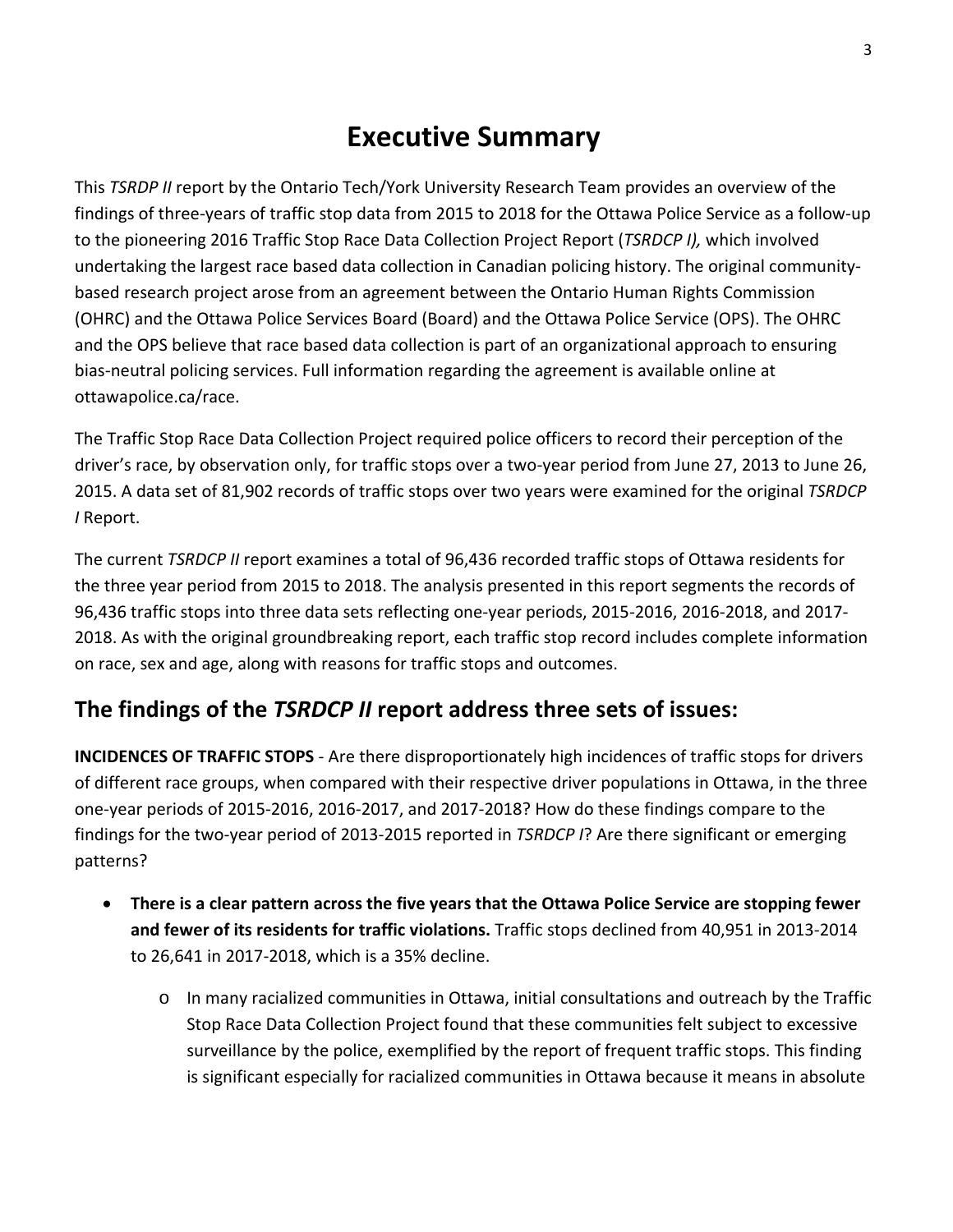terms Middle Eastern and Black drivers are being stopped far less in 2018 than they were five years ago.

- o This finding is also important because it suggests that the Ottawa Police Service has become less reliant on traffic stops as an instrument to advance community safety.
- **Middle Eastern and Black drivers continue to experience disproportionately high incidences of traffic stops.** 
	- o In 2015-2016, Middle Eastern Drivers were stopped 2.9 times more than what you would expect based on their segment of the driving population while Black Drivers were stopped 2.2 times more than what you would expect based on their population. In 2016-2017, Middle Eastern Drivers were stopped 2.9 times more than what you would expect based on their segment of the driving population while Black Drivers were stopped 2.26 times more than what you would expect based on their population. In 2017-2018, Middle Eastern Drivers were stopped 3.18 times more than what you would expect based on their segment of the driving population while Black Drivers were stopped 2.3 times more than what you would expect based on their population. White Drivers were stopped at a consistent rate of 0.9 times their ratio in the driver population over the five years of the study from 2013-2018.
	- o There has been only a very modest reduction in the overall disproportionality traffic stop rates for Middle Eastern and Black drivers by the Ottawa Police Service compared to the *TSRDCP I* report findings for 2013-2015.
	- o The reduction of racial disproportionalities in traffic stops requires innovative new approaches to conducting traffic stops that reduces the impact of implicit bias and systemic racism that adversely affect the Middle Eastern and Black communities in Ottawa.
	- o The continued adverse impact of traffic stop enforcement on certain racial communities strongly points to the importance of the Ottawa Police Service to explore alternative practices that can advance community safety.
- **There have been significant reductions since 2013 in the disproportionately high incidences of traffic stops for the two subgroups – Middle Eastern and Black Males aged 16-24 – identified in the 2016** *TSRDCP I* **report as the most adversely affected by traffic stop practices by the Ottawa Police Service.** 
	- o The reductions over the five years from 2013 to 2018 averaged 30% for young Middle Eastern Males and 23% for young Black males. However, in 2017-2018, young male Middle Eastern Drivers were still stopped 8.7 times more than what you would expect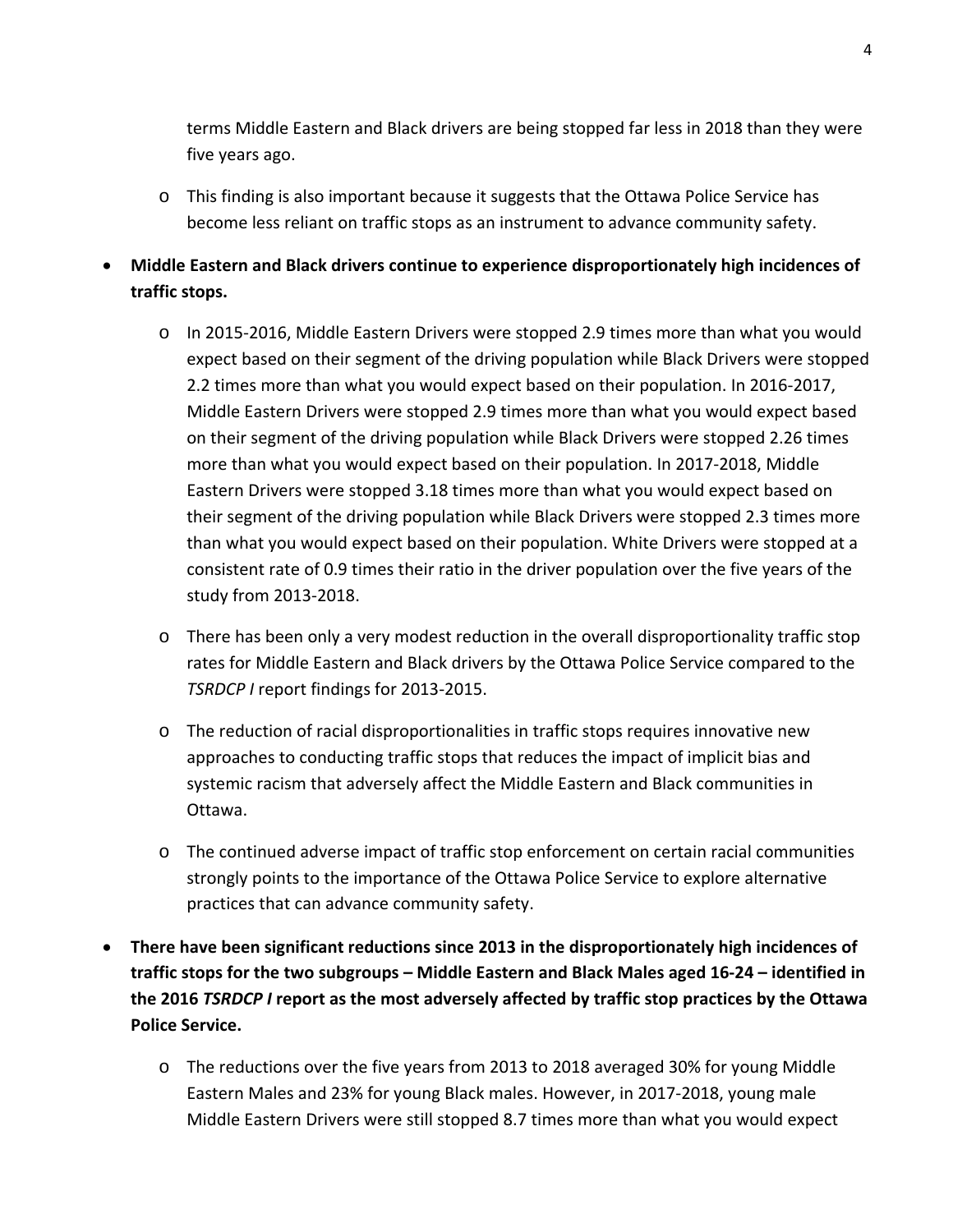based on their segment of the driving population while young male Black Drivers were stopped 6.7 times more than what you would expect based on their population.

- o Reductions on this scale suggest that at least some of the targeted measures adopted by the Ottawa Police Service during *TSRDCP I* and *TSRDCP II* have been impactful and that there are good reasons to be optimistic that the unacceptable high rates of disproportionality for these two sub-groups can be further reduced.
- o The patterns of disproportionately high traffic stop rates for young Middle Eastern and Black males by the Ottawa Police Service in the period from 2015-2018 cannot be justified and are consistent with findings of racial profiling in cases involving other police services.

**REASONS FOR TRAFFIC STOPS** - Do racialized minority drivers experience disproportionately high incidences of specific reasons for traffic stops by the Ottawa Police Service when compared with their White counterparts during the three one-year periods of 2015-2016, 2016-2017, and 2017-2018? How do these findings compare to the findings reported for *TSRDCP I*?

- **Provincial and municipal offences was the reason for 98% of the traffic stops by the Ottawa Police Service for the three-year period from 2015 to 2018. Police officers did not utilize "provincial and municipal offenses" for traffic stops in a disproportionally manner for any racial minority group.**
	- o The findings about reasons for traffic stops in the three years from 2015 to 2018 are very similar to those findings in the 2016 *TSRDCP I* report regarding the period from 2013 to 2015.
	- o The consistent finding that Provincial and Municipal Offenses is the cited reason for the traffic stop except in a tiny fraction of circumstances suggests that there is a genuine need in the future to develop a more robust data field that requires officers to identify in more detail the particular provincial or municipal offence at issue for the traffic stop.
	- o In the three-year period from 2015 to 2018, Black Drivers were at least 3 times more likely to be stopped for both Criminal Offenses and Suspicious Activities than White Drivers. Likewise, Middle Eastern Drivers were at least 2 times more likely to be stopped for both Criminal Offenses and Suspicious Activities than White Drivers. Since the categories of Criminal Offense and Suspicious Activity were cited so infrequently as the reason for the traffic stop, reliable inferences about these racial disproportionalities are difficult to make and reinforce the importance in future data collection to further disaggregate the reasons for stop data field.

**OUTCOMES OF TRAFFIC STOPS** - Do racialized minority drivers experience disproportionately high incidences of specific outcomes for traffic stops by the Ottawa Police Service when compared with their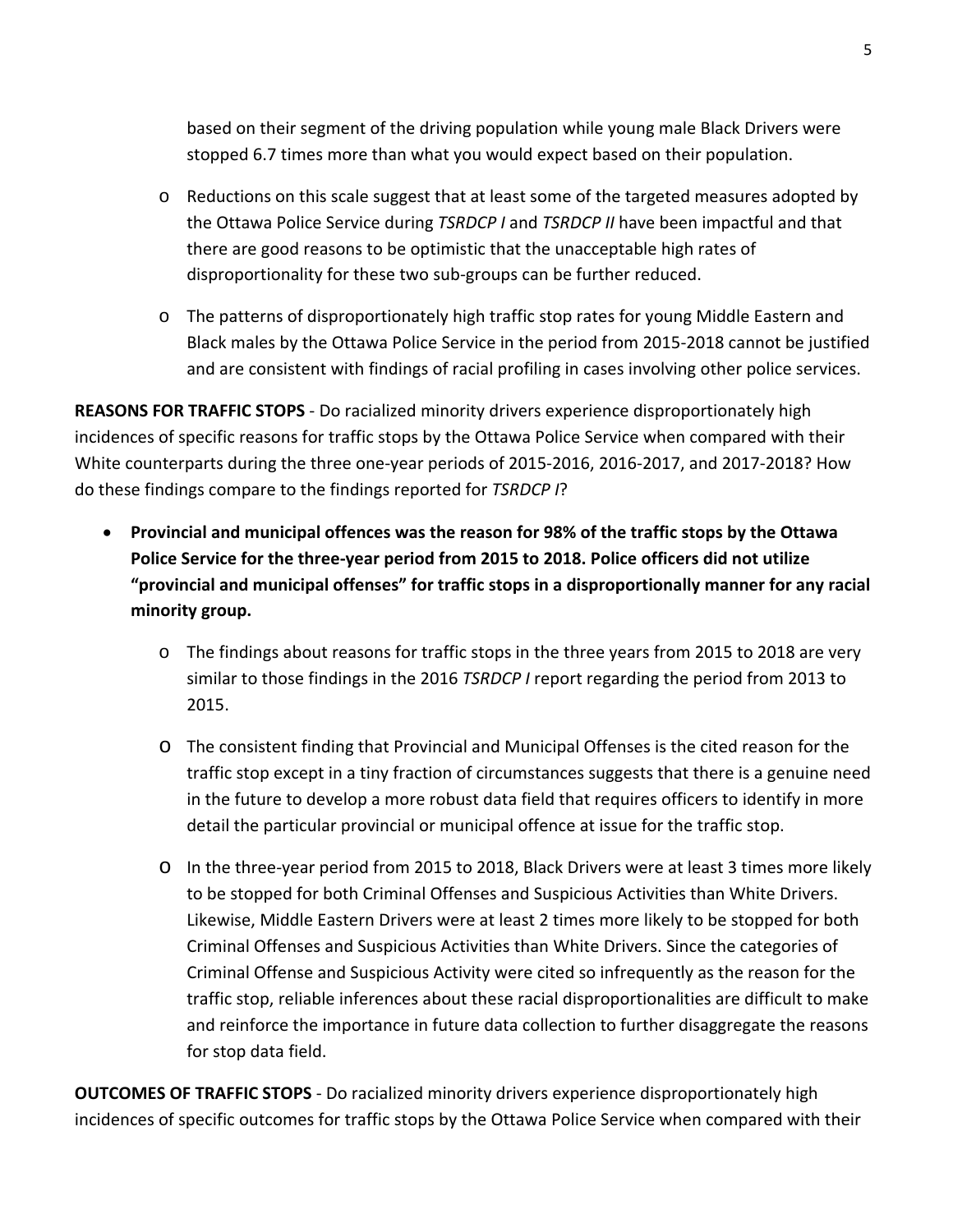White counterparts during the three one-year periods of 2015-2016, 2016-2017, and 2017-2018? How do these findings compare to the findings reported for *TSRDCP I*?

- **The clear upward trend in the outcomes of traffic stops in the five-year period from 2013 to 2018 is the very significant overall increase in charges. Over the five-year period, there is more than a 30% increase in charges resulting from a traffic stop by the Ottawa Police Service.**
	- o During the same period, there is also a corresponding decrease in drivers receiving warnings. No action outcomes have remained steady across the five years.
	- o There is no evident disproportionate higher incidences in charges for racialized minority groups in Ottawa when compared with the White group from 2015 to 2018. White Drivers have seen the greatest increases in likelihood of being charged and are the most likely to be charged when stopped.
	- o There may be a link between the increase in charges resulting from a traffic stop and the declining frequency of traffic stops by the Ottawa Police Service. When officers do engage in a traffic stop, the traffic stop may be more serious and involve a violation of a Provincial or Municipal Offence where the officer does not have the same degree of discretion to issue a warning instead of a charge. This would indicate a trend toward a "deliberative service approach" – involving a more conscientious practice of weighing the merits and ethics of policing action involving enforcement.

## **TSRDCP II Recommendations**

It is recommended that the Ottawa Police Service Board and the Ottawa Police Service:

## **1. Create a formal policy directing officers to permanently track and report the races of people involved in traffic stop encounters.**

- I. Use the Traffic Stop Race Data Collection 'Project' as the base for the new Traffic Stop Race Data Collection 'Policy'.
- II. Retain independent experts to tabulate, analyze and report annually or bi-annually on the data.
- III. Experiment with new data fields including neighbourhood level analysis, patrol zones, and timeof-day.
- IV. Refine the current data field for reasons for stops so that there are at least 4 sub-fields for Provincial and Municipal Offenses.
- V. Refine the data field for outcomes so that there are at least 3 sub-fields for No Action.
- VI. Establish annual public reporting.
- VII. Continue to release to the public raw and study data collected by the TSRDCP.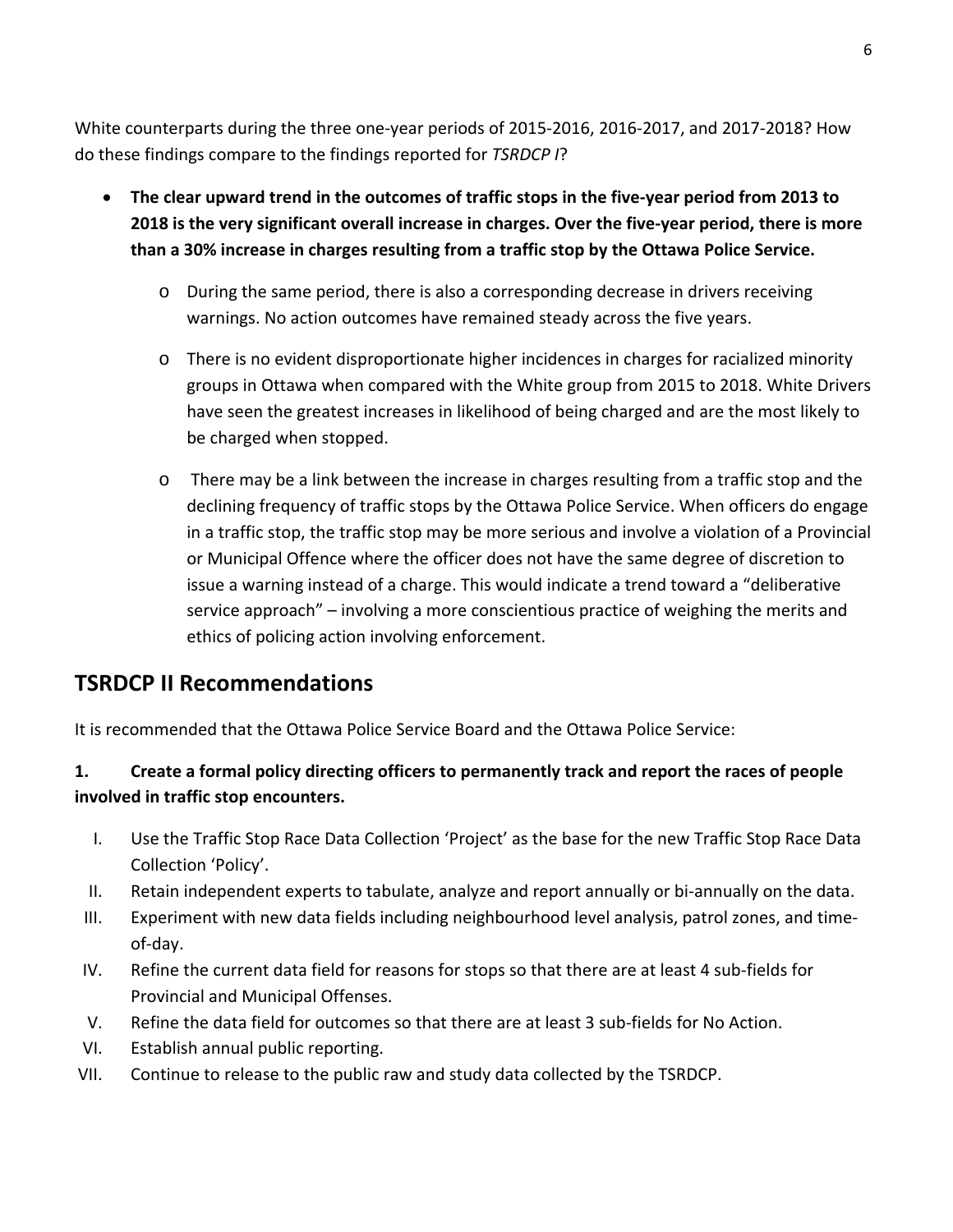- VIII. Analyze the TSRDCP data sets using newer, more innovative statistical methods including causal inference to better under the cause and effect relationship between the race of the driver and the traffic stop encounter.
- IX. Integrate experiments and pilots of new protocols and Artificial Intelligence technology for traffic stops into the analysis and reporting of the TSRDCP. (See Recommendations 4, 5,6, &7.)

## **2. Set annual targets for the reduction of the high racial disproportionalities of Middle Eastern and Black traffic stops.**

- I. Set 10% annual reduction targets for Middle Eastern and Black drivers as a group so that by 2025 there will be no longer high disproportionalities for these two race groups.
- II. Set 20% annual reduction targets for young male Middle Eastern and Black drivers as a group so that by 2030 there will be no longer high disproportionalities for these two race sub-groups.
- III. Require regular audits by first line supervisors of officer interactions with public.
- IV. Conduct operational reviews of race data collection monthly statistical totals.
- V. Monitor pattern changes and statistical anomalies in race data collection at the officer and district level.

## **3. Develop police service procedures on racial profiling that includes a clear definition of bias neutral policing that is inclusive of explicit and implicit bias.**

- I. Put policies and procedures in place to limit the impact of bias.
- II. Policies must extend to officer conduct, and must distinguish explicit from implicit bias.
- III. In cases of conduct involving possible implicit bias patterns that might be occurring outside of the officers' conscious control – it may not be appropriate to formally discipline the officer. Instead, the best human rights practice is facilitating positive contact across groups, conversation, and training that aims to raise awareness of implicit bias.
- IV. Police officers should be required to take human rights training at least every three years, including effective training initiatives on racism, race relations, racial profiling, and unconscious/implicit bias.
- V. Leverage the OPS code ethics and value in order to inspire principled performance among officer employees and police management.

#### **4. Experiment with new and innovative protocols for engaging in traffic stops.**

- I. Retain external experts to design and analyze new protocols such as checklists for completion by the officer prior to undertaking a traffic stop modelled on Randomized Control Trials (RCTs).
- II. Pilot these protocols and analyze their impact on racial disproportionalities in traffic stops as well as on community safety.
- III. Analyze data from these experiments using the baselines from the *TSRDCP I and II*.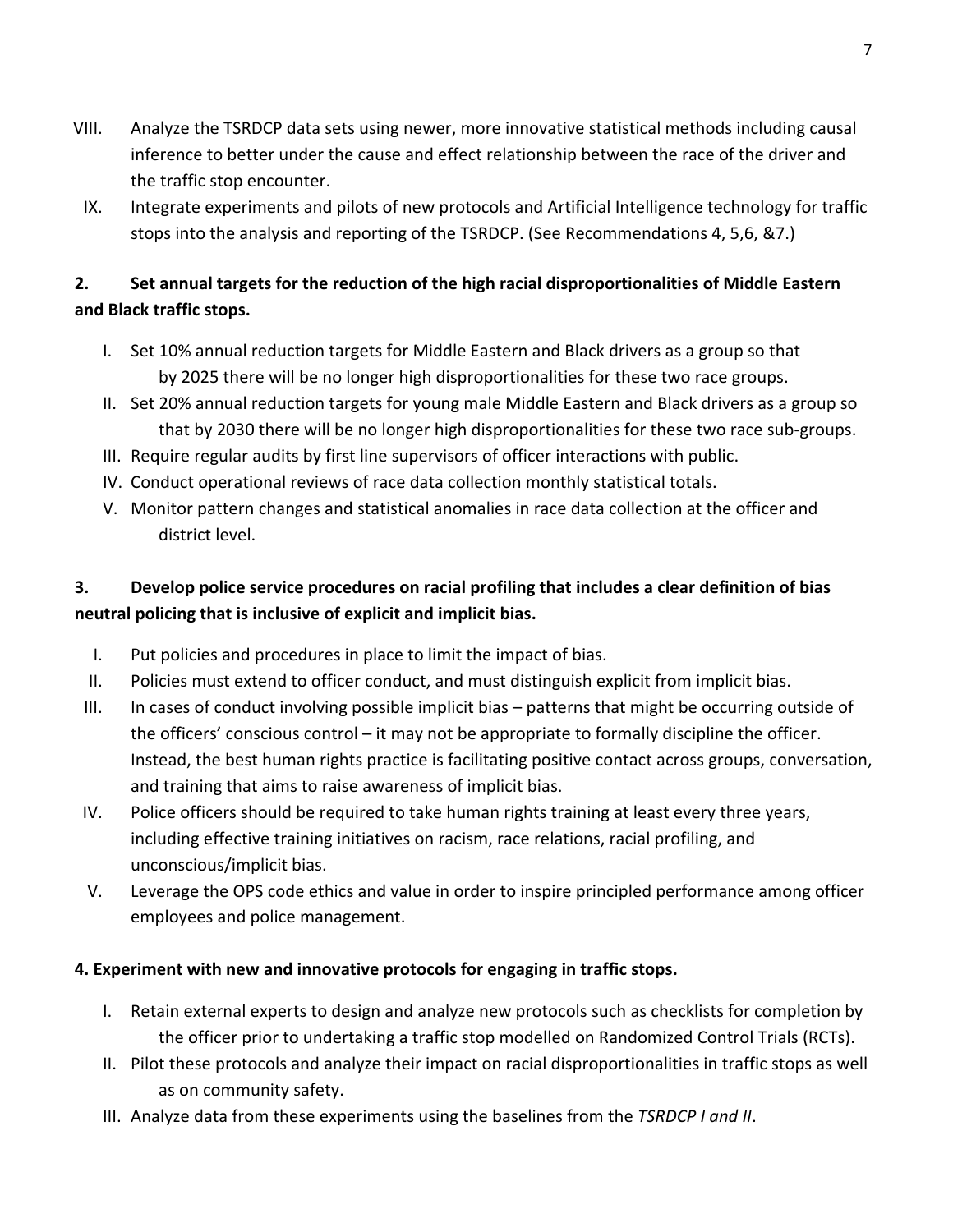IV. Scale up effective protocols.

## **4. Test the decision points that are most vulnerable to implicit bias during traffic stops and be innovative about how those decision points may be shifted, including using new Artificial Intelligence technology.**

- I. A potential intervention for reducing the effects of implicit bias on disproportionality is to provide guidance in making unbiased discipline decisions in ambiguous or snap-decision situations.
- II. General guidance (e.g. telling police officers to be less bias or bias-neutral) is not effective, but specific guidance may aid in such situations. Efficient and effective development of specific guidance requires a set of empirically-derived vulnerable decision points on which to focus training and implementation.
- III. Identify the situations that are most likely to be affected by implicit bias  $-$  a few strategies can be used to address bias in these specific situations.
- IV. Identify specific situations where disproportionality is more likely to occur eg. time of day also substantially affects disproportionality.
- V. Teach neutralizing routines for vulnerable decision points.
- VI. Retain independent experts to guide experiments with new Artificial Intelligence technology such as front hood license plate scanners to provide bias-free reasons for traffic stops.
- VII. In addition to clarifying procedures, research indicates that it may be effective to use the police service data to teach officers to identify when they are in a vulnerable decision point (e.g. fatigue, suspect demeanor, subjective behavior) and use a self-review routine just prior to making a discipline decision. Such if-then routines, frequently called "implementation intentions," may neutralize the likelihood of disproportionate discipline from implicit bias, especially in situations that are chaotic, ambiguous, or seem to demand snap judgments.
- VIII. Analyze data from these tests and experiments using the baselines from the *TSRDCP I and II*.

## **6. Using Artificial Intelligence (AI) technology, develop an Early Intervention System (EIS) that captures all necessary information to alert supervisors to potential racial discrimination by both individuals and platoons/units/divisions.**

- I. This AI system should capture and flag patterns related to racial disproportionalities and disparities, including in:
	- Citizen complaints
	- Lack of service situation
	- $\triangleleft$  All uses of force, broken down by level and type
	- ❖ All stops of civilians
	- Civil litigation,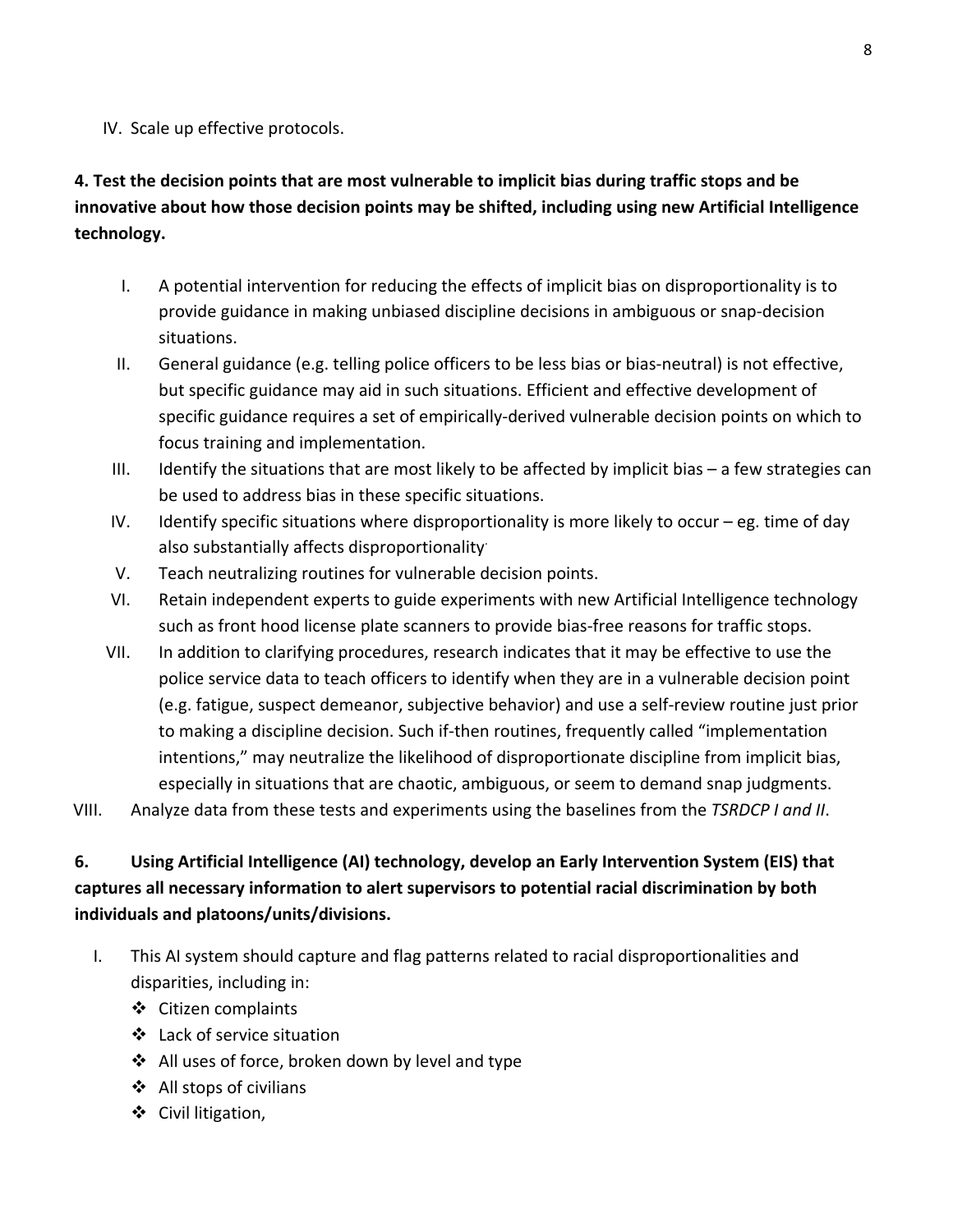- ❖ Resist-arrest incidents
- ❖ Charges and arrests.
- II. Consider integration of appropriate EIS software options for supervisory caseload management.
- III. The early warning and intervention technology should provide for the tracking of officer behavior through data analysis that can produce various types of 'alerts' that a problem exists.
	- $\cdot \cdot$  The software should provide for alert by type of incident, i.e., set different thresholds for different incident types, such as citizen complaints, use-of-force incidents, or lack-of-service situations.
	- $\cdot$  The software should provide for a 'monitored officer alert', which targets a specific employee/unit with an alert whenever the individual/unit is involved in an incident.
	- $\cdot \cdot$  The software should provide for a 'top percentile alert', which allows the OPS to identify instantly persons/units that appear in a designated top percentile for a specific time period.
	- \* The software should provide for a 'detail alert' by allegation and by use-of-force type.
	- $\clubsuit$  The software should provide for an 'overall' alert that is triggered regardless of incident type.

#### **7. Conduct a Body-Worn Camera Pilot Project.**

- I. Police body-worn cameras (BWCs) are being rapidly and widely adopted by law enforcement for their suspected capacity to increase police accountability and transparency.
- II. Work with an independent expert to develop a pilot project to collect social scientific evidence of the positive benefits of the use of body-worn cameras as they relate to police-community interactions.
- III. The study should employ a "mixed method approach" that collects quantitative and qualitative data, centred on race and race-related information, and be modelled on Randomized Control Trials (RCTs).
- IV. Develop appropriate privacy guidelines for the use of body-worn cameras in consultation with the Information and Privacy Commissioner of Ontario.
- V. Select two districts in the Ottawa Metropolitan Census Area to conduct the pilot project, with relatively dense urban populations.
- VI. Require mandatory-use BWC policies.
- VII. Require officers wearing the cameras to inform citizens that they are wearing a BWC and that the device is recording.
- VIII. Hand out survey invitations to a minimum of 5000 motorists following police stops.
- IX. The survey should include questions about the citizen's experience, as well as their opinions of police in general.
- X. Compare body camera survey results (procedural justice policing) with Traffic Stop Race Data (regarding racial disproportionality) annually.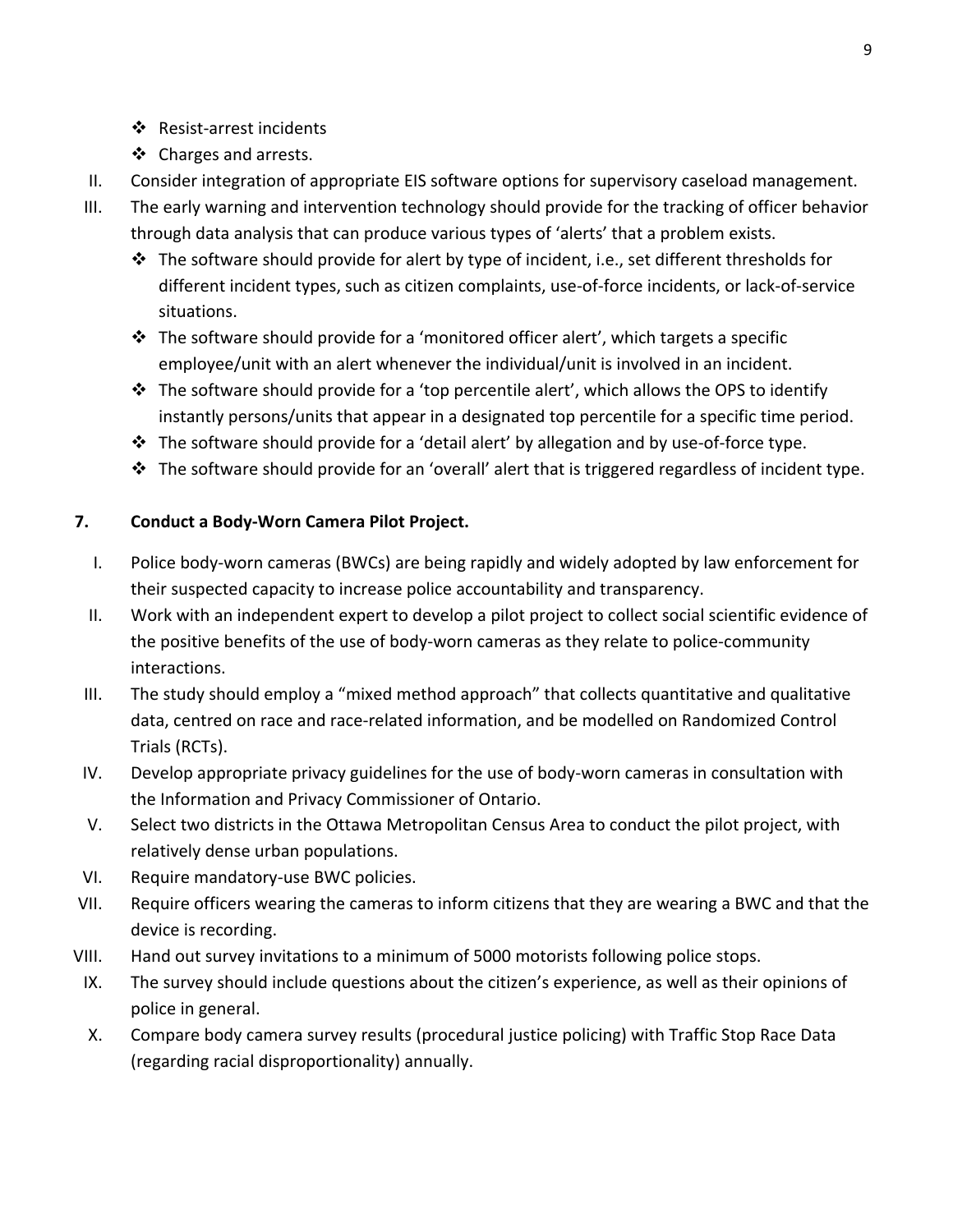## **TABLE OF CONTENTS**

| Part 1: The Ottawa Police Service Traffic Stop Race Data Collection Project, 2013-2018          |
|-------------------------------------------------------------------------------------------------|
|                                                                                                 |
| <b>Background</b>                                                                               |
| <b>Project Design</b>                                                                           |
| <b>Notable Findings of the TSRDCP I Report</b><br><b>Recommendations of the TSRDCP I Report</b> |
| <b>Implementation of the TSRDCP / Report Recommendations</b>                                    |
|                                                                                                 |
| Part 2: TSRDCP II Reporting for 2015 - 2018                                                     |
|                                                                                                 |
| <b>Data Collection</b>                                                                          |
| Data System                                                                                     |
| <b>Data Collection Capabilities</b>                                                             |
| <b>Data Quality Supervision</b>                                                                 |
| <b>General Research Findings on Traffic Stops, 2015-2018</b>                                    |
|                                                                                                 |
| 2015-2016 Incident Findings                                                                     |
| 2016-2017 Incident Findings                                                                     |
| 2017-2018 Incident Findings                                                                     |
| <b>Comparing Traffic Stops Incident Data</b>                                                    |
| <b>Across the Five Years of the TSRDCP</b>                                                      |
| <b>Three Significant Findings about Traffic Stop Incidents</b>                                  |
|                                                                                                 |
| 2015-2016 Incident Findings                                                                     |
| 2016-2017 Incident Findings                                                                     |
| 2017-2018 Incident Findings                                                                     |
| <b>Discussion</b>                                                                               |
|                                                                                                 |
| 2015-2016 Incident Findings                                                                     |
| 2016-2017 Incident Findings                                                                     |
| 2017-2018 Incident Findings                                                                     |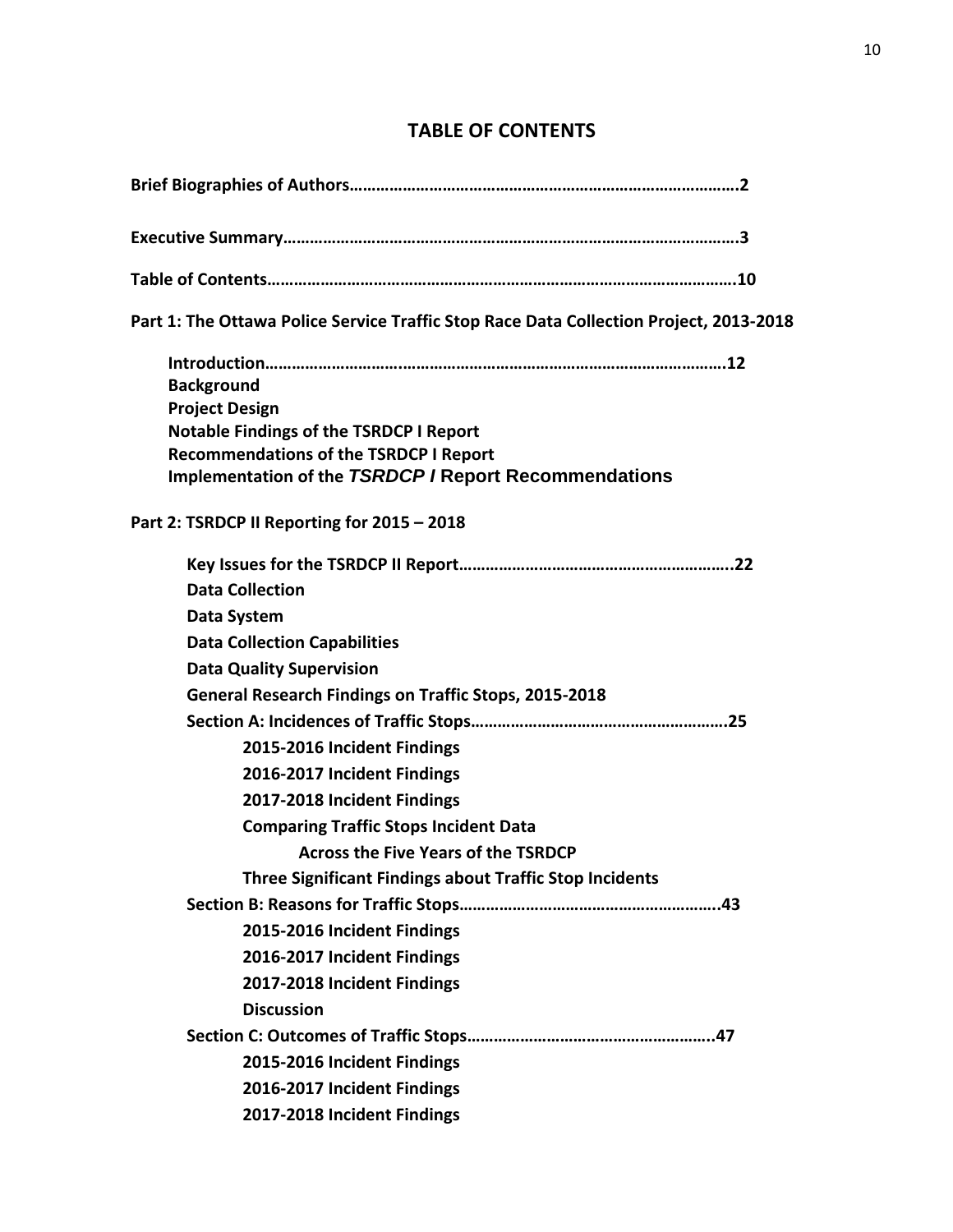| <b>Discussion</b>                                       |     |
|---------------------------------------------------------|-----|
| Overview of the Findings from Sections A, B, and C52    |     |
|                                                         |     |
|                                                         | 56  |
|                                                         |     |
|                                                         | .61 |
| Note 1: Race Categories                                 |     |
| Note 2: Methodology                                     |     |
| Note 3: Ottawa Police Service's Traffic Stops Data Sets |     |
|                                                         |     |
| <b>ENDNOTES.</b>                                        | 69  |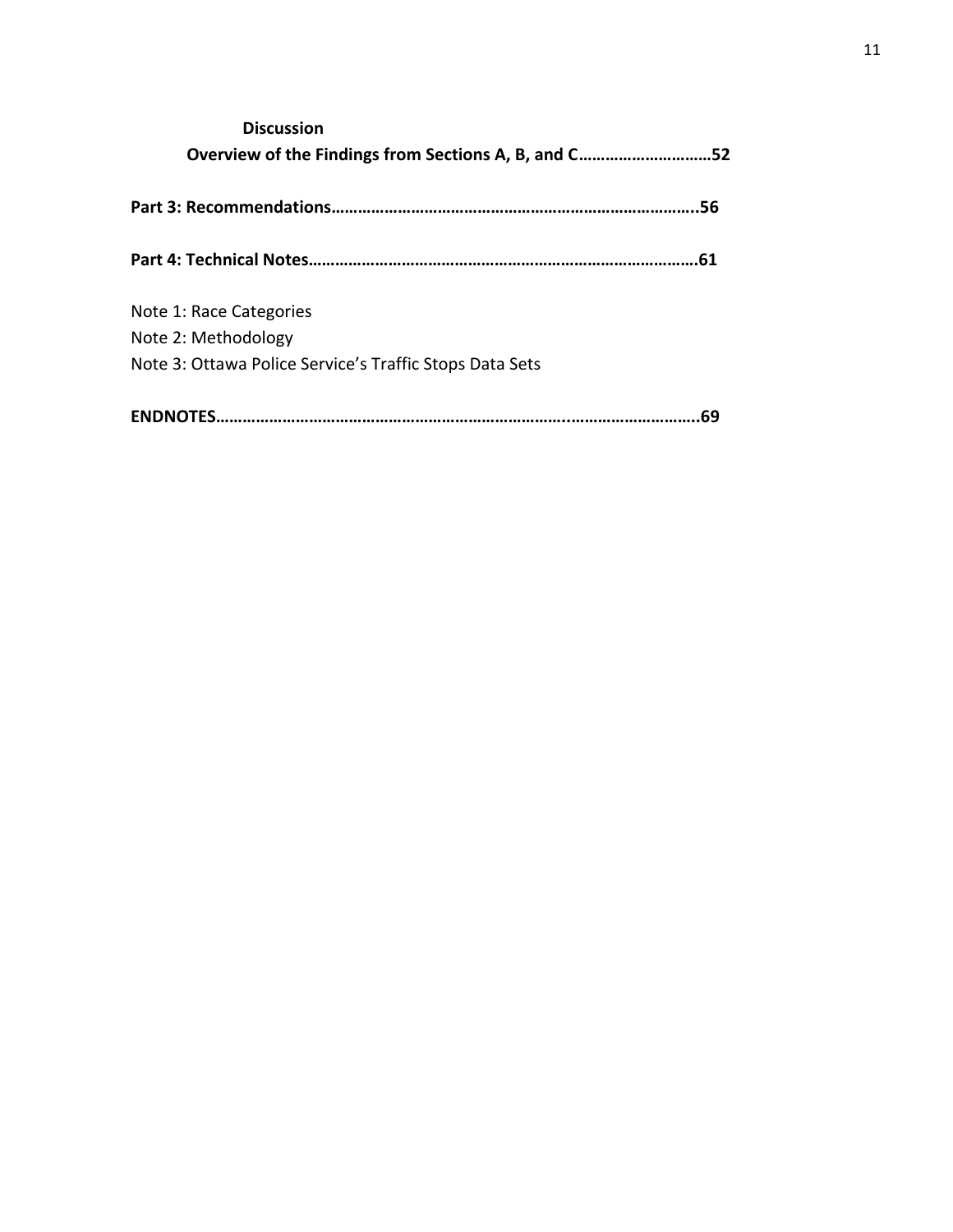## **PART 1**

## **The Ottawa Police Service Traffic Stop Race Data Collection Project, 2013-2018**

#### **Introduction**

The Ottawa Police Service (OPS) Traffic Stop Race Data Collection Project (TSRDCP) began race based data collection for all traffic stops on June 27, 2013. In October 2016, the *TSRDCP I* report provided an analysis of the data collected on traffic stops for the two-year period from June 27, 2013 until June 26, 2015. The current report (*TSRDCP II)* report provides an overview of the findings of the Ottawa Police Service's Traffic Stop Race Data Collection Project (TSRDCP) for the period from June 27, 2015 until June 26, 2018, drawing comparisons to the findings in the *TSRDCP I* Report.

#### **Background**

The TSRDCP has its origins in the letter of understanding signed between the Ontario Police Service Board and the Ontario Human Rights Commission on April 27, 2012. This settlement agreement was based on the complaint put forward by Chad Aiken, a young Black man, who was pulled over by a police officer in Ottawa. He believed that he was racially profiled and alleged that his right to equal treatment with respect to services without discrimination because of age, colour, ethnic origin, and race had been violated.

According to the Minutes of Settlement, the Ottawa Police Service Board agreed to collect race data in traffic stops. It agreed to "begin collecting the data on or before June 27, 2013. The data shall be collected for no less than two (2) full years ("the data collection period"). The data collection period may be extended if recommended by the expert."

In 2012, in preparation for the race data collection project, the Ottawa Police Services (OPS) obtained independent expert advice from the team of Dr. Lorne Foster, Dr. Les Jacobs, and Dr. Bobby Siu at York University. This three-person York University research team directed the initial research project design and issued the *TSRDCP I* report in October 2016 of the findings of the race data collection project for the first two years of data collection.<sup>[1](#page-58-0)</sup> Following the recommendations of the independent research team, the OPS continued to collect race data with regard to traffic stops. Subsequently, in the Spring of 2019, the OPS retained the Ontario Tech/York University Research Team – Dr. Foster (at York University) and Dr. Jacobs (at Ontario Tech University) – to undertake a follow-up independent analysis of the data for the period from June 2015 until June 2018 and submit the *TSRDCP II* report.

## **Project Design**

In developing the initial framework for the project, Ottawa Police Service and the independent Ontario Tech-York University research team, along with other stakeholder groups, established a range of project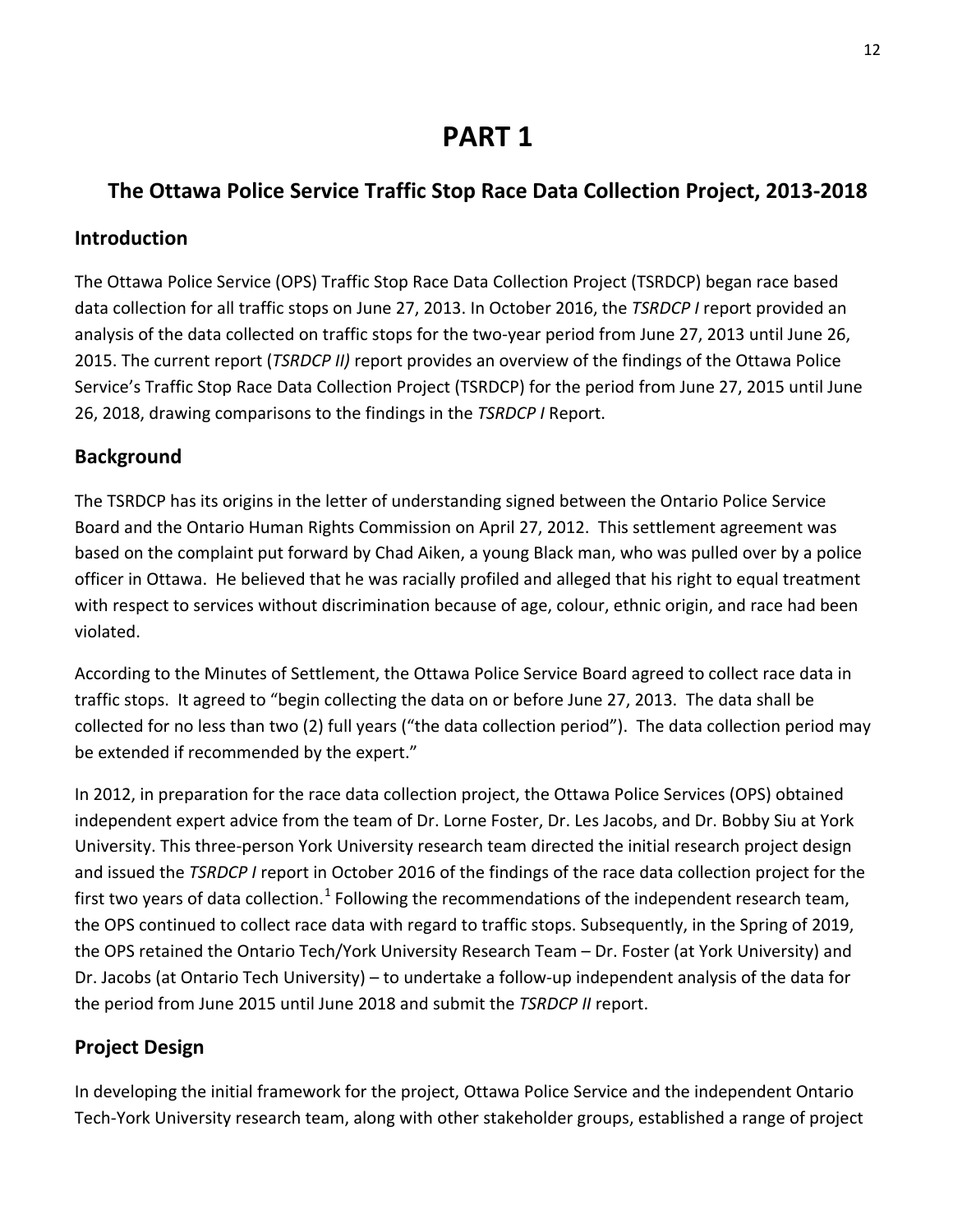components including ongoing consultations and communication with communities, internal stakeholders, Ottawa Police Association, and the Ontario Human Rights Commission. The project framework included data requirements; information technology specifications; data collection mechanisms, policies and procedures; data storage; roles and responsibilities; quality assurance; methodology and data limitations; education and training; communications; and schedule of project activities.

## **Notable Findings of the TSRDCP I Report**

The *TSRDCP I* report on the Ottawa Police Service Race Data Traffic Collection Project addressed three central issues:

INCIDENCES OF TRAFFIC STOPS - Do drivers of different race groups have disproportionately high incidences of traffic stops, when compared with their respective driver populations in Ottawa? Research findings for the period from 2013-2015 showed that:

- There were 81, 902 traffic stops where officers recorded their perception of the driver's race: 69.3% White (56,776), 12.3% Middle Eastern (10,066), 8.8% Black (7,238), 4.7% E. Asian/SE Asian (3,875), 2.7% S. Asian (2,195), 1.9% Other racialized minorities (1,545), and .3% Indigenous Peoples (207).
- In Ottawa, Middle Eastern and Black groups, irrespective of their sex and age, are the two race groups with disproportionately high incidences of traffic stops. Middle Eastern Drivers were stopped 10066 times, which constituted about 12.3% of the total stops over the two year period. This means that Middle Eastern Drivers were stopped 3.3 times more than what you would expect based on their population. Black Drivers were stopped 7238 times, which constituted about 8.8% of the total stops over the two-year period. This means that Black Drivers were stopped 2.3 times more than what you would expect based on their population.
- Men aged 16-24 (including White men) have disproportionately high incidences of traffic stops. Young Middle Eastern male drivers were stopped 12 times more than what you would expect based on their population. Young Black male drivers were stopped 8.3 times more than what you would expect based on their population. Young White male drivers were stopped 1.7 times more than what you would expect based on their population.

REASONS FOR TRAFFIC STOPS - Do racialized minority drivers experience disproportionately high incidences of specific reasons for traffic stops when compared with their White counterparts in Ottawa? Research findings for the period from 2013-2015 showed that: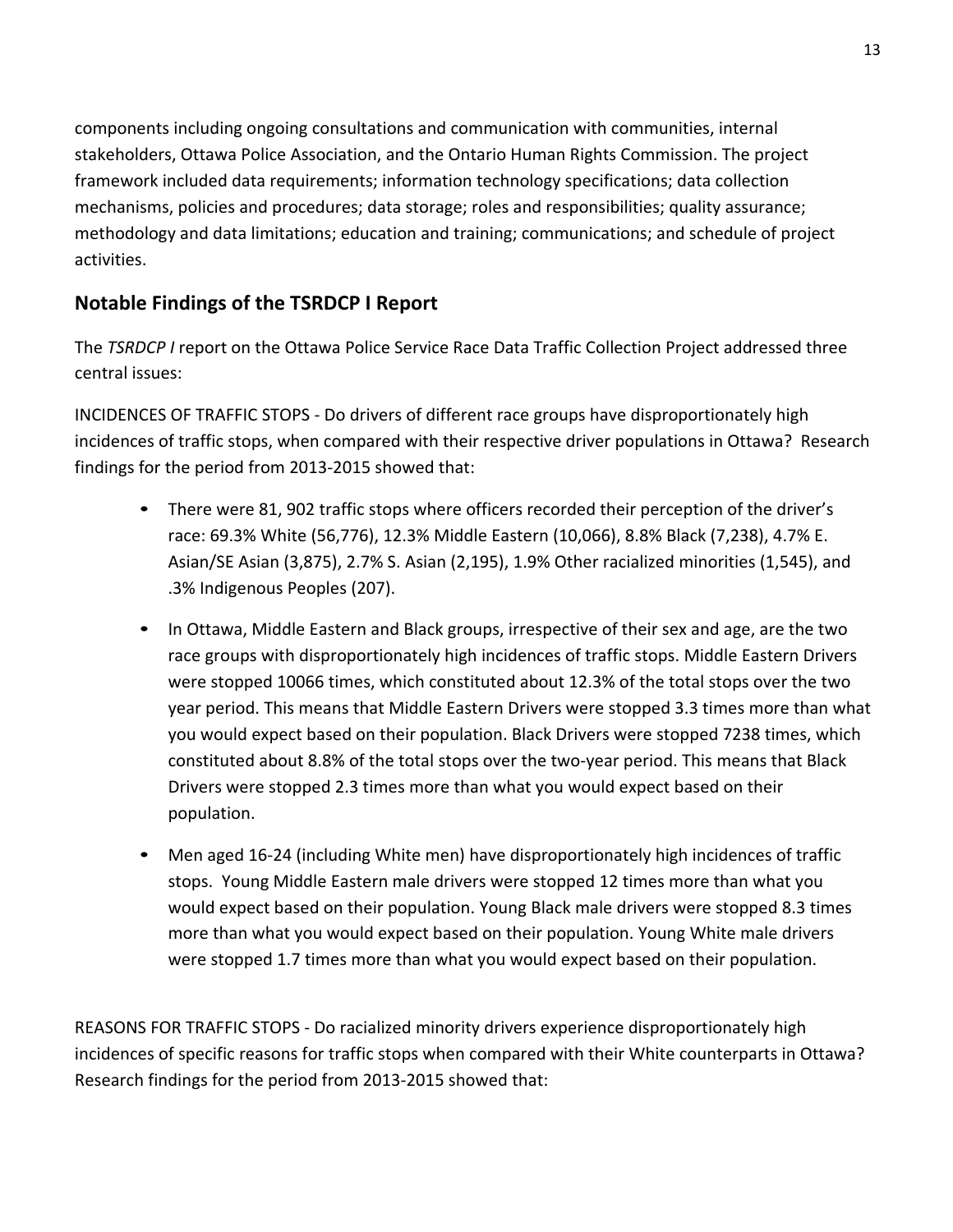- When compared with the White group, "criminal offences" reason has been used disproportionately by police officers for five of the six racialized minority groups. The data is inconclusive about Indigenous peoples with regard to this issue because the number of stops citing "criminal offenses" was too low to draw any conclusions.
- Similarly, "suspicious activities" reason has been used disproportionately by police officers for four racialized minority group - Indigenous peoples (99.37%), Black (148.40%), Middle Eastern (133.70%), and other racialized minorities (132.78%).

OUTCOMES OF TRAFFIC STOPS - Do racialized minority drivers experience disproportionately high incidences of specific outcome of traffic stops when compared with their White counterparts in Ottawa? Research findings for 2013-2015 showed that:

- All race groups (including White) have received similar proportions of charges (44.65%) from police officers after traffic stops.
- All race groups (including White) have received similar proportions of warnings (41.29%) from police officers after traffic stops.
- Indigenous peoples (37.77%), Black (47.28%), Middle Eastern (36.84%), and other racialized minorities (28.21%) groups experienced disproportionately high incidences of "final (no action)" outcomes of traffic stops.

## **Recommendations of the** *TSRDCP I* **Report**

The October 2016 *TSRDCP I* report by the independent research team made six recommendations to the Ottawa Police Service Board and the Ottawa Police Service:

Determine the sources of the disproportionately high incidences identified in this study through additional research on psychological, organizational, and social issues within the Ottawa Police Service – systemic biases in police practices; police leadership and corporate culture; organizational policing strategies and tactics; human resources policies and practices; institutional mindsets about the association between race and crime; the diversity of the Ottawa Police Service workforce; and race relations dynamics with the diverse communities that constitute the City of Ottawa.

Develop and implement solutions to address the anomalies of disproportionately high incidences through a review of research findings gathered through the implementation of Recommendation # 1 in consultation with stakeholder groups, race and ethnic communities, and the public.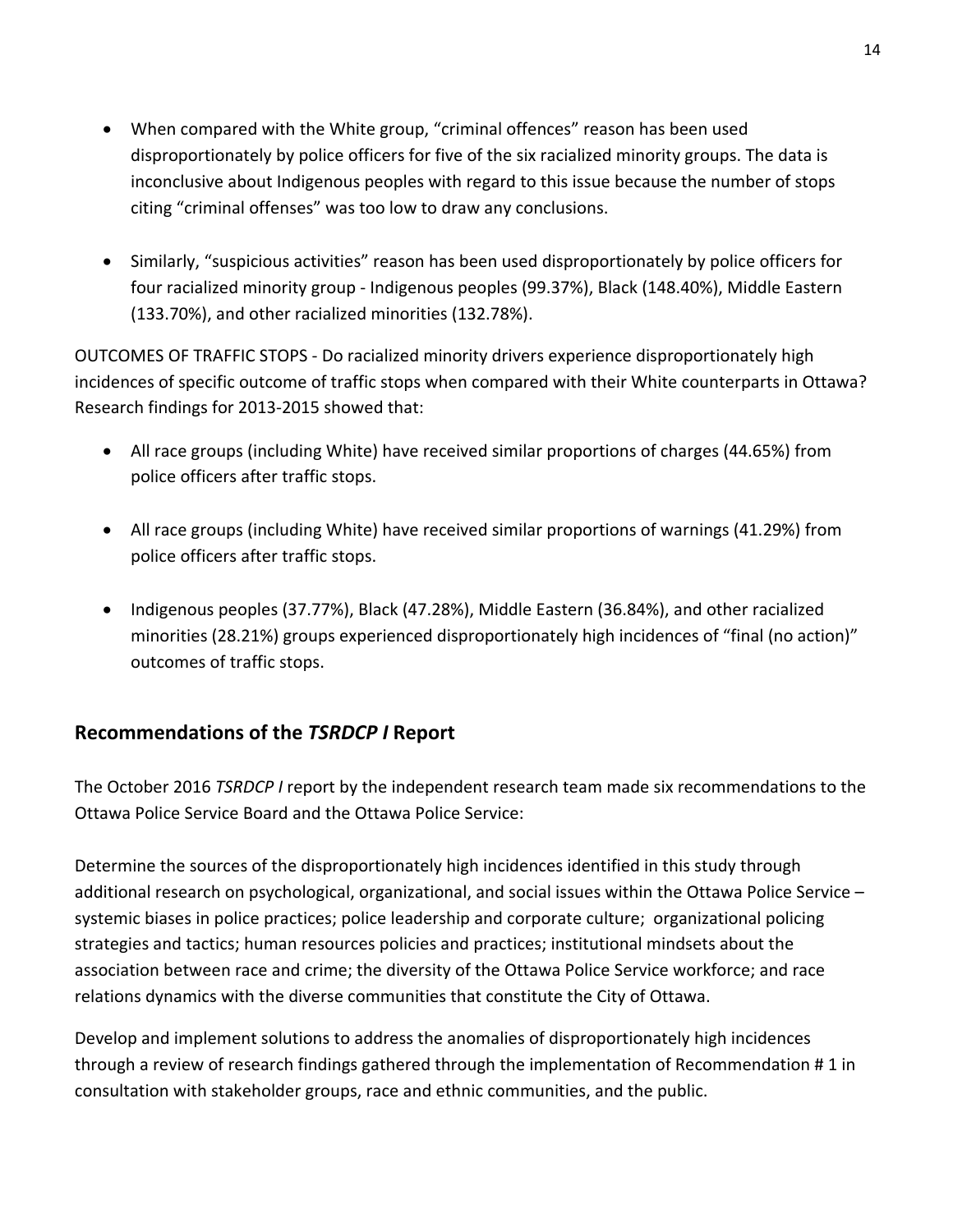Increase positive police-community contact by holding monthly, or regular, relationship- building meetings; train officers and community members together; promote joint police and community committee work particularly in advisory areas; and hold "critical incident" discussions and trainings and annual conferences on police-community relations.

Continue collecting race data in traffic stops with improved tools and processes; monitor regularly traffic stops issues; place data reports as a regular agenda item on meetings at the level of staff, senior management, and board; and communicate data related to race and traffic stops regularly to the public through quarterly bulletins, press releases, annual reports, and other media.

Build on its extensive and successful experience with community engagement and develop a multi-year action plan to address the issues of racial disparities in traffic stops raised in this report.

Make readily available the data collected for this research project on race and traffic stops. The raw data made available should allow for analysis that goes beyond the scope and methodology of this report, but within the legal limits of the Freedom of Information and Protection of Privacy Act and the Municipal Freedom of Information and Protection of Privacy Act.

#### **Implementation of the** *TSRDCP I* **Report Recommendations**

In the three years since the 2016 *TSRDCP 1* Report, the Ottawa Police Service has acted upon all six of the recommendations.

*(1) Determine the sources of the disproportionately high incidences identified in this study through additional research on psychological, organizational, and social issues within the Ottawa Police Service – systemic biases in police practices; police leadership and corporate culture; organizational policing strategies and tactics; human resources policies and practices; institutional mindsets about the association between race and crime; the diversity of the Ottawa Police Service workforce; and race relations dynamics with the diverse communities that constitute the City of Ottawa.* 

Led by senior management, the effort to determine the sources of high racial disproportionalities in traffic stops and other police practices has focused on continued research, both commissioned and internal, that addresses implicit bias and systemic discrimination in policing, while championing the values of equity, diversity and inclusion.

Systemic biases in police practices that are inherent in the normal functioning of the institution are often subtle and covert and go unnoticed. Nevertheless, they are discernable through numerical data patterns that can inform corrective action.<sup>[2](#page-58-1)</sup> Race based data collection is now used to monitor and inform OPS policies, practices and decision-making processes, as well as organizational culture (attitudes, norms and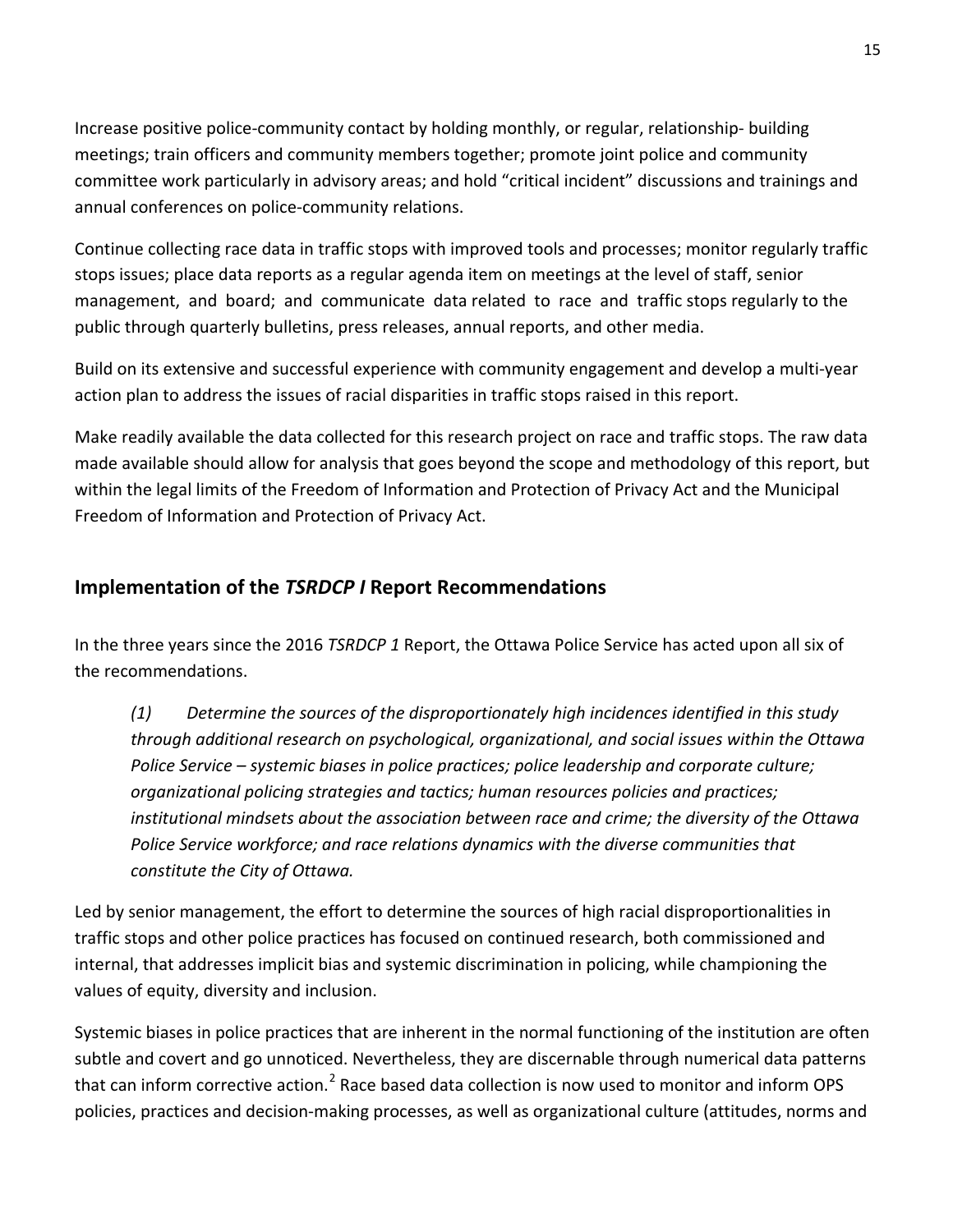shared perspectives). Human rights based data collection and questions are incorporated in existing OPS research, surveys, census projects, program evaluations (e.g., Neighbourhood Resource Teams), and its strategic planning frames (e.g., the Multi-Year Action Plan for Bias-Neutral Policing).

In addition, several fact-based and evidence-driven initiatives to reduce race and other human rights code-prohibited disproportionalities are outlined in recent reports to the Ottawa Police Service Board, including:

- The Fair and Impartial Policing (FIP) Training Program delivered to all sworn officers. This involves officer and staff implicit bias training as well as a review and evaluation of FIP training outcomes.
- The Human Rights & Racial Profiling Policy Annual Report provided in November 2016 outlines several initiatives related bias-neutral policing.
- The Street Checks/Regulated Interactions Provincial Regulations for regulated interactions, also known as street checks, was implemented throughout 2016 and launched in March 2017. This requires officer training on the new rules, which also includes topics such as individual rights, unlawful detention, discrimination, and bias awareness.
- The Gender Audit is now in the fourth phase of the project, phase one and two of the OPS Gender Audit was carried out and released in 2016.
- The OPS Business Plan 2016-2018 outlines three significant and measurable goals: (1) Engaging, mobilizing and supporting communities, (2) Building sustainable strategic/collaborative partnerships, and (3) Prioritizing and addressing risk activities in communities and neighbourhoods in a collaborative manner.
- The Equity, Diversity, and Inclusion Office at the OPS is scheduled to be fully launched in 2019.

Opportunities for further human rights based research initiatives exist, including the replication of prior study findings of the *TSRDCP I*, and triangulation of different research methods, to determine the sources of high racial disproportionalities and aid in the formulation of effective solutions.

*(2) Develop and implement solutions to address the anomalies of disproportionately high incidences through a review of research findings gathered through the implementation of Recommendation # 1 in consultation with stakeholder groups, race and ethnic communities, and the public.*

For over a decade, the Ottawa Police Service 'Partnership in Action' (PIA) served as the fundamental framework and cornerstone of public consultation and supports the service's community policing approach.[3](#page-59-0) The *TSRDCP I* report presented new dimensions to the PIA by moving this model of community engagement and partnership from the traditional enforcement side of policing to the service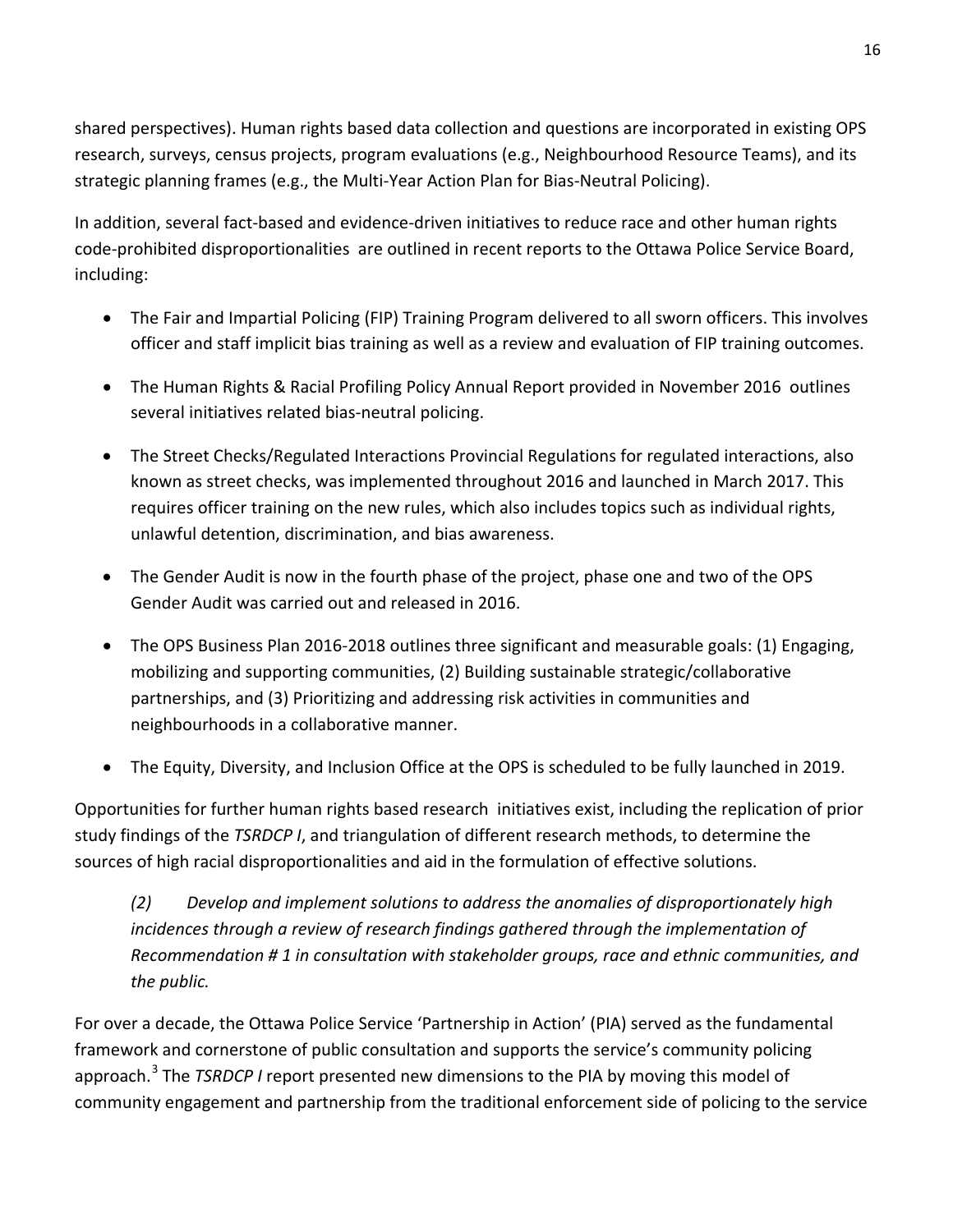delivery side, bringing the public into the formerly internal OPS conversation on officer performance and professional standards.

The *TSRDCP I* report helped open up an 'organizational change and service delivery' dialogue in Ottawa that has served the city well. This new police-citizen proximity and dialogue has brought a discernible focus (if not a clearly determinative impact) on 'problem policing', and therefore, racial anomalies in police-minority relations.<sup>[4](#page-60-0)</sup> Since the public now has a voice in conversations on standards of professionalism, it has had the effect of enhancing public trust and raising the general confidence in police legitimacy, even in the face of police-citizen traumata, such as the 2016 arrest and subsequent death of Mr. Abdirahman Abdi.

The death of Mr. Abdi was a catalyst for community outrage and re-ignited long-standing questions about how police deal with people with mental illness and whether the treatment of Mr. Abdi by police was racially motivated. Subsequent to the *TSRDCP I* report, which opened up the service delivery dialogue in Ottawa, the OPS Outreach Liaison Team was mandated to increase community engagement with racialized and broader diverse communities (including, Consult Stakeholders – OPA, PSB, NCCM, Coalition for Mr. Abdi, OLIP Network, Black Agenda Noir, etc.). The Outreach Liaison Team was tasked with a number of roles and responsibilities focused on creating meaningful dialogue regarding police interaction with community, including providing responsive outreach that identifies concerns and provides effective partnership opportunities.

Part of the outreach efforts at the OPS to engage a diverse and multicultural Ottawa population involve extensive consultations and relationship-building efforts conducted by both the Community Development Section (CDS) and the Diversity and Race Relations (DRR) Section. The CDS and DRR sections exist to ensure that the police respond effectively, appropriately, and sensitively to all members of the community, particularly those who have traditionally been marginalized by society.

The *TSRDCP I* project used the OPS (PIA) framework for community engagement as a resource, but also established itself as a resource for the OPS framework going forward.

The project instilled community engagement into every aspect of the study from research design to the final analysis, creating a template and platform for Ottawa's important ongoing dialogue and action planning for racial profiling and bias-neutral police services. The OPS race data project is the centerpiece for collaborative knowledge sharing and police-community problem solving, which is fundamental to better decision-making, driving progressive change, debunking myths and effectively addressing social issues.<sup>[5](#page-60-1)</sup>

*(3) Increase positive police-community contact by holding monthly, or regular, relationship building meetings; train officers and community members together; promote joint police and community committee work particularly in advisory areas; and hold "critical incident" discussions and trainings and annual conferences on police-community relations.*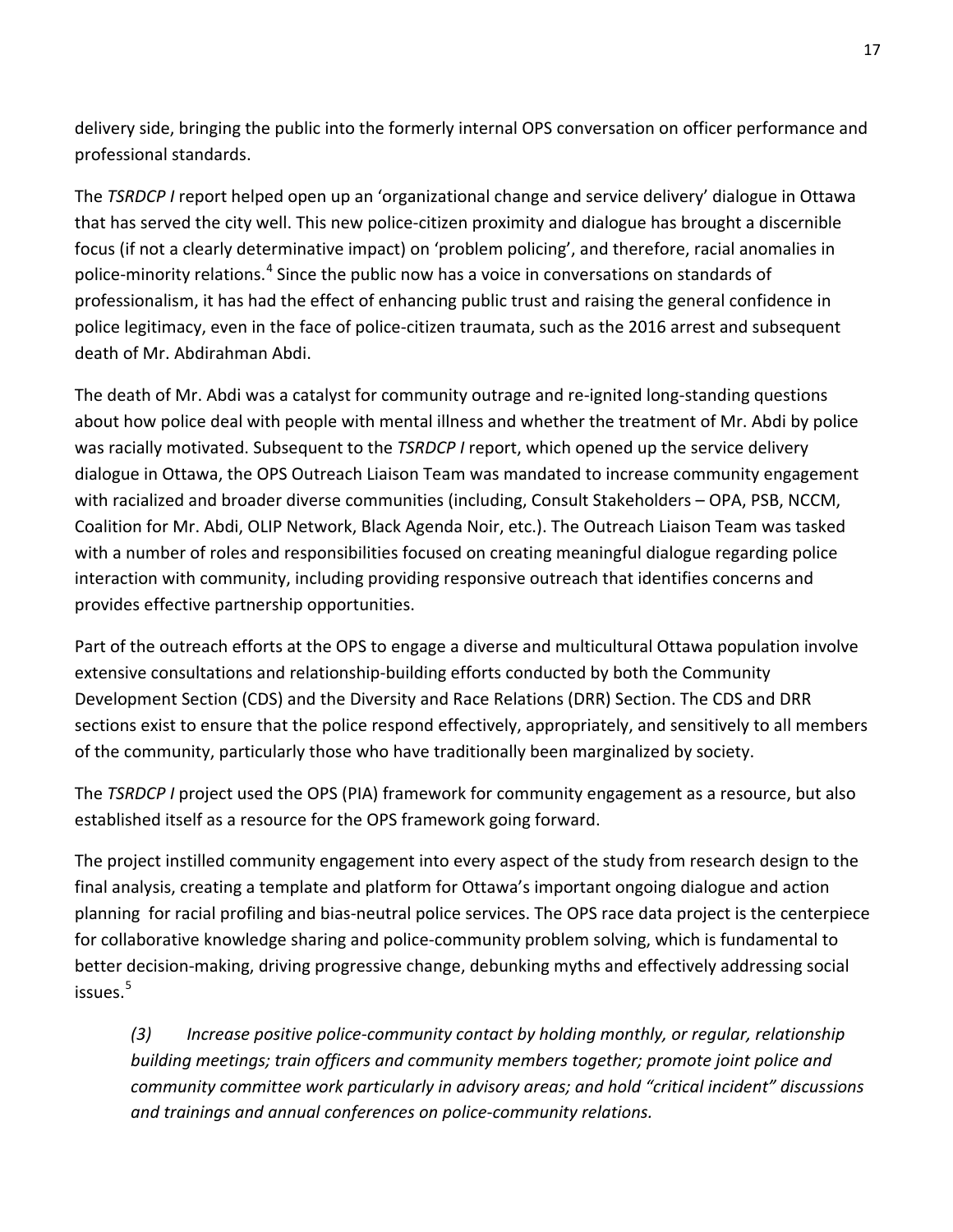The Ottawa Police Service has undertaken a significant amount of post-TSRDCP I work to address systemic discrimination and profiling, much of it in collaboration with community stakeholders including the Community-Police Action Committee known as COMPAC.

Under the auspice of Partnership in Action (PIA), Ottawa citizens are encourage to establish a working relationship with Community Police Centre and their neighbourhood officers through several active police-community committees – including, the GLBT Liaison Committee, the Community Equity Council, and the Youth Advisory Committee (YAC).

While the role of relationship-building is integral to every aspect of policing, the recently created Community Development Section (CDS) and Diversity and Race Relations Section (DRR), focus the bulk of their efforts on creating inroads with traditionally under-served communities, while reinforcing the importance of our long-term existing partnerships. In 2018, CDS participated in 97 separate community engagement activities, ranging from a well-attended Police Week that hosted events across the city, to meeting with more than 150 university and college students to discuss issues like the Diversity Audit and OPS's Strategic Plan.

In response to continued demands from community groups, the OPS is looking to rework its communitybased consultative group for the important work it does with Indigenous, Faith-Based and racialized communities in Ottawa. The Community Equity Council (CEC) is scheduled to be fully implemented in 2019, with six sub-committees which will be created to examine specific issues, like anti-racism, LGBTQ2S+, Indigenous relations and Bias-Neutral Policing.

In order to create meaningful dialogue and to begin to rebuild the community's trust and confidence in the Ottawa Police Service, the Outreach Liaison Team (OLT), as noted above, is charged with the responsibility of creating meaningful dialogue regarding police interaction with community, including providing responsive outreach that identifies concerns and provided effective partnership openings.

The OPS is currently developing Neighbourhood Resource Teams in order to implement a neighbourhood-policing program where OPS officers work in collaboration with communities to identify and address community based problems, crimes, and social disorders.

While relationship building has grown in expanse and sophistication, there are some shortcomings – or mixed agendas – in the OPS approach to this recommendation:(i) Community engagement theory recognizes the importance of the collaborative involvement of all stakeholders, including the marginalized and voiceless, to serve as a catalyst for problem-solving and progressive social change.<sup>[6](#page-61-0)</sup> This requires "a two-way communication leading to productive partnerships that yield mutually beneficial outcomes."<sup>[7](#page-61-1)</sup> Yet, training opportunities in OPS police-community partnership areas seem to be both limited, and are often shaped, by a police driven order maintenance agenda. Beyond the mobilization of particular communities, this agenda is normally concerned with how to link micro-assets to the macro-environment for sustainable community development, within a pre-determined public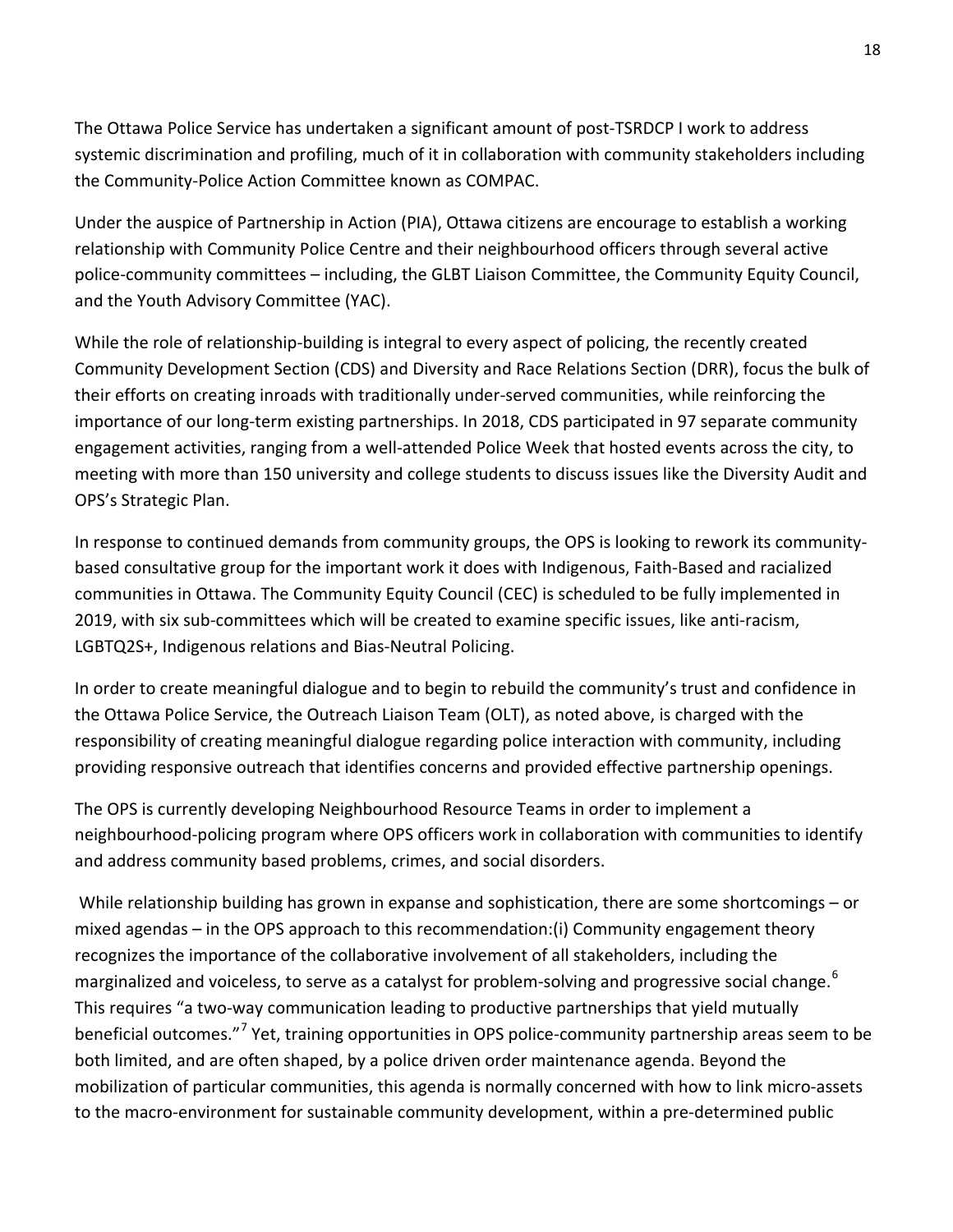safety and security framework. We argue that comprehensive police-community engagement is a bidirectional approach to problem solving that elevates the values of democratic citizenship and participation rights, and empowers (marginalized) communities.<sup>[8](#page-62-0)</sup> In the context of the recommendation to "train officers and community members together," this suggests partnerships between police and citizen stakeholders, are most actualized where both are integral to processes and outcomes. For police and citizen groups, mutual input into the development or selection as well as co-participation of some training packages is strongly advised.

(ii) In addition, we are not aware of any substantive developments undertaken in the area of "critical incident" community briefings. Providing information about problematic officer involved occurrences or events serves the purpose of demonstrating police transparency and a sense of professional accountability in real time, and can have the desired effect of mitigating disillusionment and post-traumatic stress among marginalized communities.<sup>[9](#page-62-1)</sup> Critical incident briefing sessions with the Ottawa public, particularly with affected communities, is strongly advised.

*(4) Continue collecting race data in traffic stops with improved tools and processes; monitor regularly traffic stops issues; place data reports as a regular agenda item on meetings at the level of staff, senior management, and board; and communicate data related to race and traffic stops regularly to the public through quarterly bulletins, press releases, annual reports, and other media.*

Following the release of the *TSRDCP I* report, there was a considered decision to continue human rights based data collection beyond the mandated two-year timeframe, improving the former weak data links between police organization as a field of practice (traffic stops) and its relationship to public interest and community well-being. Accordingly, race microdata is now an important evidentiary component in the advance of professional reforms in organizational practice and OPS police culture. Race data collection is also been implemented in provincial regulations for regulated interactions (street checks).

Subsequent to the *TSRDCP I* report, the OPS increased the monitoring of race relations as a policy priority and core policing practice, and improved the dissemination of information through the Service communications technologies and other media, as well as externally commissioned, and internally prepare and present reports.

This continuation of human rights data collection, analysis and reporting is pivotal to assessing organizational progress, improving professional standards, enhancing customer service, and driving innovation for the public good.

*(5) Build on its extensive and successful experience with community engagement and develop a multi-year action plan to address the issues of racial disparities in traffic stops raised in this report.*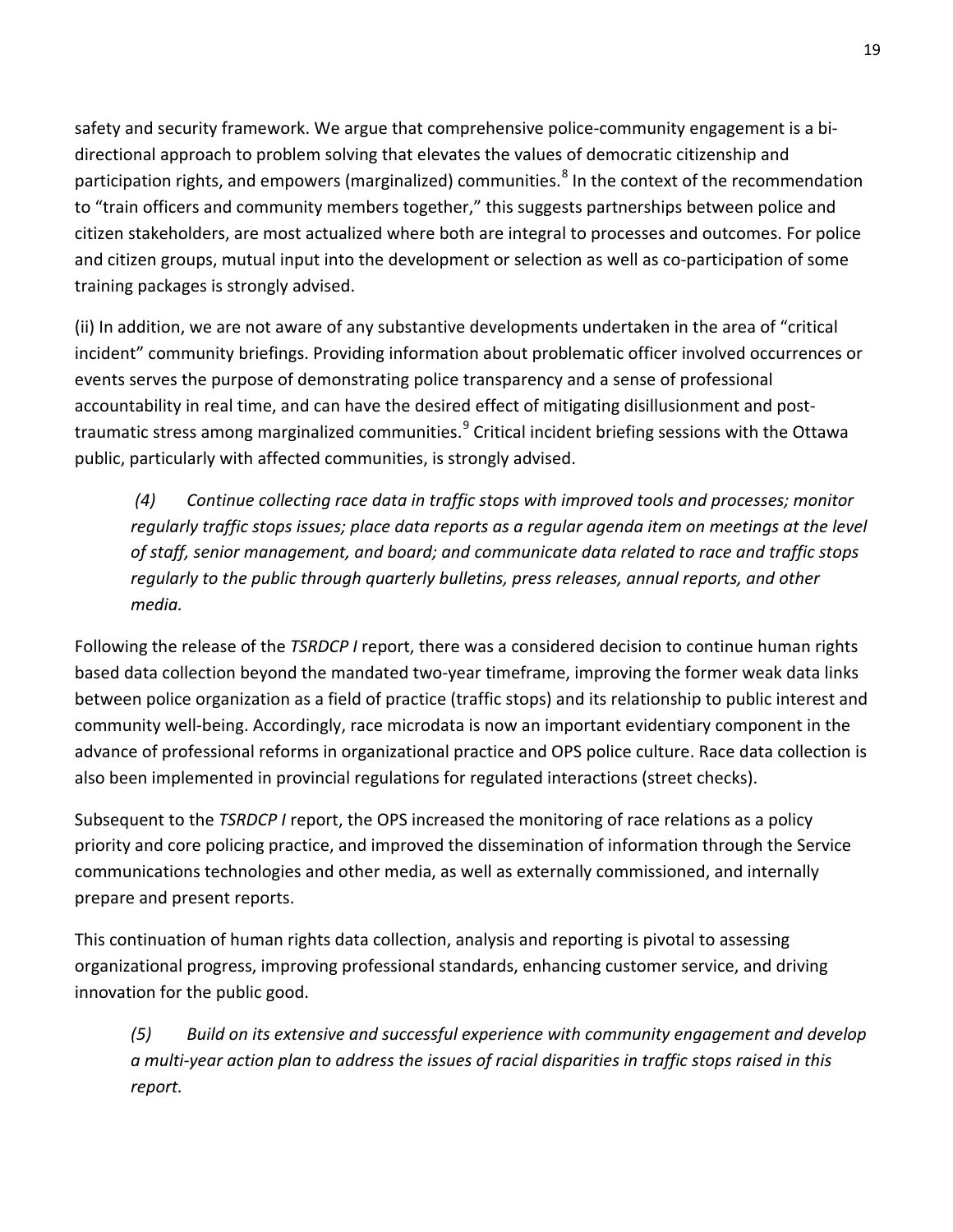The OPS developed and is currently implementing the Multi-Year Action Plan for Bias-Neutral Policing (MYAP) as an organizational-wide action plan for bias-neutral policing and an Equity, Diversity & Inclusion (EDI) policy that responds to the recommendations received of the *TSRDCP 1* report, and community and police feedback received in subsequent years.

The MYAP is a forward-looking and noteworthy initiative. The daunting challenge of bias-neutral policing is broken down into smaller goals in the OPS action plan for systematic and long-term gain. At the same time, bias-neutral policing is placed in the broader context of EDI goals that are anchored in collaboration, encouraging police and citizens to work together and in teams. The designed goals have an emotional connection to police and community, in order to tap into their energy and passion. The outcomes in the logic model are time-phased for predefined and relevant periods to ensure progressive organizational change and achievement of EDI objectives.

The MYAP offers a clear and exciting vision grounded in a planning process for actionable steps to support modern democratic policing. The planning and implementation steps are concrete, measurable and attainable. This underwrites a clearly defined pathway to increased competence in ensuring a fair, respectful, equitable and inclusive working and service environment.

In a global society, this holistic approach to modern democratic policing and professional practice takes into account the faster, more-agile environment that most large police services find themselves in today. The multi-year action plan set goals with a headstrong and steadfast objective. However, as new information arises and presents itself from ongoing engagement activities, partnership projects, and study reports, it is important to be poised to refine and modify objectives. With the multi-year action plan the OPS is now well positioned to do so.

The MYAP is a capstone initiative that has exceeded the expectation of the *TSRDCP I* recommendation. It represents an innovative, forward-looking, multi-pronged approach to racial profiling, bias-neutral policing and EDI that has the potential to be a template for  $21<sup>st</sup>$  century policing.

The MYAP action plan template mapping the work process can be found at  $$ [https://www.ottawapolice.ca/en/news-and](https://www.ottawapolice.ca/en/news-and-community/resources/Projects/MYAP_DraftFramework_PDF.pdf)[community/resources/Projects/MYAP\\_DraftFramework\\_PDF.pdf](https://www.ottawapolice.ca/en/news-and-community/resources/Projects/MYAP_DraftFramework_PDF.pdf)

*(6) Make readily available the data collected for this research project on race and traffic stops. The raw data made available should allow for analysis that goes beyond the scope and methodology of this report, but within the legal limits of the Freedom of Information and Protection of Privacy Act and the Municipal Freedom of Information and Protection of Privacy Act.*

The extensiveness and robustness of the data collected during *TSRDCP I* allows for the pursuit of more diversified questions and issue analysis. The captured raw data conforms to the standards of *the Freedom of Information and Protection of Privacy Act and the Municipal Freedom of Information and*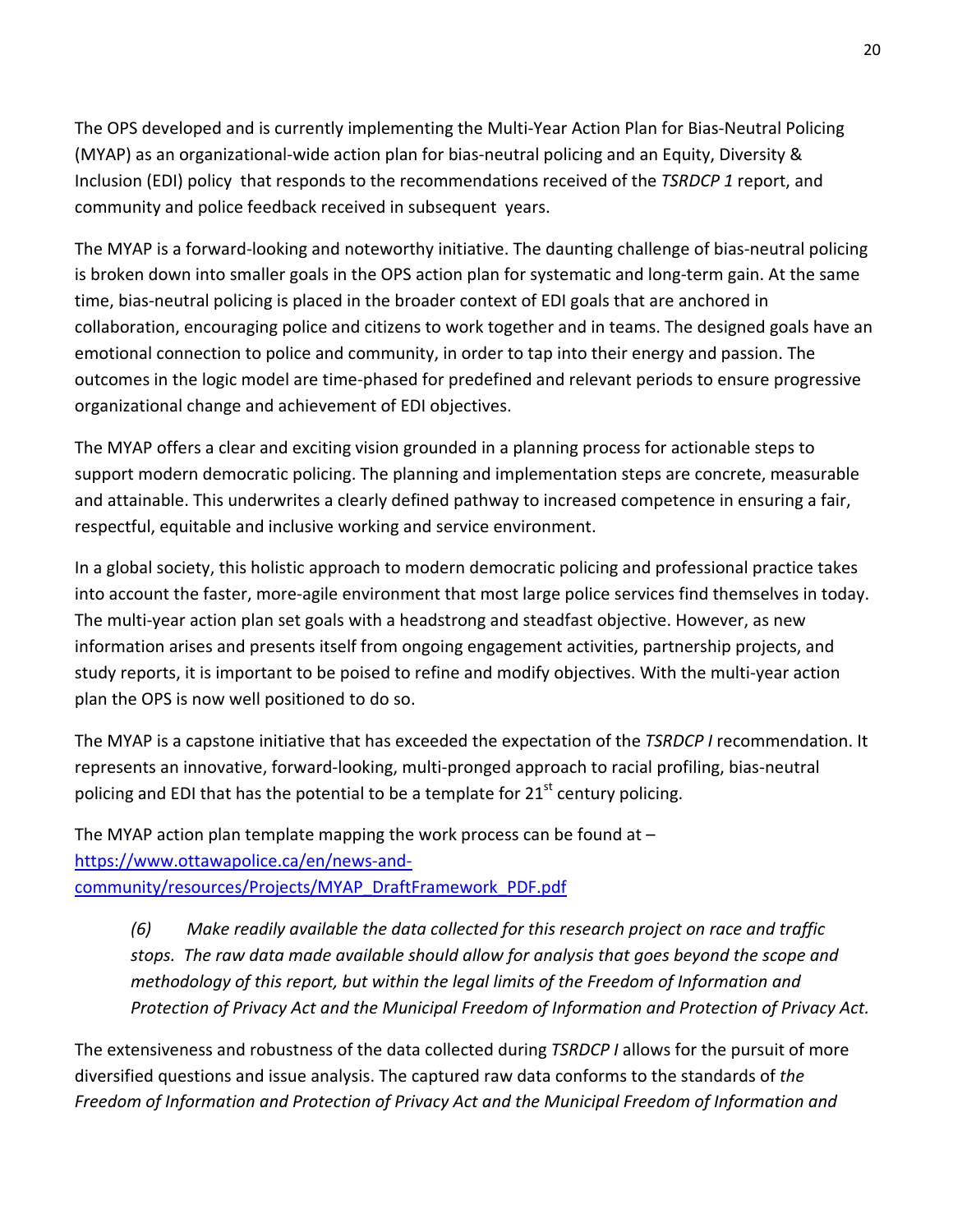*Protection of Privacy Act,* and is accessible for disaggregation and comparison concerning many questions about policing Ottawa's diverse population.

All of the raw data collected by the Ottawa Police for the *TSRDCP I* is available online at – [https://www.ottawapolice.ca/en/news-and-community/Traffic-Stop-Race-Data-Collection-](https://www.ottawapolice.ca/en/news-and-community/Traffic-Stop-Race-Data-Collection-ProjectTSRDCP.aspx)[ProjectTSRDCP.aspx](https://www.ottawapolice.ca/en/news-and-community/Traffic-Stop-Race-Data-Collection-ProjectTSRDCP.aspx)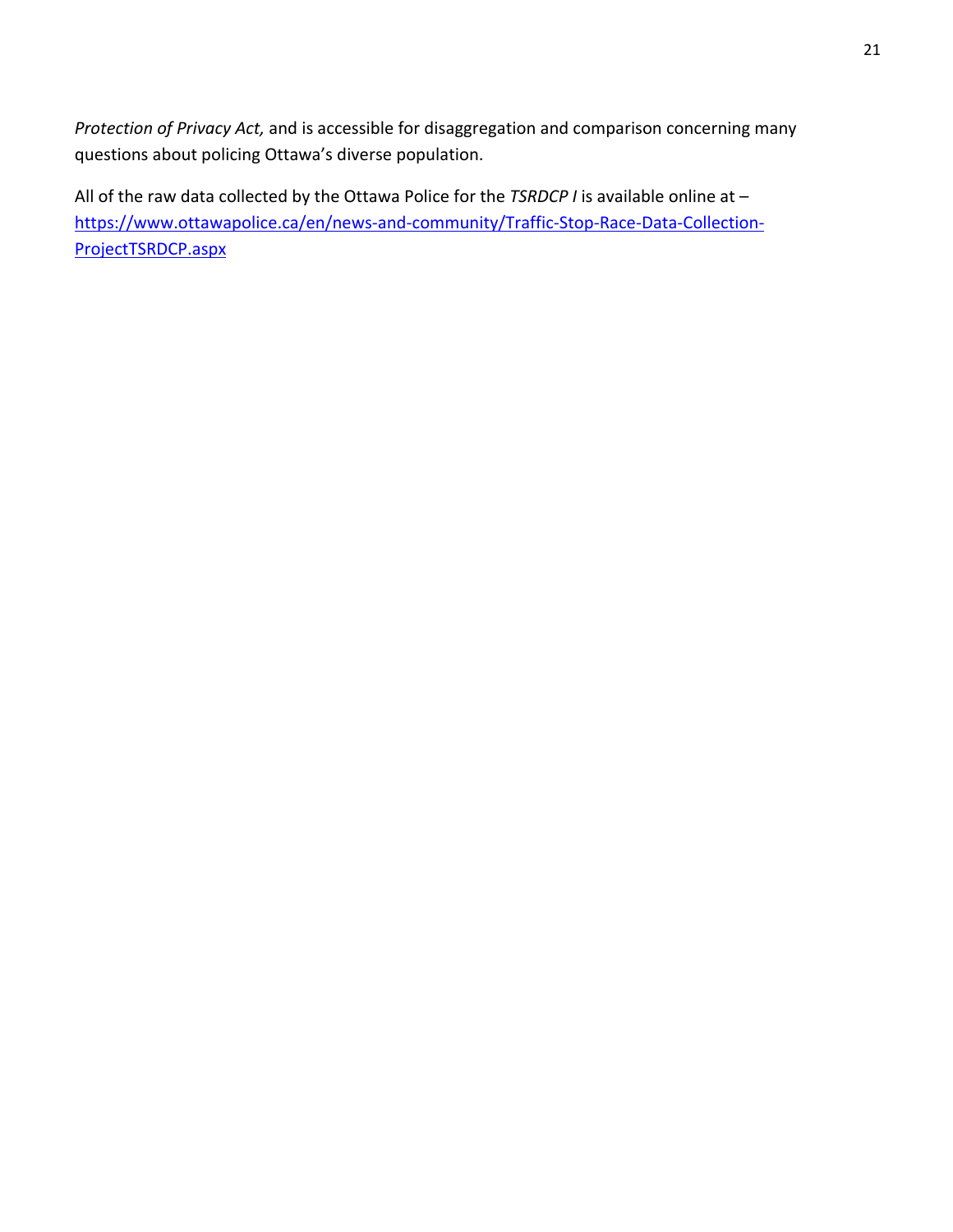## **PART 2**

## **TSRDCP II Reporting for 2015 - 2018**

#### **Key Issues for the TSRDCP II Report**

The three sections (Section A, Section B, Section C) of the *TSRDCP II* report analyze the data fields in the records of the 96,436 traffic stops for the period from June 27, 2015 to June 26, 2018 to address three sets of key issues:

INCIDENCES OF TRAFFIC STOPS - Are there disproportionately high incidences of traffic stops for drivers of different race groups, when compared with their respective driver populations in Ottawa, in the three one-year periods of 2015-2016, 2016-2017, and 2017-2018? How do these findings compare to the findings for the two-year period of 2013-2015 reported in *TSRDCP I*? Are there significant or emerging patterns?

REASONS FOR TRAFFIC STOPS - Do racialized minority drivers experience disproportionately high incidences of specific reasons for traffic stops by the Ottawa Police Service when compared with their White counterparts during the three one-year periods of 2015-2016, 2016-2017, and 2017- 2018? How do these findings compare to the findings reported for *TSRDCP I*?

OUTCOMES OF TRAFFIC STOPS - Do racialized minority drivers experience disproportionately high incidences of specific outcomes for traffic stops by the Ottawa Police Service when compared with their White counterparts during the three one-year periods of 2015-2016, 2016-2017, and 2017-2018? How do these findings compare to the findings reported for *TSRDCP I*?

The analysis presented in this report segments the records of 96,436 traffic stops into three one-year periods, 2015-2016, 2016-2018, and 2017-2018. The segmenting of the *TSRDCP II* data sets into three one-year time periods supports annual TSRDCP reporting going forward.

## **Data Collection**

There has now been the continuous collection of race data with regard to traffic stops by the Ottawa Police Service for more than six years, beginning in June 2013. The traffic stops data is collected by police officers. The Traffic Stops Race Data Collection (TSRDC) project focuses on five data fields for each traffic stop: the perceived race of the driver, the sex of the driver, the age of the driver, the reason for the stop, and the outcome of the stop. The analysis is limited to drivers who reside in the City of Ottawa where there are complete entries for all five data fields.

The race data categories utilized in this project were developed through consultation with communities and stakeholder groups. The seven race categories – indigenous, White, Black, East Asian/South East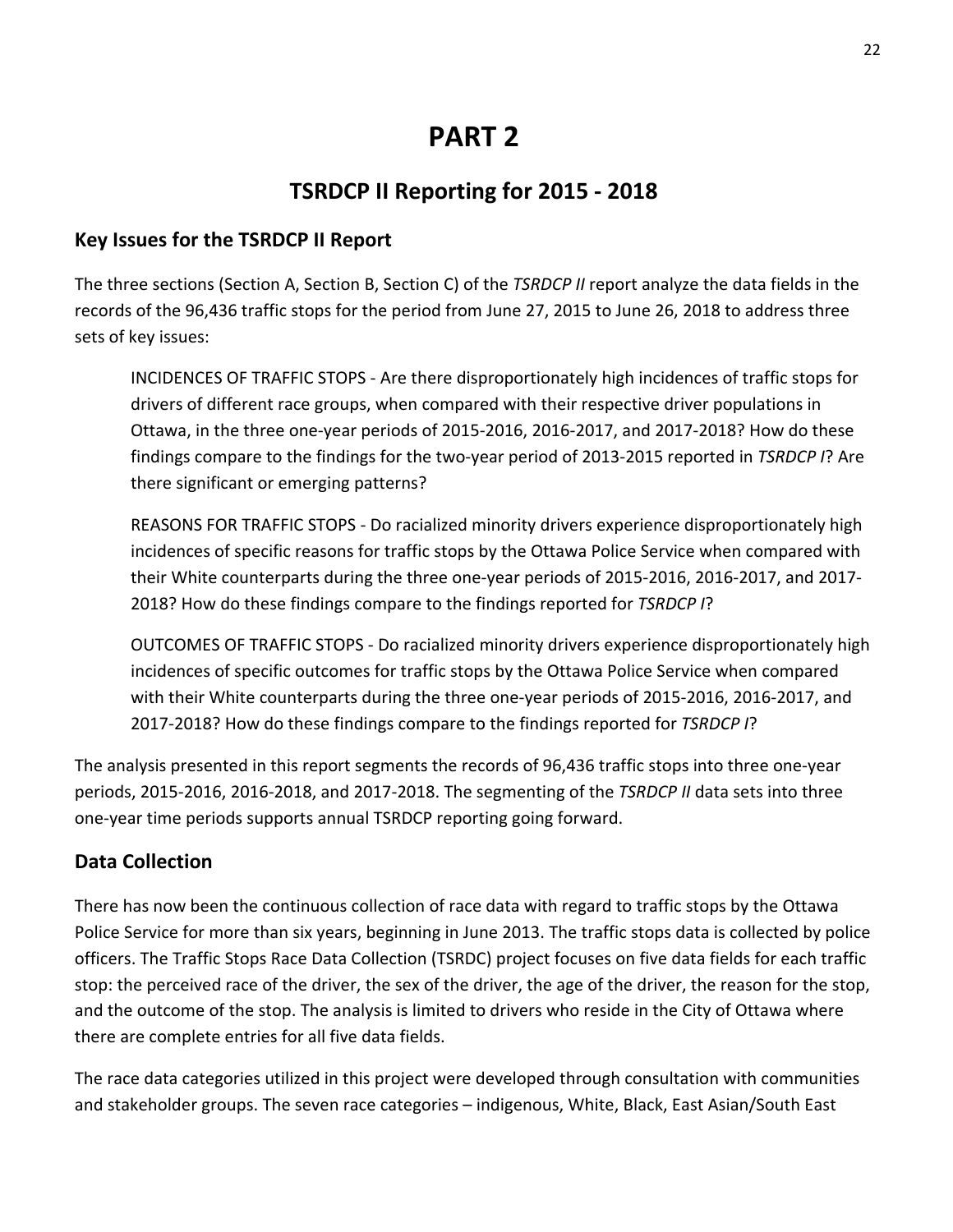Asian, South Asian, Middle Eastern, Other Racialized Minorities – correspond to the visible minorities typology of Statistics Canada. (See Part 4, Note 1 below.) These race data categories are also consistent with Ontario's Anti-Racism Data Standard established by 2017 Anti-Racism Act.<sup>[10](#page-63-0)</sup>

In preparation for the *TSRDCP I* report, a complete data set was initially created for the period from June 27, 2013 to June 26, 2015 (two years). In preparation for the current *TSRDCP II* report, three additional data sets are now complete, one for the period from June 27, 2015 to June 26, 2016, a second one for the period from June 27, 2016 to June 26, 2017, and a third one for the period from June 27, 2017 to June 26, 2018.

| <b>OPS TSRDCP Data Set</b>              | <b>Time Period of Data</b><br><b>Collection</b> | <b>Traffic Stops Involving</b><br><b>Ottawa Residents</b> |
|-----------------------------------------|-------------------------------------------------|-----------------------------------------------------------|
| $2013 - 2015$ Traffic Stops<br>Data Set | June 27, 2013 until June 26,<br>2015            | 81,902                                                    |
| $2015 - 2016$ Traffic Stops<br>Data Set | June 27, 2015 until June 26,<br>2016            | 39,963                                                    |
| $2016 - 2017$ Traffic Stops<br>Data Set | June 27, 2016 until June 26,<br>2017            | 29,832                                                    |
| $2017 - 2018$ Traffic Stops<br>Data Set | June 27, 2017 until June 26,<br>2018            | 26,641                                                    |

**TABLE 1: Four Data Sets in the OPS TSRDC Project, 2013-2018**

All four data sets are available to the public at [http://www.ottawapolice.ca/en/news-and](http://www.ottawapolice.ca/en/news-and-community/Traffic-Stop-Race-Data-Collection-ProjectTSRDCP.asp)[community/Traffic-Stop-Race-Data-Collection-ProjectTSRDCP.asp](http://www.ottawapolice.ca/en/news-and-community/Traffic-Stop-Race-Data-Collection-ProjectTSRDCP.asp)

## **Data System**

The in-vehicle computer technology used by the Ottawa Police Service was modified to accommodate the data fields required by the project. The data collection process was also redesigned to reduce the likelihood of data entry errors and to increase data quality.

## **Data Collection Capabilities**

Police officers are responsible for collecting traffic stop data. The technical modifications for data field collection to include required race categories and other traffic stop data required additional skill development, which the Ottawa Police Service provided through on-line training with a toolkit and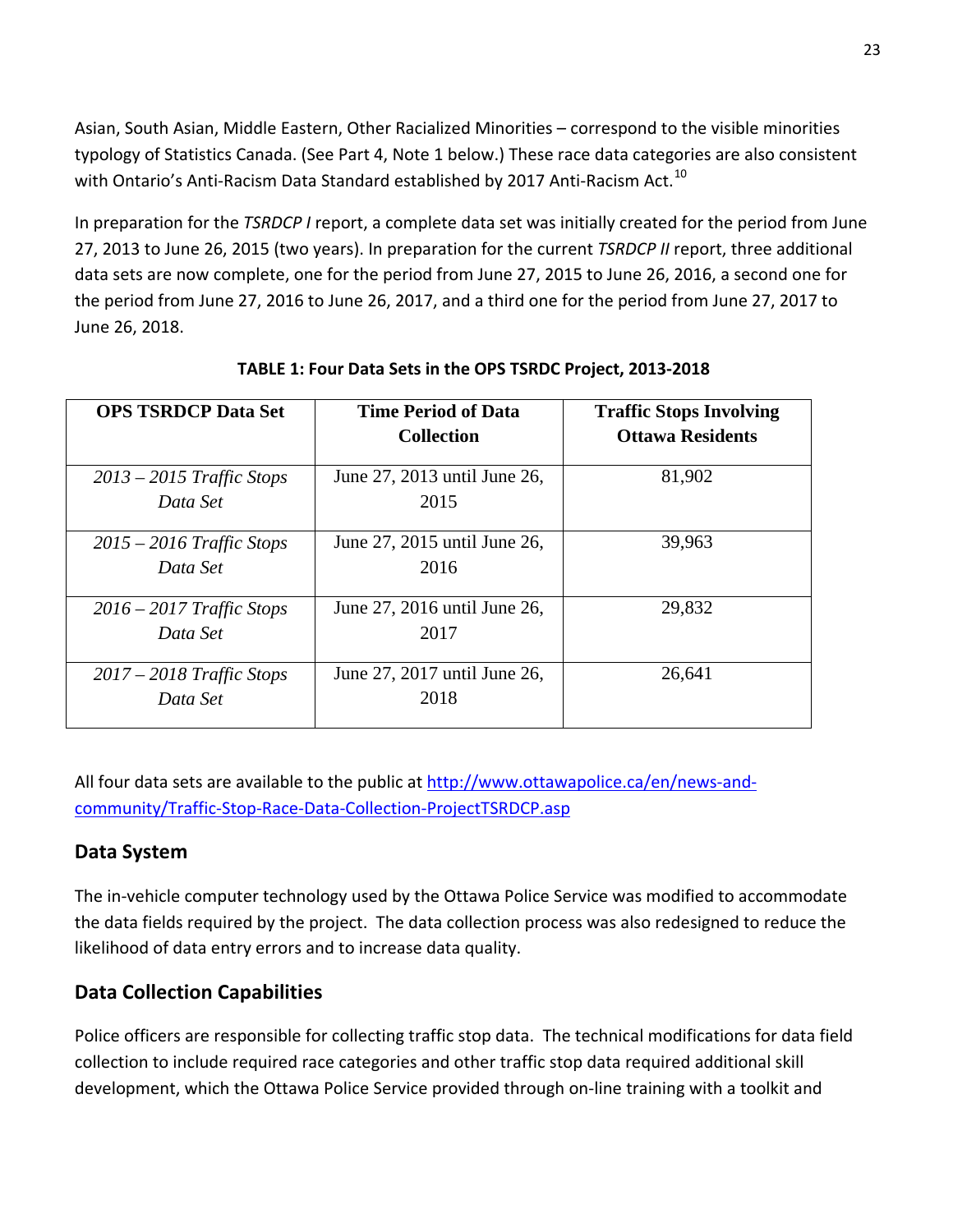coaching. There were also pilot test sessions for detecting errors so that the training model could be improved.

## **Data Quality Supervision**

To ensure high quality data, supervisors were also trained through orientation, videos and regular briefings on the data collection mechanisms and detection of collection errors. The Ottawa Police Service monitors the quality of data collected on a regular schedule.

#### **General Research Findings on Traffic Stops, 2015-2018**

The analysis presented in this *TSRDCP II* report is segmented into three twelve-month periods, unlike the *TSRDCP I* report which focused on a 24-month period.

During the one-year period between June 27, 2015 and June 26, 2016, the Ottawa Police Service had non-erroneous data in 58,991 traffic stop records. The officers reported not perceiving the race of the driver prior to the stop in 89% of the stops. As this research required the presence of data on Ottawa residents, with their complete information on race, sex and age, reasons for the traffic stops and the outcomes of the traffic stops, the number of records of traffic stops that are useable for this research is 39,963. (See the more detailed explanation in Part 4, Note 3.)

During the one-year period between June 27, 2016 and June 26, 2017, the Ottawa Police Service had non-erroneous data in 45,520 traffic stop records. The officers reported not perceiving the race of the driver prior to the stop in 87% of the stops. The number of records of traffic stops that are useable for this research is 29,832.

During the one-year period between June 27, 2017 and June 26, 2018, the Ottawa Police Service had non-erroneous data in 44,711 traffic stop records. The officers reported not perceiving the race of the driver prior to the stop in 83% of the stops. The number of records of traffic stops that are useable for this research is 26,641.

By comparison, the basis for the October 2016 report was traffic stop records during the period between June 27, 2013 and June 26, 2015. The Ottawa Police Service had non-erroneous data in 120,617 traffic stop records. The officers reported not perceiving the race of the driver prior to the stop in 89% of the stops. The number of traffic stops that were useable for the October 2016 report was 81,902.

The general trend evident from the traffic stops data is the steadily declining frequency of traffic stops by the Ottawa Police Service over the past five years.

The perception of the race of indigenous drivers by OPS officers appears unreliable in all of the data sets.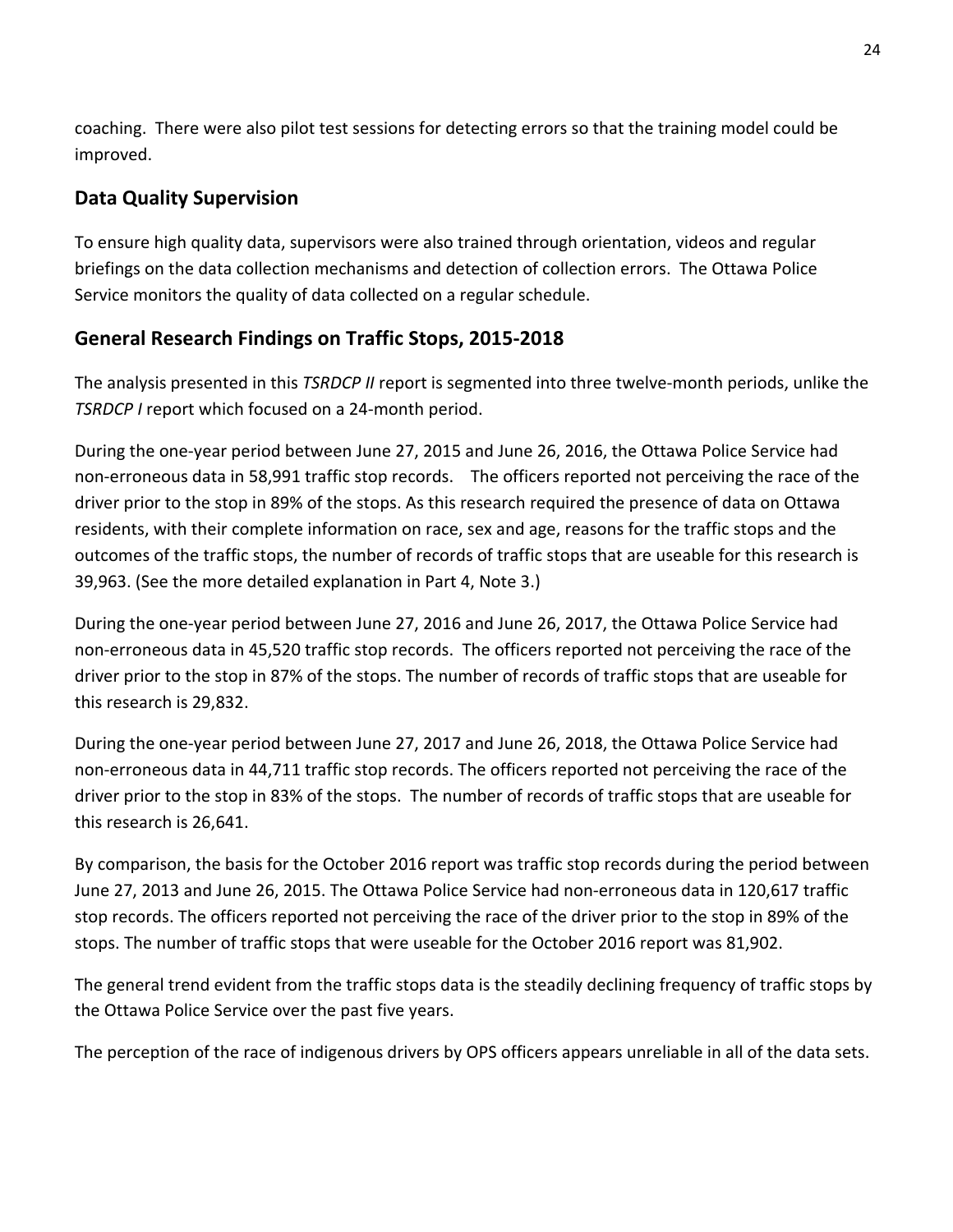## **Section A: Incidences of Traffic Stops**

This section of the TSRDCP II reporting addresses three key questions: Are there disproportionately high incidences of traffic stops for drivers of different race groups, when compared with their respective driver populations in Ottawa, in the three one-year periods of 2015-2016, 2016-2017, and 2017-2018? How do these findings compare to the findings for 2013-2015 reported in *TSRDCP I*? Are there significant patterns?

An important broad objective of the *TSRDCP II* report is the determination of whether there are any disproportionately high incidences of race groups, broken down by sex and age, in traffic stops in Ottawa during the period from 2015-2018.

For working purposes, data on Ottawa residents was divided into seven race groups (Indigenous peoples, White, Black, East Asian/Southeastern Asian, South Asian, Middle Eastern, and Other Racialized Minorities). They were then divided into male and female, which were then subdivided into three age groups: 16-24, 25-54, and 55 and over. In total, there are 42 race subgroups.

As the catalyst of this research study was a concern about racial profiling in traffic stops in Ottawa, special attention is therefore focused on the disproportionately high incidences of traffic stops among race groups, broken down by sex and age.

The benchmark for measuring disproportionately high incidences of traffic stops is the driving population in Ottawa. The segment of population in Ottawa which drive to work using private vehicles (based on the "commute-to-work" population data in the 2016 Census for the City of Ottawa) is used to define accurately the driving population of Ottawa. This definition has been validated by independent race and driving data from the General Social Survey research by Statistics Canada. When race groups are described as having "disproportionately high incidences in traffic stops" (20% and over), this means they are over-represented in traffic stops when their shares of traffic stops are greater than their shares in the "commute-to-work" driver segments. A zero percentage (0%) in the proportionality of incidences in traffic stops for a race group means the group's proportion in traffic stops corresponds to its proportion in the driver segment (who commute to work).

There were 301,685 drivers out of a total of 750,700 in the resident population in Ottawa. Diagram 1 provides a graphic representation of the driver population in 2016 based on race in Ottawa.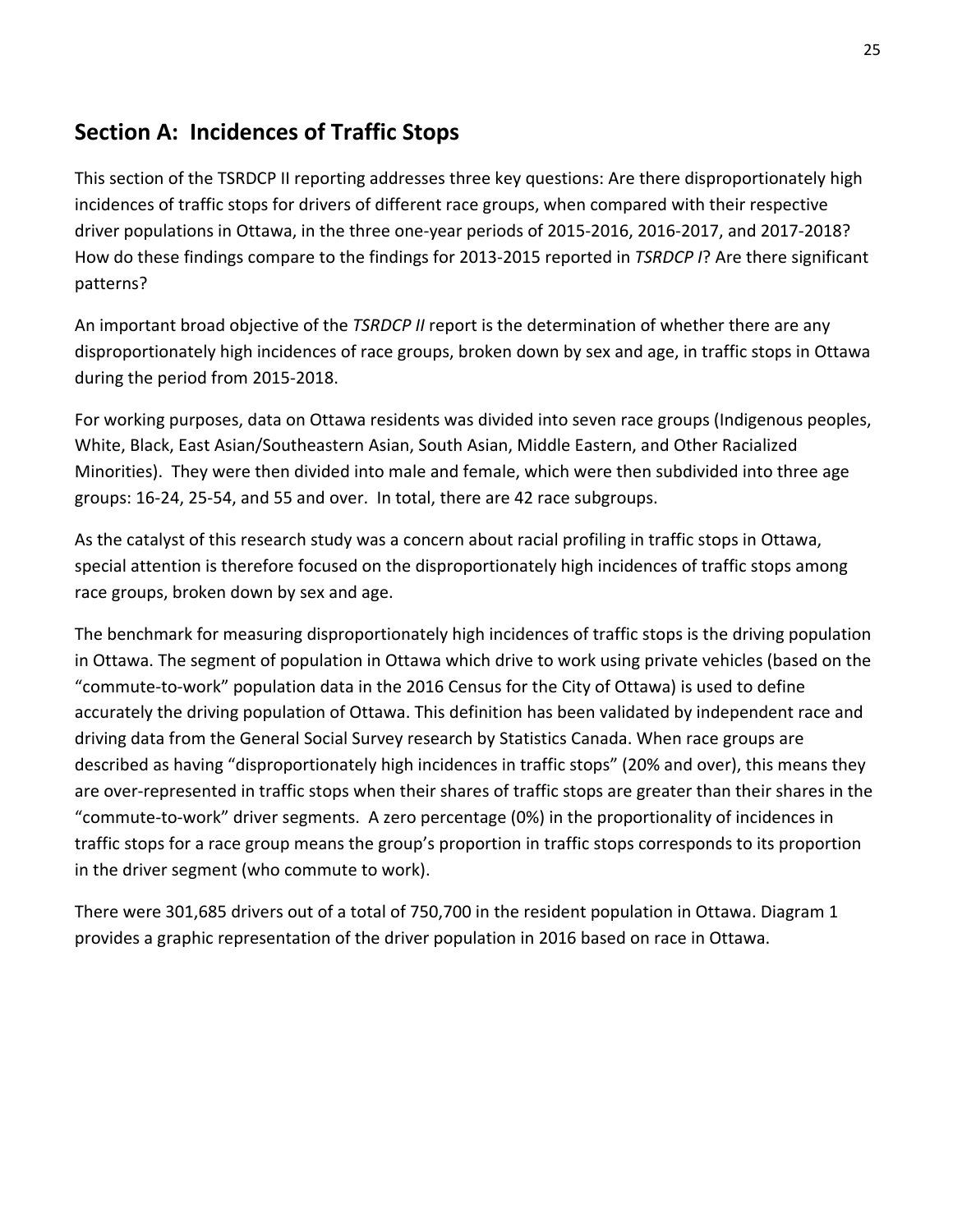

#### **Diagram 1: Race of Driver Distribution In Ottawa, Based on the Census, 2016**

A comparison of the driver segments (commuters-to-work) and the population of all seven race groups shows that the White group is the only race group whose driver segment is proportionately higher than its resident population (3.05%).

| <b>Race Groups</b>          | <b>Driver Segments</b> | <b>Resident Populations</b> |
|-----------------------------|------------------------|-----------------------------|
| Indigenous peoples          | 2.17%                  | 2.36%                       |
| White                       | 76.29%                 | 73.24%                      |
| <b>Black</b>                | 4.44%                  | 5.72%                       |
| E. Asian/ S.E. Asian        | 6.82%                  | 7.57%                       |
| S. Asian                    | 3.66%                  | 4.03%                       |
| Middle Eastern              | 4.60%                  | 4.91%                       |
| Other racialized minorities | 2.02%                  | 2.17%                       |
| Total                       | 100.00%                | 100.00%                     |

**TABLE 1: Proportions of Driver Segments and Resident Populations, by Race, in Ottawa, based on the 2016 Census**

In other words, there are more White drivers in Ottawa than White representation in the resident population. This has implications later in our analysis of traffic stops.

The analysis is organized around initialing reporting on each individual data set beginning with 2015- 2016, then 2016-2017, and finally 2017-2018. The discussion that follows compares the findings from each of these three data sets to the findings from the 2013-2015 data set, as reported in the October 2016 Report.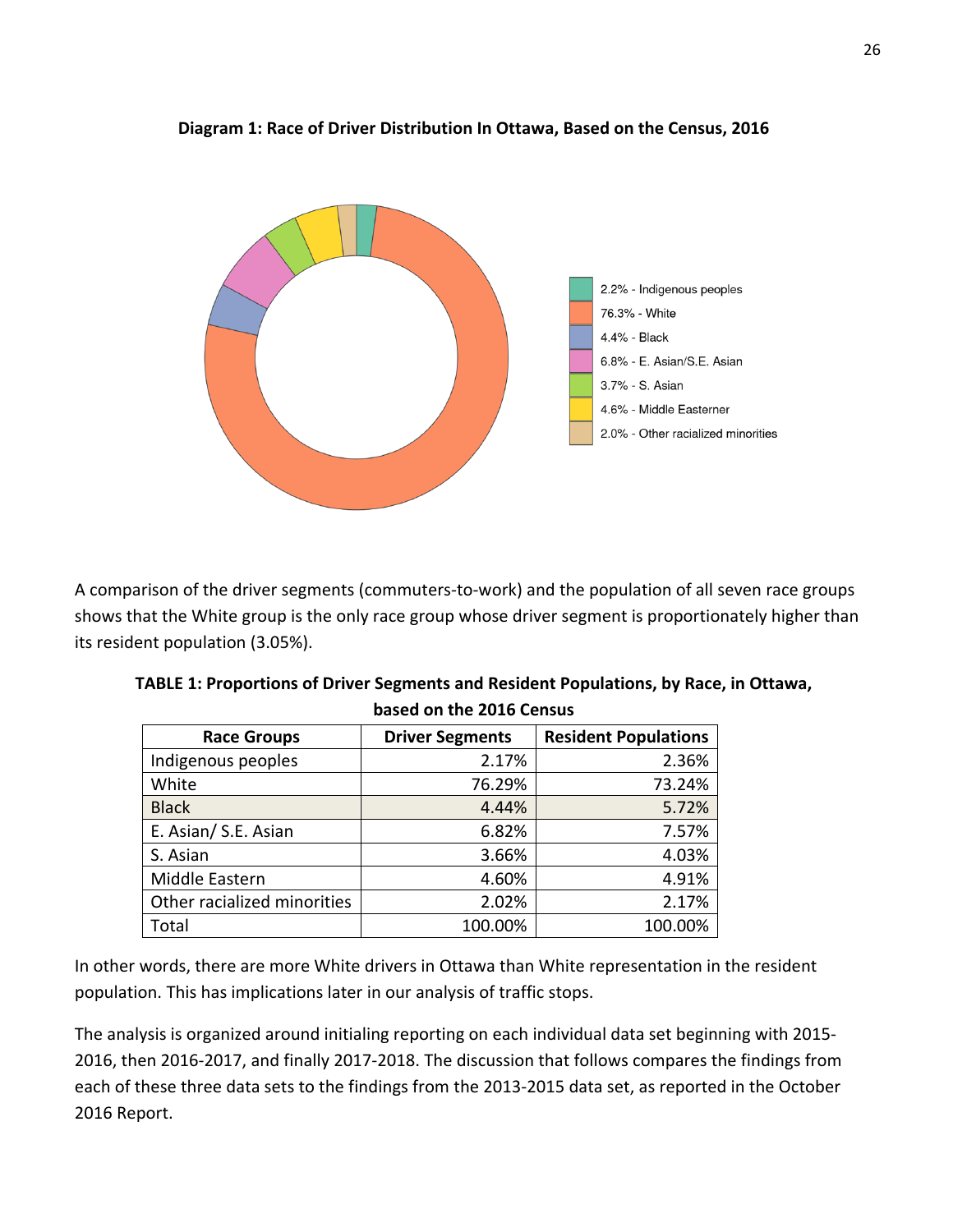## **2015-2016 Incident Findings**

Among the 39,963 traffic stops of Ottawa residents in 2015-2016, in addition to race, the findings allow for a breakdown of incidences of traffic stops based on age groupings and sex groupings. The findings show that almost two-thirds of traffic stops involved drivers between the ages of 25 and 54 (65%) compared to 16.5% who were between 16-24 and 18.5% who were 55 or older. The findings show that less than one third of drivers stopped were women (32.2%).

The findings enable a breakdown for the perceived race of the driver by the officer among the 39,963 traffic stops in 2015-2016: 67.26% White (26,880), 13.21% Middle Eastern (5,280), 9.79% Black (3,914), 4.79% E. Asian/SE Asian (1,225), 2.89% S. Asian (842), 1.85% Other racialized minorities (738), and 0.21% Indigenous Peoples (82). Diagram 2 provides an overview of the breakdown of the race of the driver based on the seven race groupings used in the project as well as a comparision between race of driver

distribution among traffic stops and the Driver Population Benchmark from the 2016 Census.





TABLE 2 below shows the disproportionalities and ratios by racial category. In Ottawa, Middle Eastern and Black groups, irrespective of their sex and age, are the two race groups with disproportionately high incidences of traffic stops in 2015-2016. Middle Eastern Drivers constituted about 13.21% of the total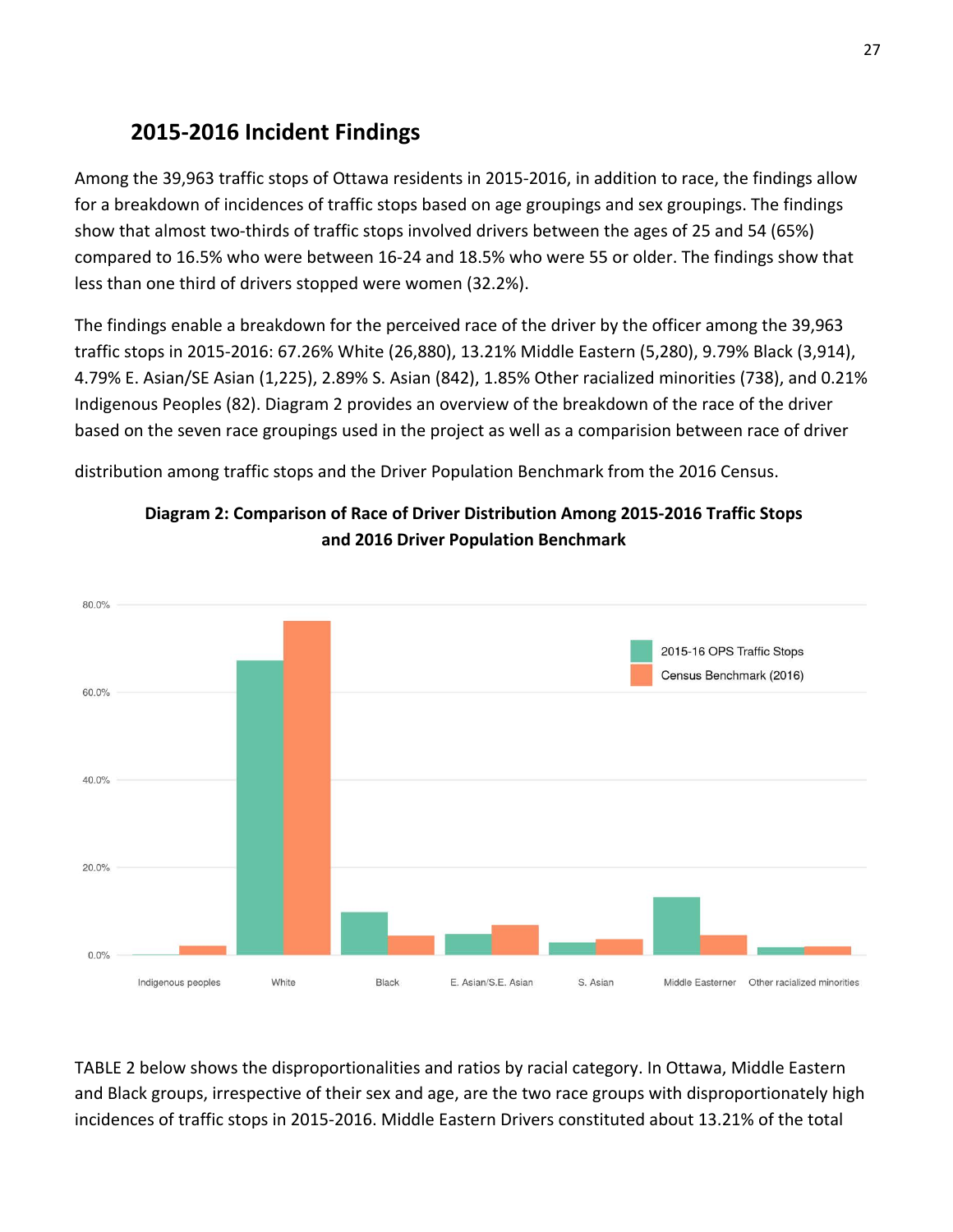stops during this period, despite these drivers representing 4.6% of the total driving population in Ottawa. This means that Middle Eastern Drivers were stopped 2.9 times more than what you would expect based on their population. Black Drivers constituted about 9.79% of the total stops during this period, despite these drivers represent 4.44% of the total driving population in Ottawa. This means that Black Drivers were stopped 2.2 times more than what you would expect based on their population.

Middle Eastern group's disproportionally high incidences are 187% on average, and those of the Black group are 121% on average. They are the only two racialized groups (among all seven race categories) that have disproportionately high incidents of traffic stops in 2015-2016. All other racialized groups have proportionally low incidents of traffic stops. E. Asian/ S.E. Asian group (-29.83%) and Indigenous peoples' (-90.53%) disproportionalities in traffic stops are even lower. The White group's incidences of traffic stops (-11.84%) are proportionately low too.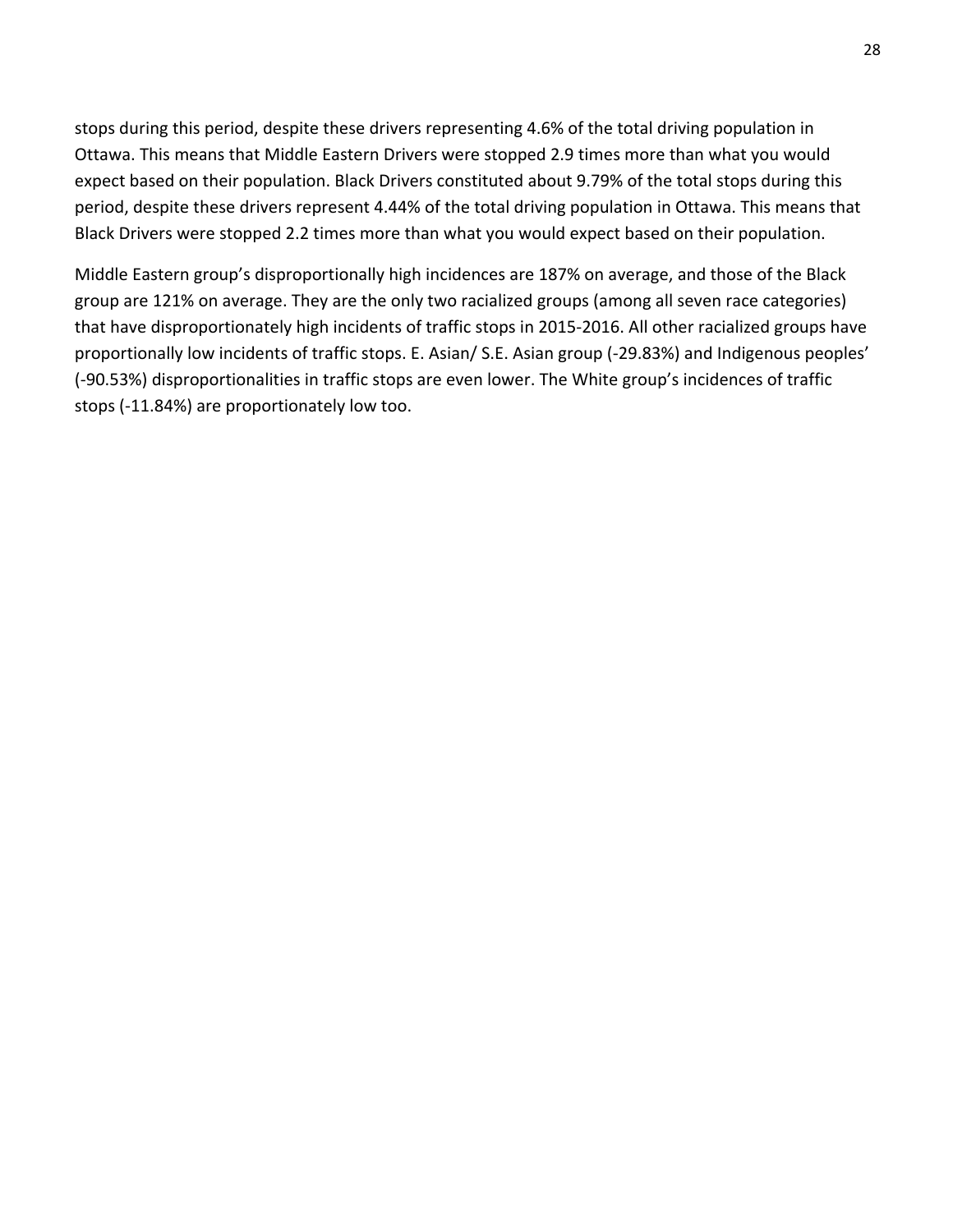| <b>Race Groups</b>                       | <b>Proportionalities of</b><br>Incidences<br>of Traffic Stops | <b>Ratio of Share of Traffic Stops</b><br>to Share of Driving Population<br>$(1 + x-y/y)$ |
|------------------------------------------|---------------------------------------------------------------|-------------------------------------------------------------------------------------------|
| <b>Middle Eastern</b>                    | 187.07%                                                       | 2.9 times                                                                                 |
| <b>Black</b>                             | 120.83%                                                       | 2.2 times                                                                                 |
| <b>Other racialized minorities-8.52%</b> |                                                               | 0.9 times                                                                                 |
| White                                    | $-11.84%$                                                     | 0.9 times                                                                                 |
| S. Asian                                 | -21.06%                                                       | 0.8 times                                                                                 |
| E. Asian/ S.E. Asian                     | -29.83%                                                       | 0.7 times                                                                                 |
| Indigenous peoples                       | 86.09%                                                        | 0.1 times                                                                                 |

#### **TABLE 2: Proportionalities of Incidences of Traffic Stops during 2015-2016, by Race, in Ottawa\***

*\*Negative percentages denote low proportionalities. Positive percentages denote high proportionalities. Shaded positive percentages denote disproportionately high incidences of traffic stops.*

In total, as reported in TABLE 3 below, among the 42 race subgroups for which traffic stop data is available for 2015-2016, there are 14 subgroups with disproportionately high incidences of traffic stops in Ottawa:

- Middle Eastern 6 subgroups: all age groups among men and women.
- Black 4 subgroups: all age groups among men and Black women age 16 to 24.
- White 1 subgroup: men aged 16-24.
- E. Asian/S.E. Asian 1 subgroup: men aged 16-24.
- S. Asian 1 subgroup: men aged 16-24.
- Other racialized minorities 1 subgroup, men aged 16-24.

Middle Eastern and Black groups constituted eight of the top 10 subgroups with disproportionately highest incidences of traffic stops in 2015-2016 (ranging from 8 times their share of the driving population for Middle Eastern men aged 16-24 to 1.9 times for Black men aged 55+).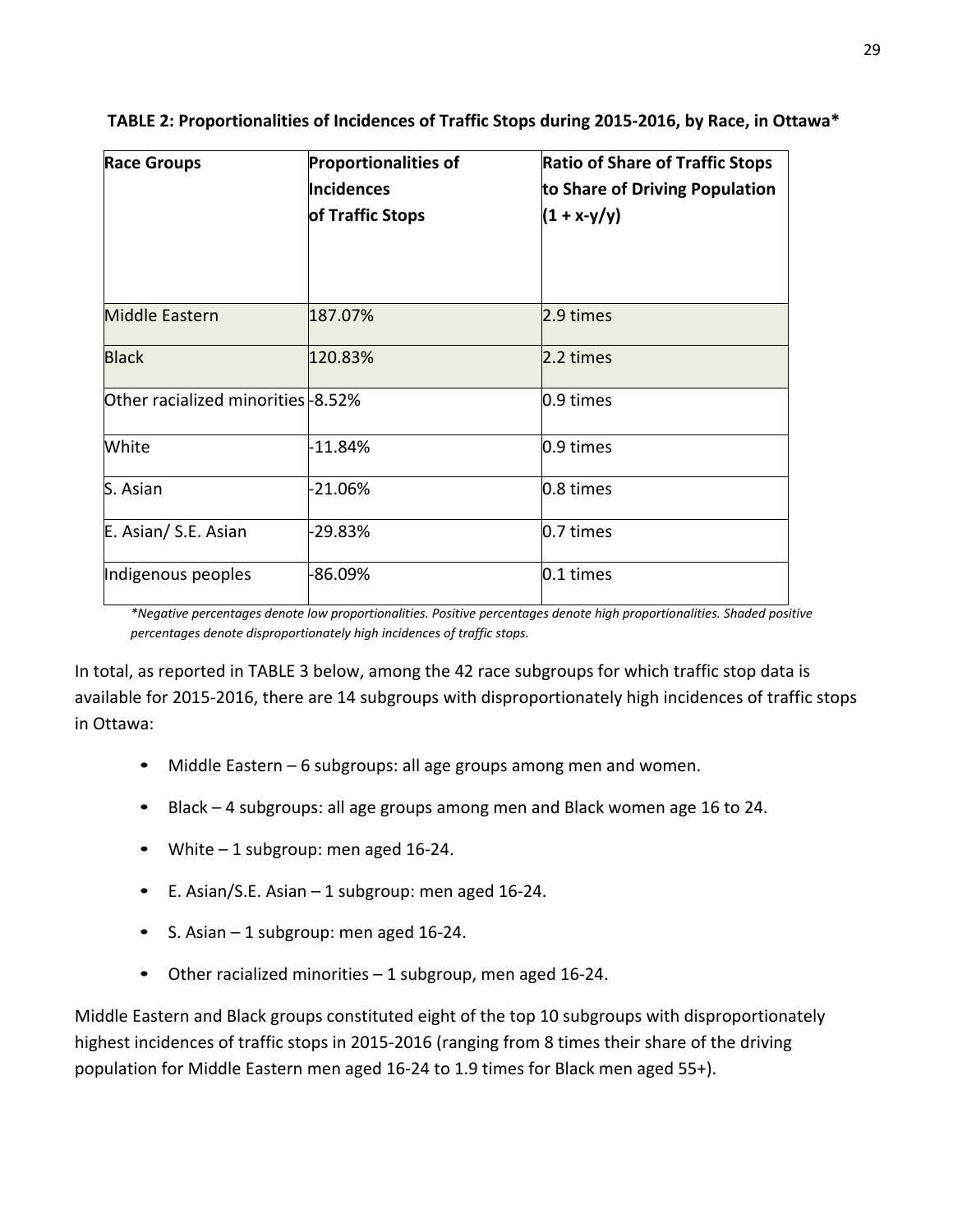It is notable that that men aged 16-24 of all the race groups, except Indigenous peoples, have disproportionately high incidences of traffic stops.

| TABLE 3: Race Subgroups That Have Disproportionately High Incidences of |
|-------------------------------------------------------------------------|
| Traffic Stops During 2015-2016*                                         |

| Race                        | <b>Sex</b> | Age       | Disproportionalities Ratio of Share of |                                              |
|-----------------------------|------------|-----------|----------------------------------------|----------------------------------------------|
|                             |            |           |                                        | of High Incidences of Traffic Stops to Share |
|                             |            |           | Traffic Stops                          | of Driving Population                        |
|                             |            |           |                                        | $(1 + x-y/y)$                                |
| <b>Middle Eastern</b>       | Male       | $16 - 24$ | 696.41%                                | 8 times                                      |
| <b>Black</b>                | Male       | $16 - 24$ | 516.51%                                | 6.2 times                                    |
| <b>Middle Eastern</b>       | Male       | $25 - 54$ | 208.34%                                | 3.1 times                                    |
| <b>Black</b>                | Male       | $25 - 54$ | 204.46%                                | 3 times                                      |
| <b>Middle Eastern</b>       | Male       | $55+$     | 184.40%                                | 2.8 times                                    |
| <b>Middle Eastern</b>       | Female     | $16 - 24$ | 159.23%                                | 2.6 times                                    |
| <b>Black</b>                | Female     | $16 - 24$ | 95.72%                                 | 2 times                                      |
| <b>Black</b>                | Male       | $55+$     | 89.41%                                 | 1.9 times                                    |
| White                       | Male       | 16-24     | 65.32%                                 | 1.7 times                                    |
| S. Asian                    | Male       | 16-24     | 74.61%                                 | 1.7 times                                    |
| E. Asian/S.E. Asian         | Male       | 16-24     | 71.78%                                 | 1.7 times                                    |
| Other racialized minorities | Male       | 16-24     | 50.98%                                 | 1.5 times                                    |
| <b>Middle Eastern</b>       | Female     | $25 - 54$ | 38.76%                                 | 1.4 times                                    |
| <b>Middle Eastern</b>       | Female     | $55+$     | 32.11%                                 | 1.3 times                                    |

*\*Middle Eastern and Black groups are highlighted.*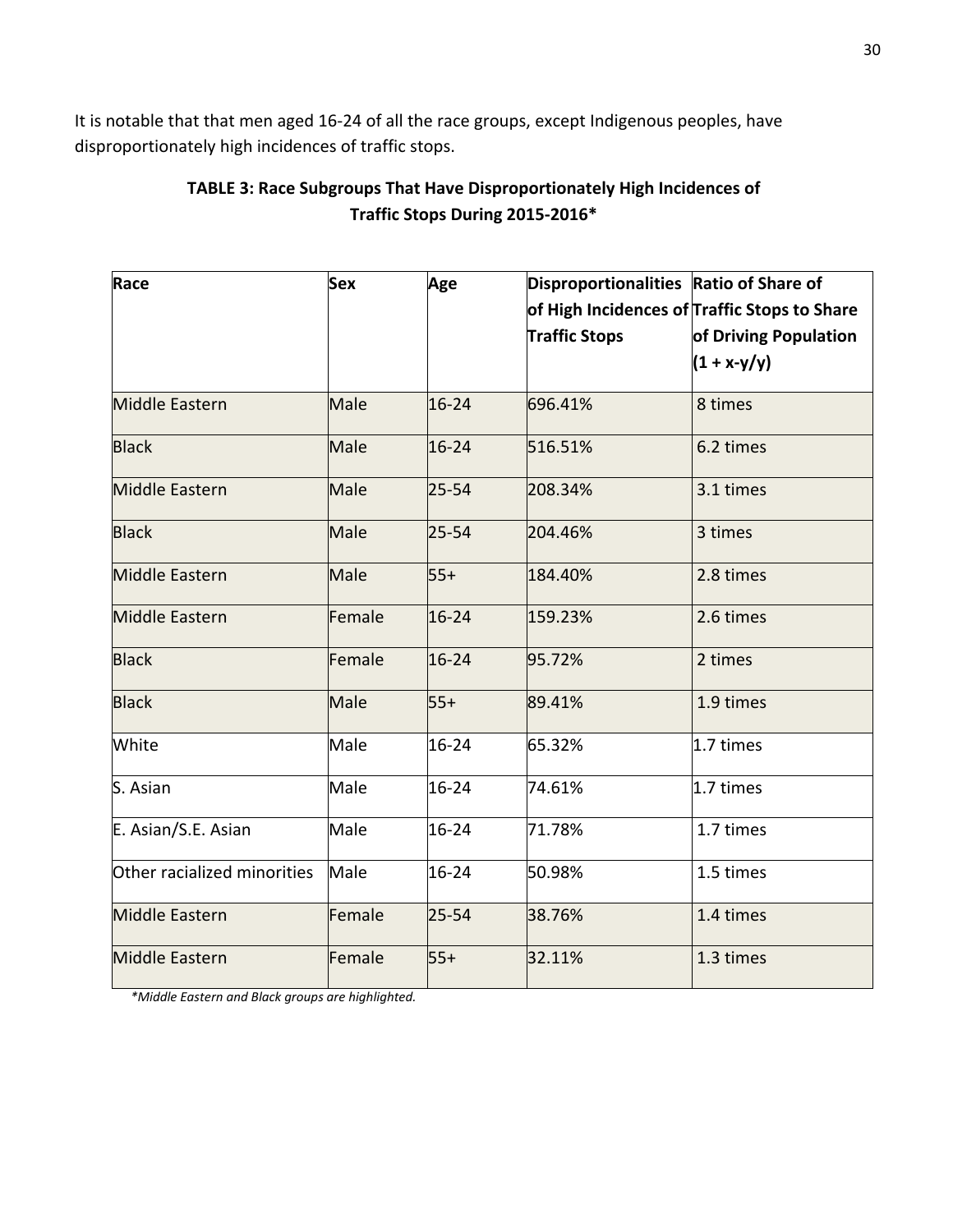## **2016-2017 Findings**

Among the 29,832 traffic stops of Ottawa residents in 2016-2017, in addition to race, the findings allow for a breakdown of incidences of traffic stops based on age groupings and sex groupings. The findings show that almost two-thirds of traffic stops involved drivers between the ages of 25 and 54 (64.5%) compared to 17% who were between 16-24 and 18.5% who were 55 or older. The findings also show that less than one third of drivers stopped were women (31.3%).

The findings enable a breakdown for the perceived race of the driver by the officer among the 29,832 traffic stops in 2016-2017: 66.69% White (19,894), 13.46% Middle Eastern (4,014), 10.04% Black (2,996), 4.91% E. Asian/SE Asian (1,466), 2.82% S. Asian (842), 1.88% Other racialized minorities (560), and 0.2% Indigenous Peoples (60). Diagram 3 provides an overview of the breakdown of the race of the driver based on the seven race groupings used in the project **as well as** a comparison between race of driver distribution among traffic stops in 2016-2017 and the Driver Population Benchmark from the 2016 Census.



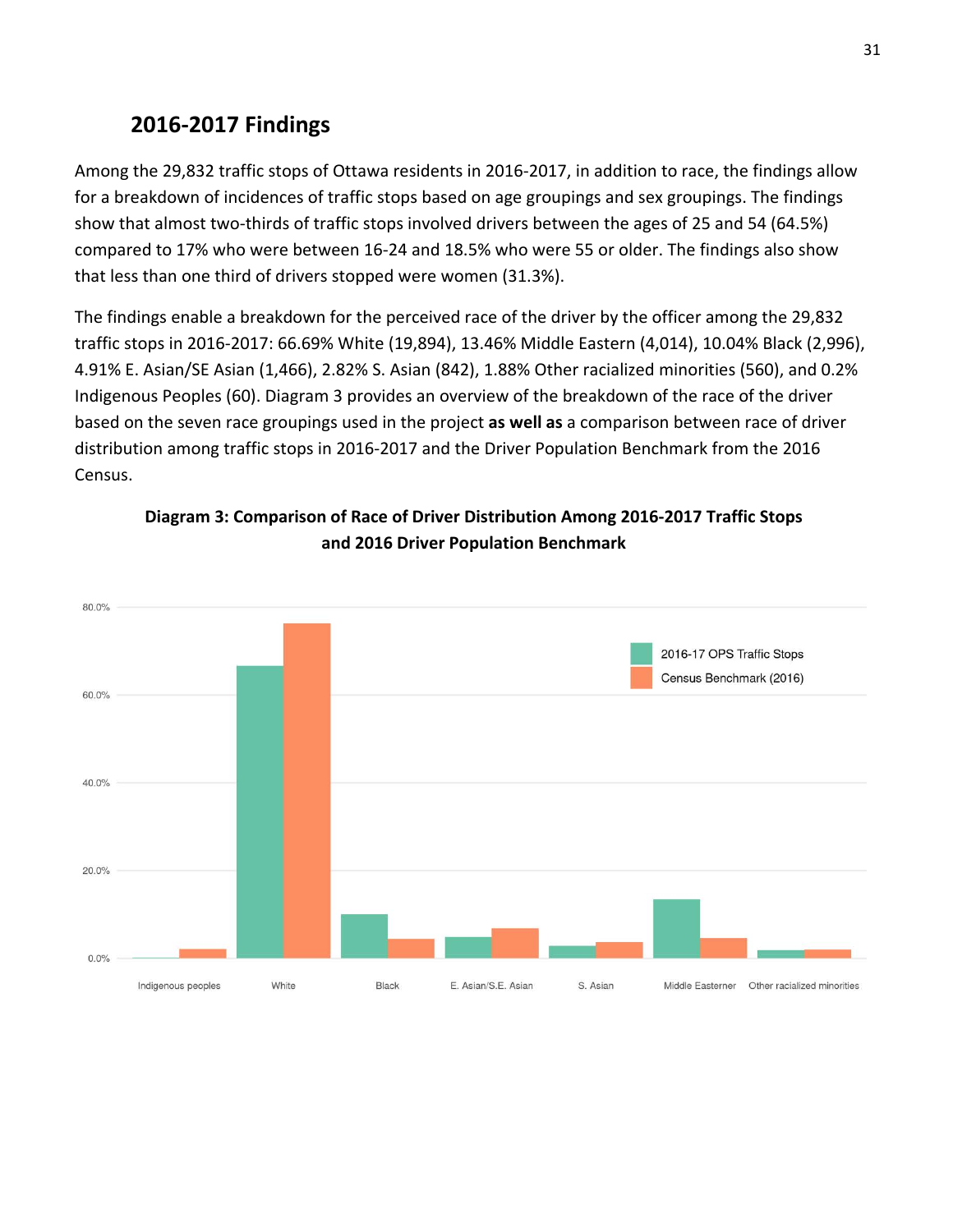In Ottawa, Middle Eastern and Black groups, irrespective of their sex and age, are the two race groups with disproportionately high incidences of traffic stops in 2016-2017, as reported in TABLE 4 below. Middle Eastern Drivers constituted about 13.46% of the total stops during this period, despite these drivers representing less than 4.6% of the total driving population in Ottawa. This means that Middle Eastern Drivers were stopped 2.9 times more than what you would expect based on their segment of the driving population. Black Drivers constituted about 10.04% of the total stops during this period, despite these drivers representing 4.44% of the total driving population in Ottawa. This means that Black Drivers were stopped 2.26 times more than what you would expect based on their population.

The Middle Eastern group's disproportionally high incidences of traffic stops are 192% on average, and those of the Black group are 126% on average. They are the only two racialized groups (among all seven race categories) that have disproportionately high incidents of traffic stops in 2016-2017. All other racialized groups have proportionally low incidents of traffic stops. The White group's incidences of traffic stops (-12.59%) are proportionately low too.

| <b>Race Groups</b>                | <b>Proportionalities of</b><br>Incidences<br>of Traffic Stops | <b>Ratio of Share of Traffic Stops</b><br>to Share of Driving Population<br>$(1 + x-y/y)$ |
|-----------------------------------|---------------------------------------------------------------|-------------------------------------------------------------------------------------------|
| <b>Middle Eastern</b>             | 192.35%                                                       | 2.9 times                                                                                 |
| <b>Black</b>                      | 126.44%                                                       | 2.26 times                                                                                |
| Other racialized minorities-7.01% |                                                               | 0.7 times                                                                                 |
| White                             | -12.59%                                                       | 0.9 times                                                                                 |
| S. Asian                          | -22.91%                                                       | 0.8 times                                                                                 |
| E. Asian/ S.E. Asian              | $-28%$                                                        | 0.7 times                                                                                 |
| Indigenous peoples                | $-90.72%$                                                     | 0.1 times                                                                                 |

**TABLE 4: Proportionalities of Incidences of Traffic Stops during 2016-2017, by Race, in Ottawa\***

\*Negative percentages denote low proportionalities. Positive percentages denote high proportionalities. Shaded positive percentages denote disproportionately high incidences of traffic stops.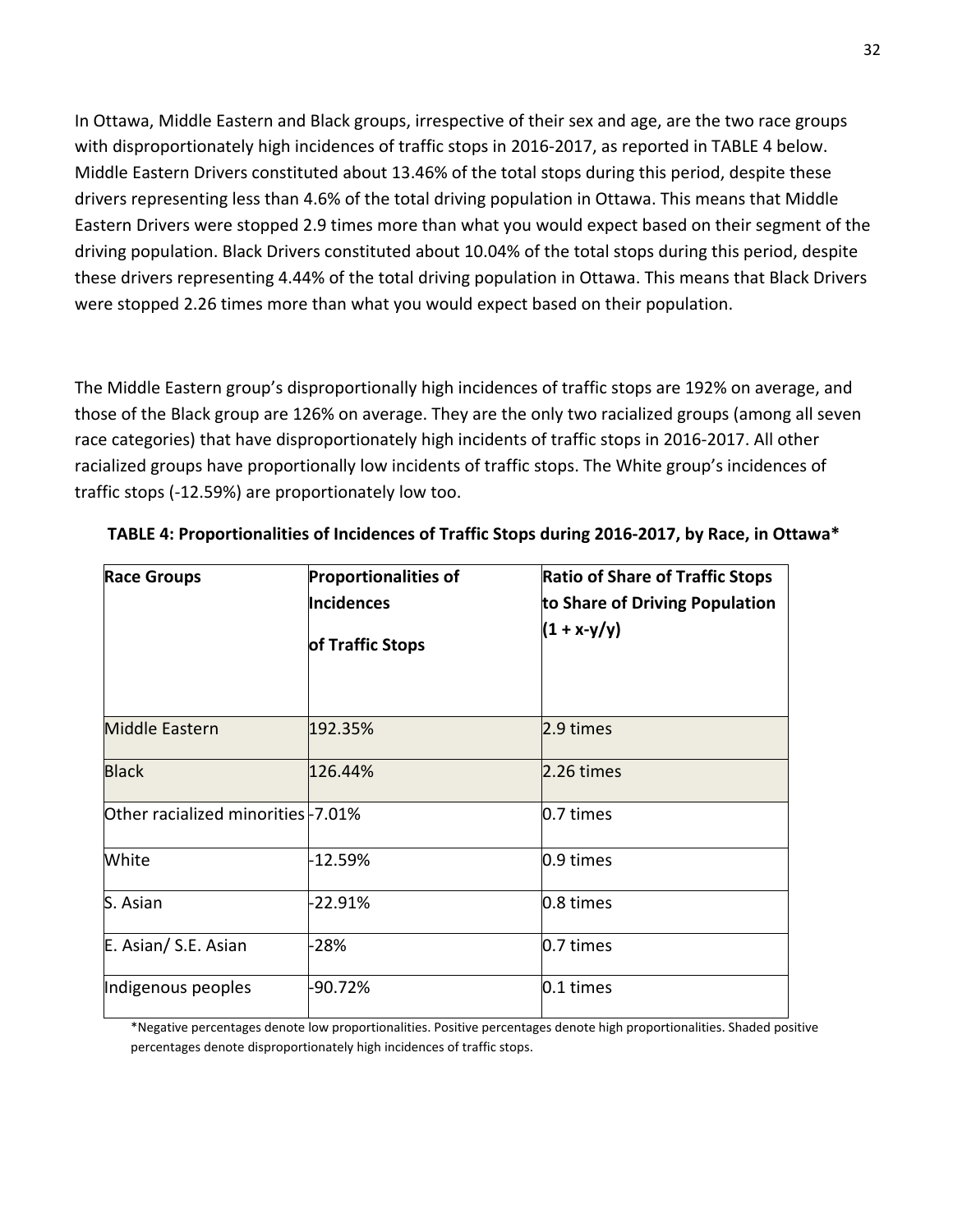In total, as reported in TABLE 5 below, among the 42 race subgroups for which traffic stop data is available for 2016-2017, there are 15 subgroups with disproportionately high incidences of traffic stops in Ottawa:

- Middle Eastern 6 subgroups: all age groups among men and women.
- Black 4 subgroups: all age groups among men and Black women age 16 to 24.
- White 1 subgroup: men aged 16-24.
- E. Asian/S.E. Asian 1 subgroup: men aged 16-24.
- S. Asian 1 subgroup: men aged 16-24.
- Other racialized minorities 2 subgroups: men aged 16-24,men aged 55+

Middle Eastern and Black groups constituted eight of the top 10 subgroups with disproportionately highest incidences of traffic stops in 2016-2017 (ranging from 8 times their share of the driving population for Middle Eastern men aged 16-24 to 1.9 times for Black men aged 55+).

It is notable that that men aged 16-24 of all the race groups, except Indigenous peoples, have disproportionately high incidences of traffic stops in 2016-2017.

#### **TABLE 5: Race Subgroups That Have Disproportionately High Incidences of Traffic Stops During 2016-2017\***

| Race                  | <b>Sex</b> | Age       | Disproportionalities<br>of High Incidences of<br><b>Traffic Stops</b> | <b>Ratio of Share of</b><br><b>Traffic Stops to Share</b><br>of Driving Population<br>$(1 + x-y/y)$ |
|-----------------------|------------|-----------|-----------------------------------------------------------------------|-----------------------------------------------------------------------------------------------------|
| <b>Middle Eastern</b> | Male       | $16 - 24$ | 729.15%                                                               | 8.3 times                                                                                           |
| <b>Black</b>          | Male       | $16 - 24$ | 536.59%                                                               | 6.4 times                                                                                           |
| <b>Middle Eastern</b> | Male       | $25 - 54$ | 216.35%                                                               | 3.2 times                                                                                           |
| <b>Black</b>          | Male       | $25 - 54$ | 208.51%                                                               | 3.1 times                                                                                           |
| <b>Middle Eastern</b> | Male       | $55+$     | 172.13%                                                               | 2.7 times                                                                                           |
| <b>Middle Eastern</b> | Female     | $16 - 24$ | 174.76%                                                               | 2.7 times                                                                                           |
| <b>Black</b>          | Female     | $16 - 24$ | 128.47%                                                               | 2.3 times                                                                                           |
| E. Asian/S.E. Asian   | Male       | 16-24     | 121.63%                                                               | 2.2 times                                                                                           |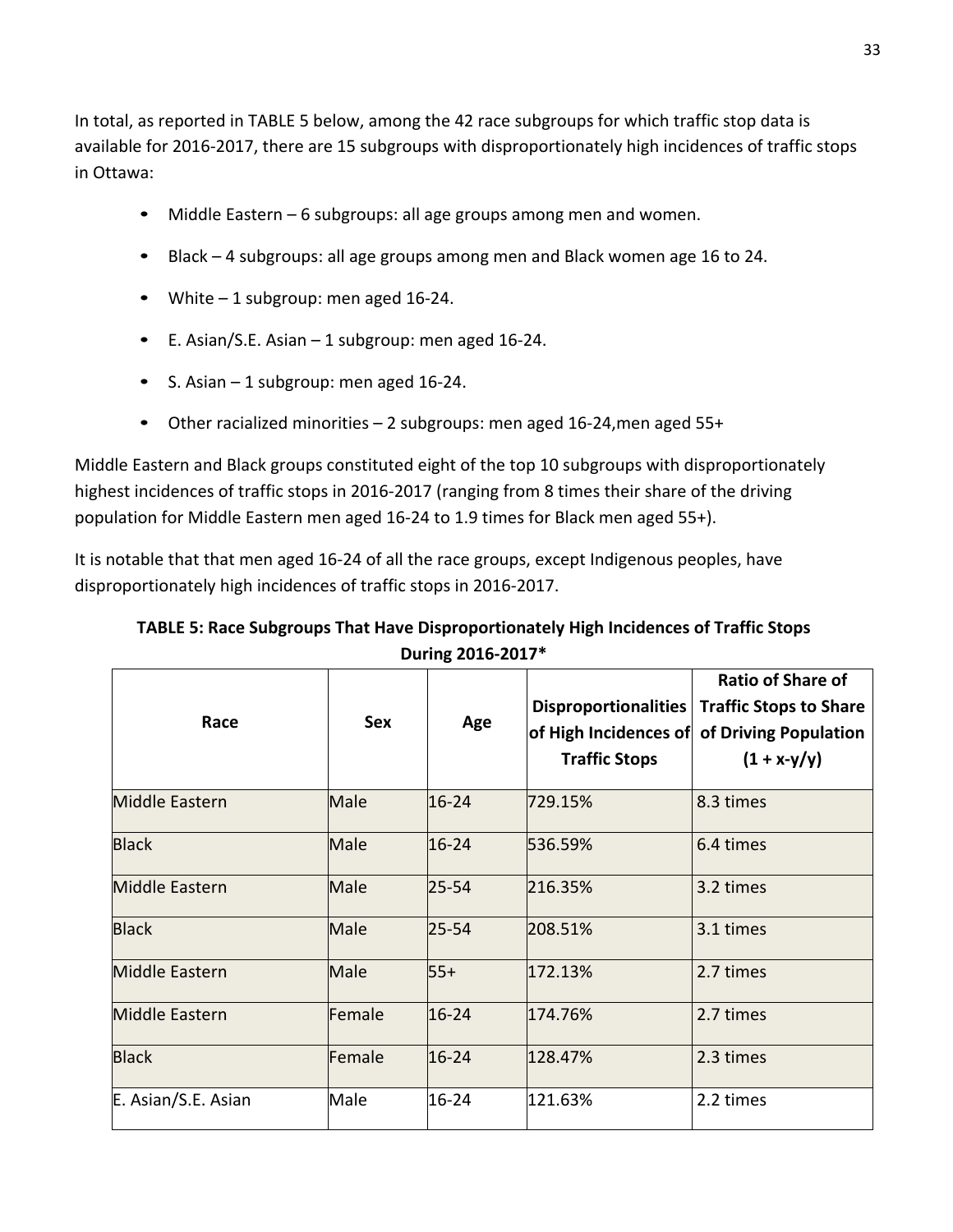| <b>Black</b>                | Male   | $55+$     | 102.26% | 2 times   |
|-----------------------------|--------|-----------|---------|-----------|
| White                       | Male   | 16-24     | 67.71%  | 1.7 times |
| S. Asian                    | Male   | 16-24     | 56.53%  | 1.7 times |
| Other racialized minorities | Male   | $16 - 24$ | 61.17%  | 1.5 times |
| <b>Middle Eastern</b>       | Female | $25 - 54$ | 37.78%  | 1.4 times |
| Other racialized minorities | Male   | $55+$     | 28.54%  | 1.3 times |
| <b>Middle Eastern</b>       | Female | $55+$     | 30.3%   | 1.3 times |

*\*Middle Eastern and Black groups are highlighted.*

## **2017-2018 Findings**

Among the 26,641 traffic stops of Ottawa residents in 2017-2018, the findings allow for a breakdown of incidences of traffic stops based on age groupings and sex groupings. The findings show that less than two-thirds of traffic stops involved drivers between the ages of 25 and 54 (62.63%) compared to 16.46% who were between 16-24 and 20.91% who were 55 or older. The findings also show that less than one third of drivers stopped were women (31.39%).

The findings enable a breakdown for the perceived race of the driver by the officer among the 26,641 traffic stops in 2017-2018: 65.25% White (17,382), 14.64% Middle Eastern (3,901), 10.24% Black (2,727), 4.76% E. Asian/SE Asian (1,269), 3.09% S. Asian (823), 1.8% Other racialized minorities (479), and 0.13% Indigenous Peoples (60). Diagram 4 provides an overview of the breakdown of the race of the driver based on the seven race groupings used in the project as well as a comparison between race of driver distribution among traffic stops in 2017-2018 and the Driver Population Benchmark from the 2016 Census.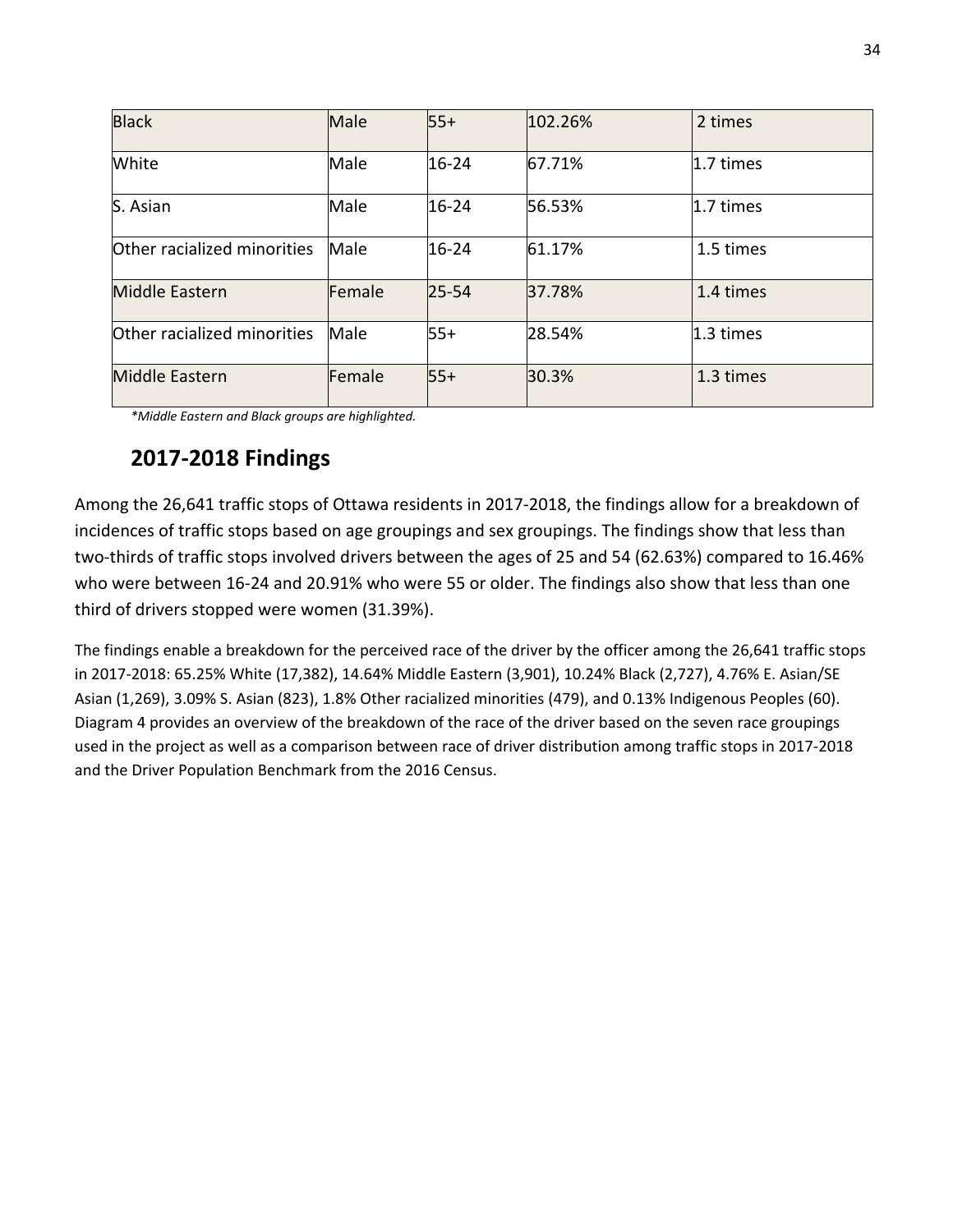

## **Diagram 4: Comparison of Race of Driver Distribution Among 2017-2018 Traffic Stops and 2016 Driver Population Benchmark**

In Ottawa, Middle Eastern and Black groups, irrespective of their sex and age, are the two race groups with disproportionately high incidences of traffic stops in 2017-2018, as reported in Table 6 below. Middle Eastern Drivers constituted about 14.64% of the total stops during this period, despite these drivers representing less than 4.6% of the total driving population in Ottawa. This means that Middle Eastern Drivers were stopped 3.2 times more than what you would expect based on their segment of the driving population. Black Drivers constituted about 10.24% of the total stops during this period, despite these drivers representing 4.44% of the total driving population in Ottawa. This means that Black Drivers were stopped 2.3 times more than what you would expect based on their population.

Middle Eastern group's disproportionally high incidences of traffic stops are 218% on average, and those of the Black group are 131% on average. They are the only two racialized groups (among all seven race categories) that have disproportionately high incidents of traffic stops in 2017-2018. All other racialized groups have proportionally low incidents of traffic stops. The White group's incidences of traffic stops (- 14%) are proportionately low too.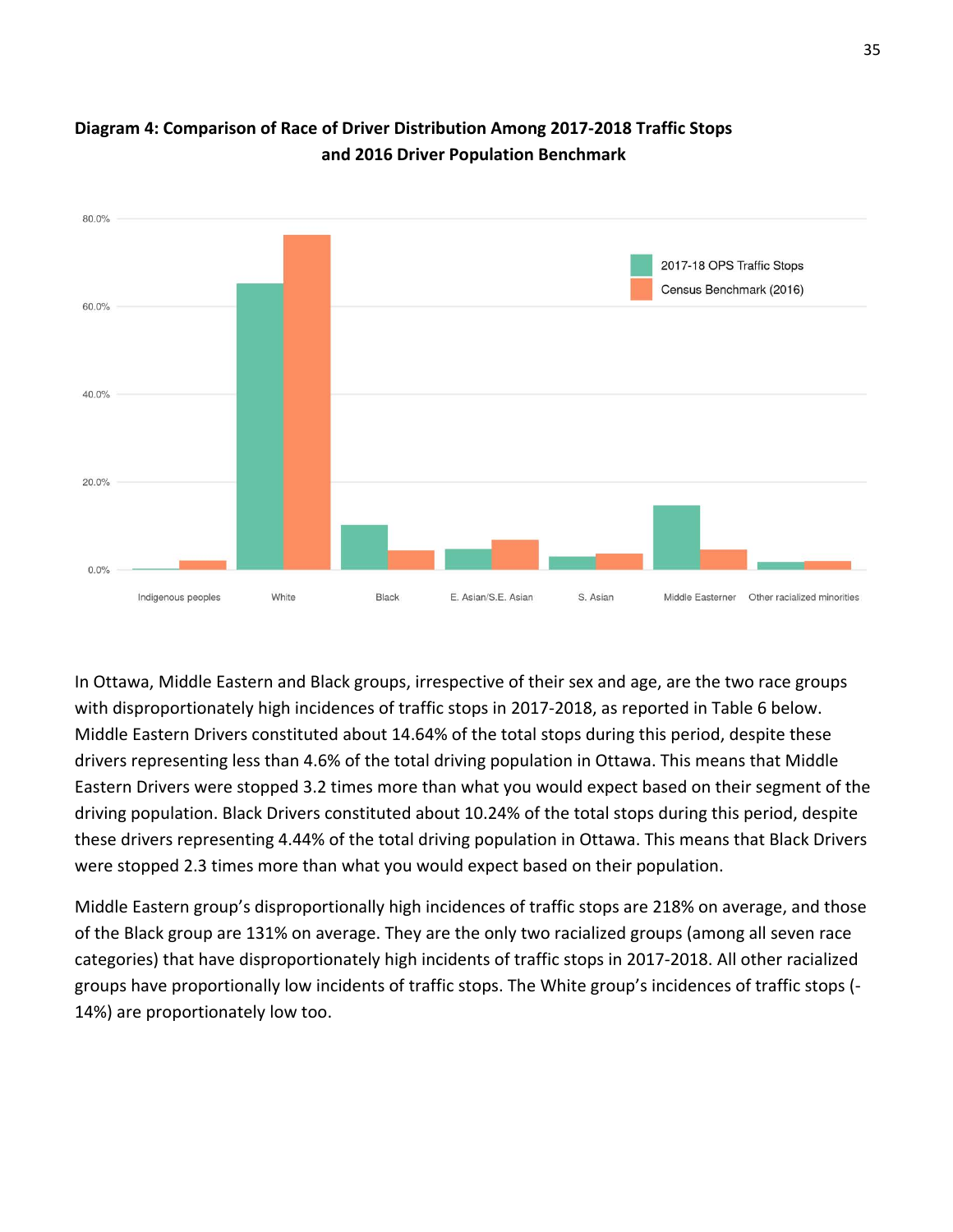| TABLE 6: Proportionalities of Incidences of Traffic Stops during 2017-2018, by Race, in Ottawa* |  |  |
|-------------------------------------------------------------------------------------------------|--|--|
|                                                                                                 |  |  |

| <b>Race Groups</b>                 | <b>Proportionalities of</b><br><b>Incidences</b><br>of Traffic Stops | <b>Ratio of Share of Traffic Stops</b><br>to Share of Driving Population<br>$(1 + x-y/y)$ |
|------------------------------------|----------------------------------------------------------------------|-------------------------------------------------------------------------------------------|
| <b>Middle Eastern</b>              | 218.15%                                                              | 3.18 times                                                                                |
| <b>Black</b>                       | 130.80%                                                              | 2.3 times                                                                                 |
| Other racialized minorities-10.93% |                                                                      | 0.9 times                                                                                 |
| White                              | -14.48%                                                              | 0.9 times                                                                                 |
| S. Asian                           | -15.62%                                                              | 0.9 times                                                                                 |
| E. Asian/ S.E. Asian               | -30.21%                                                              | 0.7 times                                                                                 |
| Indigenous peoples                 | -89.60%                                                              | 0.1 times                                                                                 |

\*Negative percentages denote low proportionalities. Positive percentages denote high proportionalities. Shaded positive percentages denote disproportionately high incidences of traffic stops.

In total, as summarized in Table 7 below, among the 42 race subgroups for which traffic stop data is available for 2017-2018, there are 14 subgroups with disproportionately high incidences of traffic stops in Ottawa:

- Middle Eastern 6 subgroups: all age groups among men and women.
- Black 4 subgroups: all age groups among men and Black women age 16 to 24.
- White 1 subgroup: men aged 16-24.
- E. Asian/S.E. Asian 1 subgroup: men aged 16-24.
- S. Asian 1 subgroup: men aged 16-24.
- Other racialized minorities 1 subgroup: men aged 16-24

Middle Eastern and Black groups constituted eight of the top 10 subgroups with disproportionately highest incidences of traffic stops in 2017-2018 (ranging from 8.7 times their share of the driving population for Middle Eastern men aged 16-24 to 2.1 times for Black men aged 55+).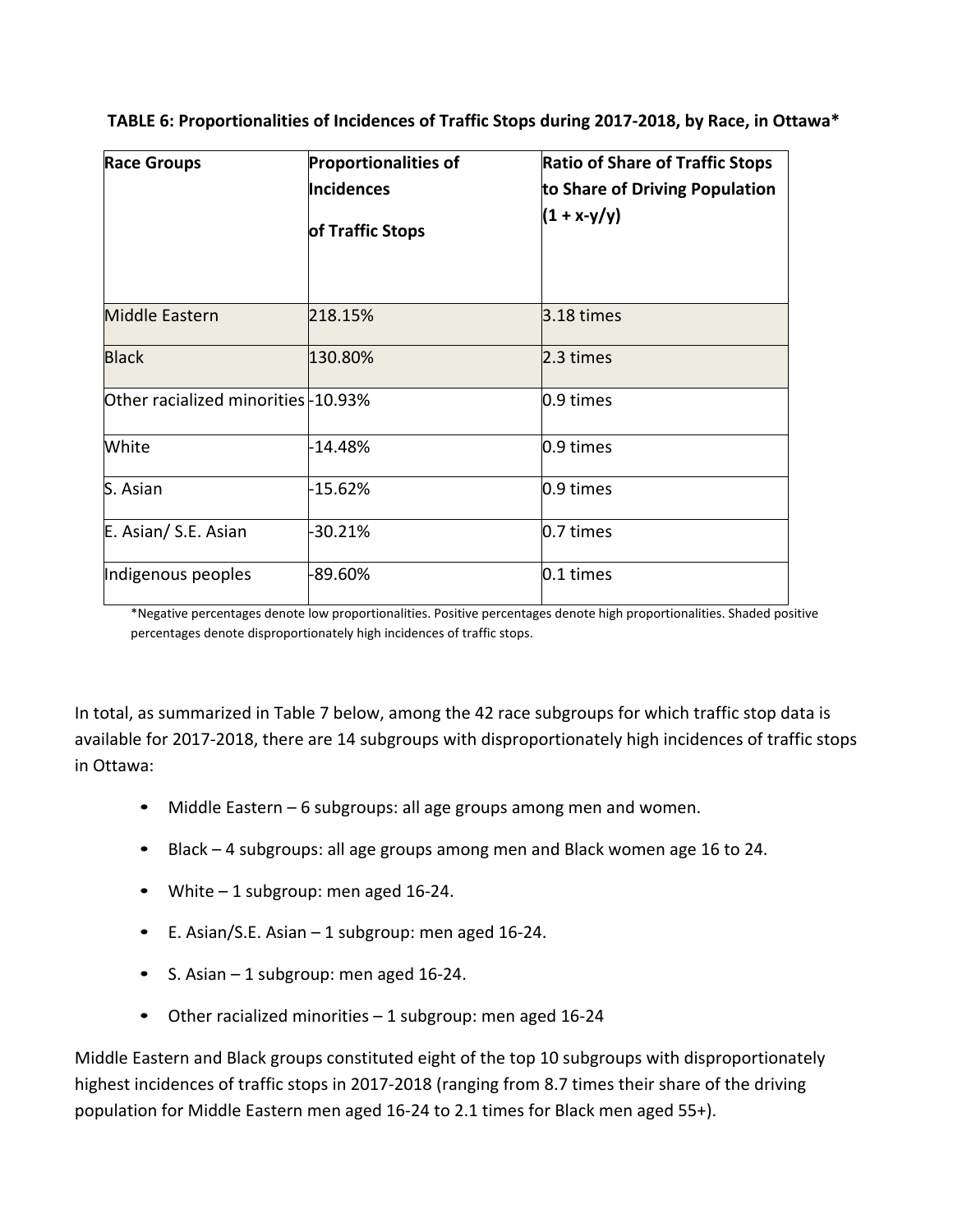It is again notable that men aged 16-24 of all the race groups, except Indigenous peoples, have disproportionately high incidences of traffic stops in 2017-2018.

## **TABLE 7: Race Subgroups That Have Disproportionately High Incidences of Traffic Stops During 2017-2018\***

| Race                        | <b>Sex</b> | Age       | <b>Disproportionalities</b><br>of High Incidences of<br><b>Traffic Stops</b> | <b>Ratio of Share of</b><br><b>Traffic Stops to Share</b><br>of Driving Population<br>$(1 + x-y/y)$ |
|-----------------------------|------------|-----------|------------------------------------------------------------------------------|-----------------------------------------------------------------------------------------------------|
| <b>Middle Eastern</b>       | Male       | $16 - 24$ | 773.73%                                                                      | 8.7 times                                                                                           |
| <b>Black</b>                | Male       | $16 - 24$ | 566.38%                                                                      | 6.66 times                                                                                          |
| <b>Middle Eastern</b>       | Male       | $25 - 54$ | 240.16%                                                                      | 3.4 times                                                                                           |
| <b>Black</b>                | Male       | $25 - 54$ | 214.31%                                                                      | 3.1 times                                                                                           |
| <b>Middle Eastern</b>       | Male       | $55+$     | 224.49%                                                                      | 3.2 times                                                                                           |
| <b>Middle Eastern</b>       | Female     | $16 - 24$ | 188.44%                                                                      | 2.9 times                                                                                           |
| <b>Black</b>                | Female     | $16 - 24$ | 116%                                                                         | 2.16 times                                                                                          |
| E. Asian/S.E. Asian         | Male       | 16-24     | 115.63%                                                                      | 2.2 times                                                                                           |
| <b>Black</b>                | Male       | $55+$     | 112.48%                                                                      | 2.1 times                                                                                           |
| White                       | Male       | 16-24     | 57.05%                                                                       | 1.6 times                                                                                           |
| S. Asian                    | Male       | 16-24     | 114.67%                                                                      | 2.1 times                                                                                           |
| Other racialized minorities | Male       | 16-24     | 73.4%                                                                        | 1.7 times                                                                                           |
| <b>Middle Eastern</b>       | Female     | $25 - 54$ | 55.74%                                                                       | 1.6 times                                                                                           |
| <b>Middle Eastern</b>       | Female     | $55+$     | 43.73%                                                                       | 1.4 times                                                                                           |

*\*Middle Eastern and Black groups are highlighted.*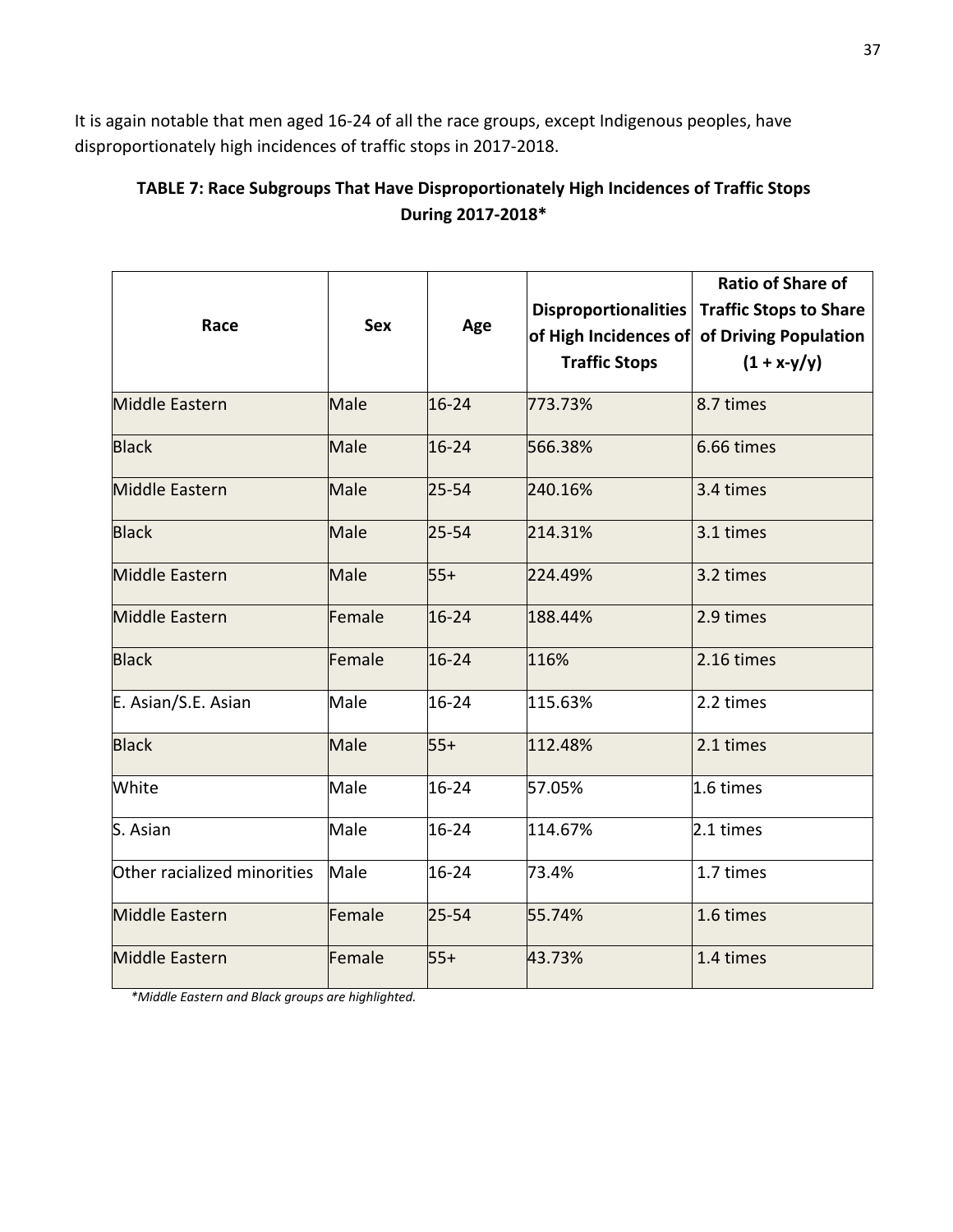## **Comparing Traffic Stops Incident Data Across the Five Years of the TSRDCP**

There is a clear pattern across the five years that the Ottawa Police Service are stopping fewer and fewer of its residents for possible traffic violations. Table 8 details the rate of decline.

| <b>Time Period</b>            | <b>Traffic Stops of Ottawa</b> | <b>Percentage Change from</b> |
|-------------------------------|--------------------------------|-------------------------------|
|                               | <b>Residents</b>               | 2013-2014                     |
| June 27, 2013 – June 26, 2014 | 40,951*                        | Not Applicable                |
| June 27, 2014 – June 26, 2015 | $40,951*$                      | <b>Nil</b>                    |
| June 27, 2015 – June 26, 2016 | 39,963                         | $-2.5%$                       |
| June 27, 2016 – June 26, 2017 | 29,832                         | $-27%$                        |
| June 27, 2017 – June 26, 2018 | 26,641                         | $-35%$                        |

**TABLE 8: Declining Traffic Stops of Ottawa Residents from 2013-2018**

*\*This total represents half of the total traffic stops reported in the period from June 27, 2013 – June 26, 2015.*

Diagram 5 illustrates that the decline is accelerating.



**Diagram 5: Declining Traffic Stop Incidence by Ottawa Police Service, 2013-2015**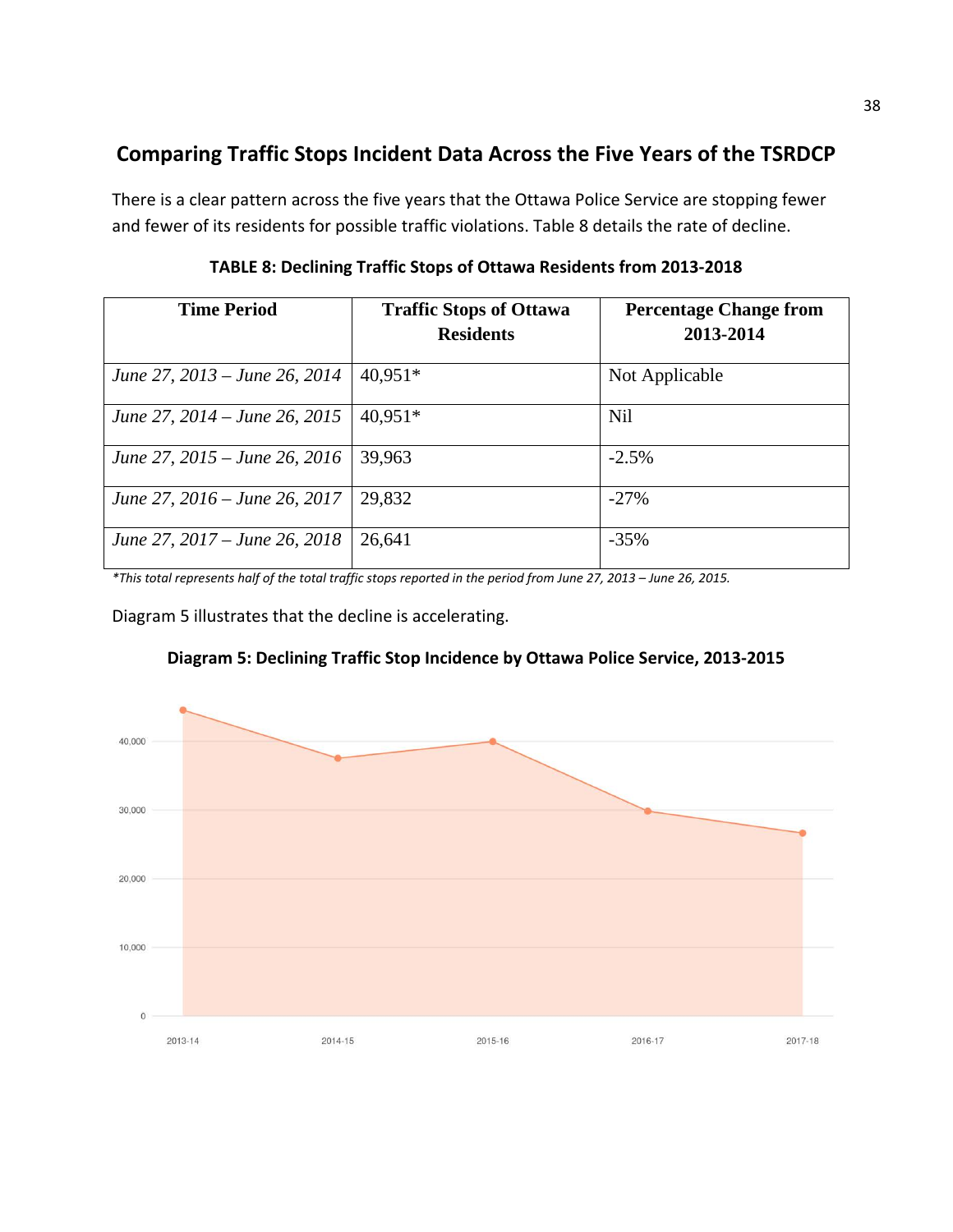This finding is significant especially for racialized communities in Ottawa because it means in absolute terms Middle Eastern and Black drivers are being stopped far less in 2018 than they were three years ago. Black drivers are being stopped 30% less and Middle Eastern drivers are being stopped 26% less.

**TABLE 9: Traffic Stops of Middle Eastern and Black Drivers from 2015-2018**

| <b>Time Period</b>                    | <b>Traffic Stops of Black</b> | <b>Traffic Stops of Middle</b> |
|---------------------------------------|-------------------------------|--------------------------------|
|                                       | <b>Drivers</b>                | <b>Eastern Drivers</b>         |
| June 27, 2015 – June 26, 2016   3,914 |                               | 5,280                          |
| June 27, 2016 – June 26, 2017         | 2.996                         | 4,014                          |
| June 27, 2017 – June 26, 2018         | 2,727                         | 3,901                          |

At the same time, as summarized in Table 10, there has been remarkable consistency in traffic stop records of Ottawa residents for the five-year period from 2013 - 2018 in terms of the breakdown for both sex and age.

**TABLE 10: Traffic Stops in Ottawa by Sex and Age from 2013-2018**

| <b>Time Period</b>                 | Percentage<br>of Women<br><b>Stopped</b> | Percentage<br>of Men<br><b>Stopped</b> | Percentage<br>of Drivers<br>aged 16-24<br><b>Stopped</b> | Percentage<br>of Drivers<br>aged 25-54<br><b>Stopped</b> | Percentage<br>of Drivers<br>aged $55+$<br><b>Stopped</b> |
|------------------------------------|------------------------------------------|----------------------------------------|----------------------------------------------------------|----------------------------------------------------------|----------------------------------------------------------|
| June 27, 2013 -<br>June 26, 2015   | 32%                                      | 68%                                    | 17.4%                                                    | 65.1%                                                    | 17.5%                                                    |
| June 27, 2015 -<br>June 26, 2016   | 32%                                      | 68%                                    | 17.5%                                                    | 65%                                                      | 17.5%                                                    |
| June 27, $2016 -$<br>June 26, 2017 | 31%                                      | 69%                                    | 17%                                                      | 64.5%                                                    | 18.5%                                                    |
| June 27, 2017 –<br>June 26, 2018   | 31.5%                                    | 68.5%                                  | 16.5%                                                    | 62.5%                                                    | 21%                                                      |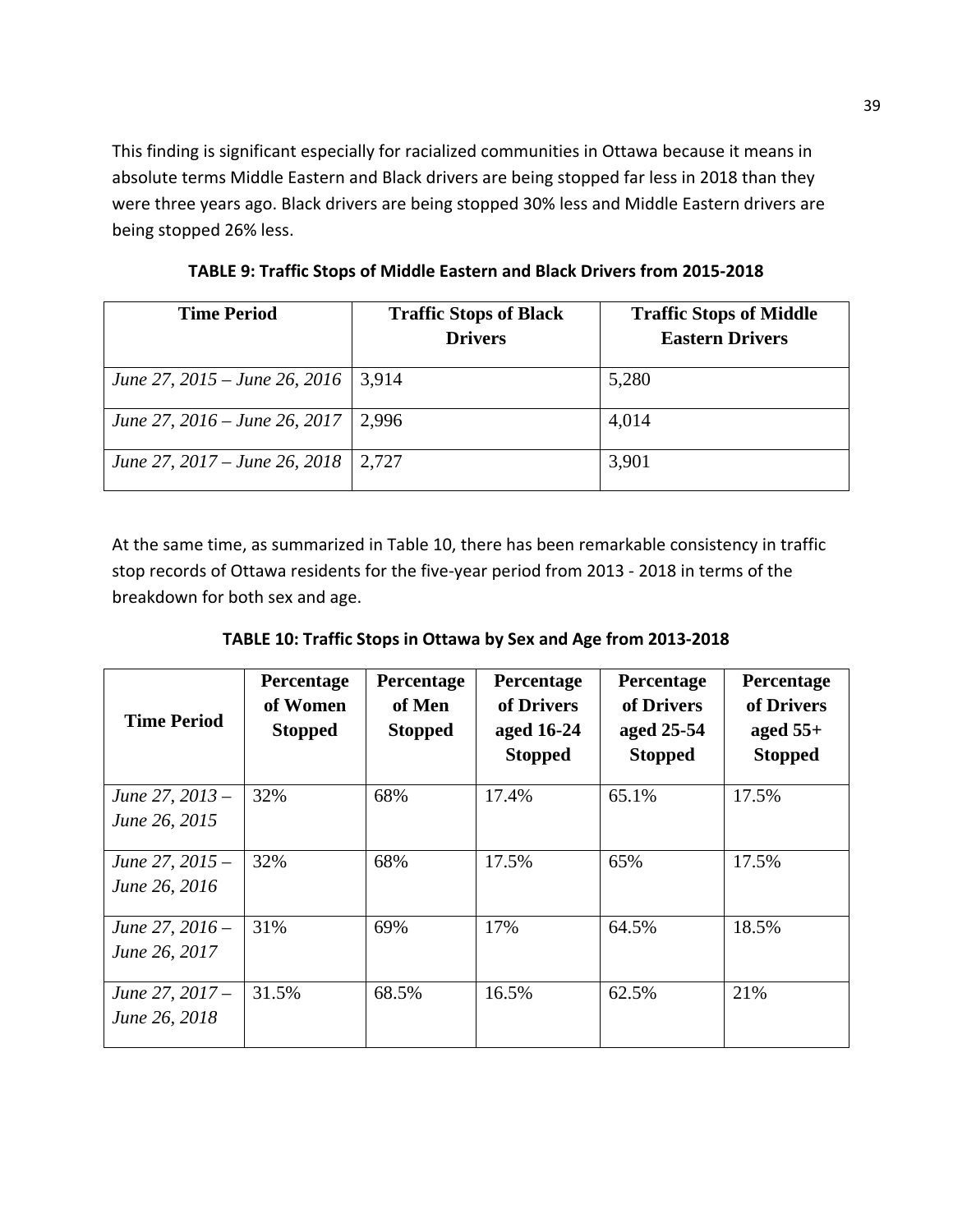In terms of racial disproportionalities for Black, Middle Eastern, and White drivers as an entire resident group in Ottawa, Table 11 below illustrates that there has been some very modest progress in reducing disproportionalities for Black and Middle Eastern drivers in the period from 2013 to 2018. For both groups as a whole, there are high disproportionalities in every year of the study. White drivers are consistently stopped at rate below what would be expected from their representational share of the driver population in Ottawa.

| <b>Time Period</b>                 | <b>Black Drivers Ratio</b><br>of Traffic Stops to<br><b>Driving Population</b> | <b>Middle Eastern</b><br><b>Drivers Ratio of</b><br><b>Traffic Stops to</b><br><b>Driving Population</b> | <b>White Drivers Ratio of</b><br><b>Traffic Stops to Driving</b><br><b>Population</b> |
|------------------------------------|--------------------------------------------------------------------------------|----------------------------------------------------------------------------------------------------------|---------------------------------------------------------------------------------------|
| June 27, $2013 -$<br>June 26, 2015 | 2.3 times                                                                      | 3.3 times                                                                                                | 0.9 times                                                                             |
| June 27, $2015 -$<br>June 26, 2016 | 2.2 times                                                                      | 2.9 times                                                                                                | 0.9 times                                                                             |
| June 27, $2016 -$<br>June 26, 2017 | 2.26 times                                                                     | 2.9 times                                                                                                | 0.9 times                                                                             |
| June 27, 2017 –<br>June 26, 2018   | 2.3 times                                                                      | 3.18 times                                                                                               | 0.9 times                                                                             |

#### **TABLE 11: Traffic Stops in Ottawa for Black, Middle Eastern, and White Drivers from 2013-2018**

An important aspect of the analysis above is to sharpen the focus by bringing to the forefront the incidences of traffic stops involving drivers from particular racial sub-groups such as Black Males aged 16-24. This focus flows in part from the settlement of the human rights complaint that was the initial catalyst for the Ottawa Police Service Traffic Stops Race Data Collection Project since that complaint involved a young Black male driver. Moreover, during community consultations in Ottawa, the research team frequently heard concerns that racial bias in traffic stops by the Ottawa Police Service is especially harmful to particular sub-groups of racialized communities. The 2016 *TSRDCP I* report found that racial disproportionalities are especially high for young Middle Eastern and Black male drivers.

Table 12 below shows that for both Middle Eastern Males aged 16-24 and Black Males aged 16- 24 there have been very significant declines in the disproportionalities of traffic stops.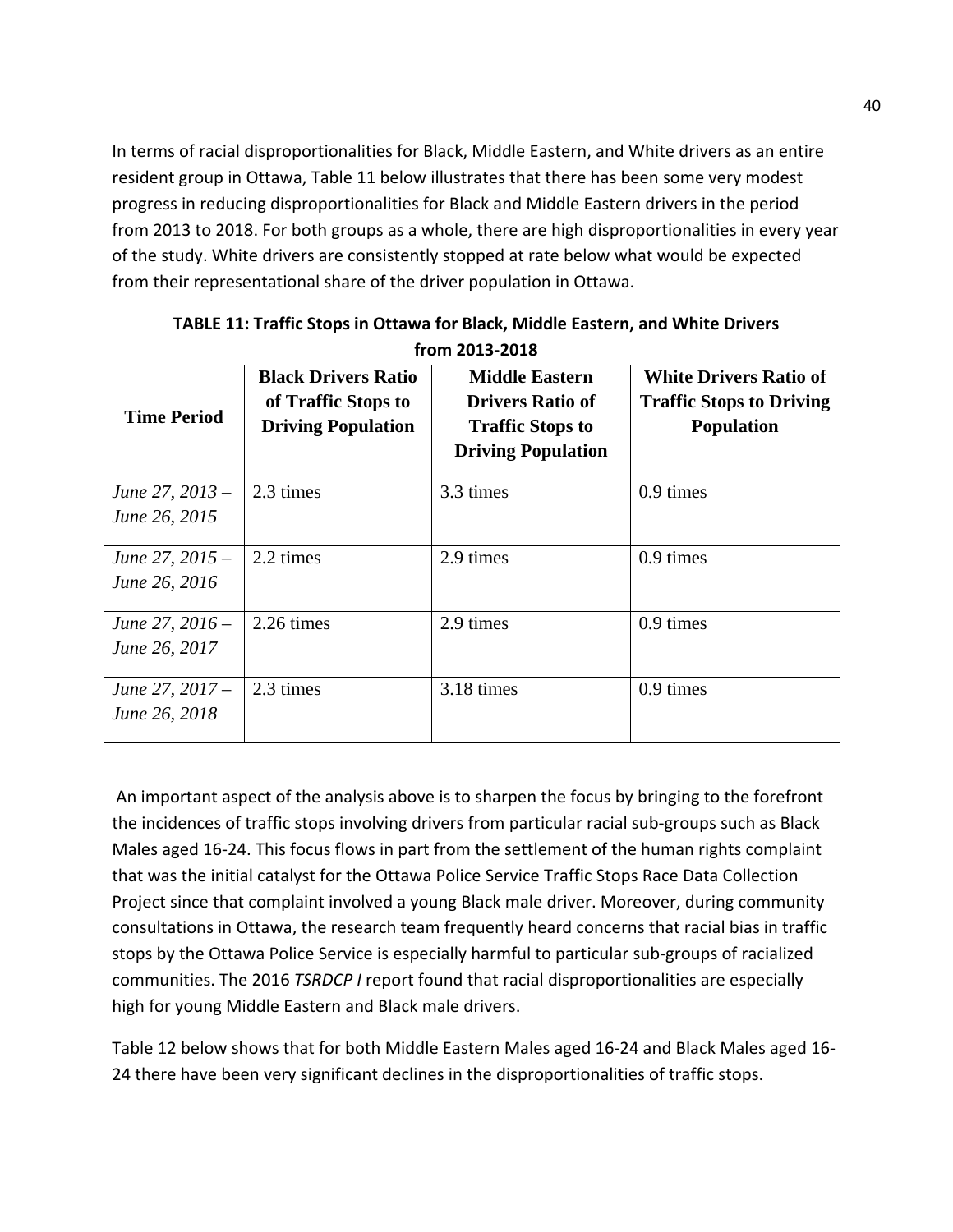Compared to traffic stops in the period from 2013-2015, young Middle Eastern Male drivers have seen on average about a 30% decline in disproportionalities in the period from 2015 to 2018. Young Black Male drivers have similarly seen on average a 23% decline in disproportionalities during this period. Moreover, the traffic stops data indicates that this pattern is stable. However, the existing rates of disproportionalities for both of these subgroups remains unacceptably high and warrant significant action by the Ottawa Police Service.

| <b>Racial</b>          | June 27, 2013 - | June 27, 2015 - | June 27, 2016 - | June 27, 2017 - |
|------------------------|-----------------|-----------------|-----------------|-----------------|
| <b>Subgroup Ratio</b>  | June 26, 2015   | June 26, 2016   | June 26, 2017   | June 26, 2018   |
| of Traffic Stops       |                 |                 |                 |                 |
| to Driving             |                 |                 |                 |                 |
| Population             |                 |                 |                 |                 |
| Middle Eastern         | 12 times        | 8 times         | 8.3 times       | 8.7 times       |
| Male aged 16-24        |                 |                 |                 |                 |
| <b>Black Male aged</b> | 8.3 times       | 6.2 times       | 6.4 times       | 6.7 times       |
| $16 - 24$              |                 |                 |                 |                 |
| Middle Eastern         | 3.4 times       | 3.1 times       | 3.2 times       | 3.4 times       |
| Male aged 25-54        |                 |                 |                 |                 |
| <b>Black Male aged</b> | 3 times         | 3 times         | 3.1 times       | 3.1 times       |
| 25-54                  |                 |                 |                 |                 |
| Middle Eastern         | 2.9 times       | 2.6 times       | 2.7 times       | 2.9 times       |
| Female aged 16-        |                 |                 |                 |                 |
| 24                     |                 |                 |                 |                 |
| <b>Black Female</b>    | 1.8 times       | 2 times         | 2.3 times       | 2.2 times       |
| aged 16-24             |                 |                 |                 |                 |
| South Asian            |                 | 1.7 times       | 1.7 times       | 2.1 times       |
| Male aged 16-24        | 1.7 times       |                 |                 |                 |
|                        |                 |                 |                 |                 |
| E. Asian/S.E.          |                 | 1.7 times       | 2.2 times       | 2.2 times       |
| Asian Male aged        | 1.6 times       |                 |                 |                 |
| $16 - 24$              |                 |                 |                 |                 |
|                        |                 |                 |                 |                 |

#### **TABLE 12: Traffic Stops in Ottawa for Select Racial Sub-Groups from 2013-2018**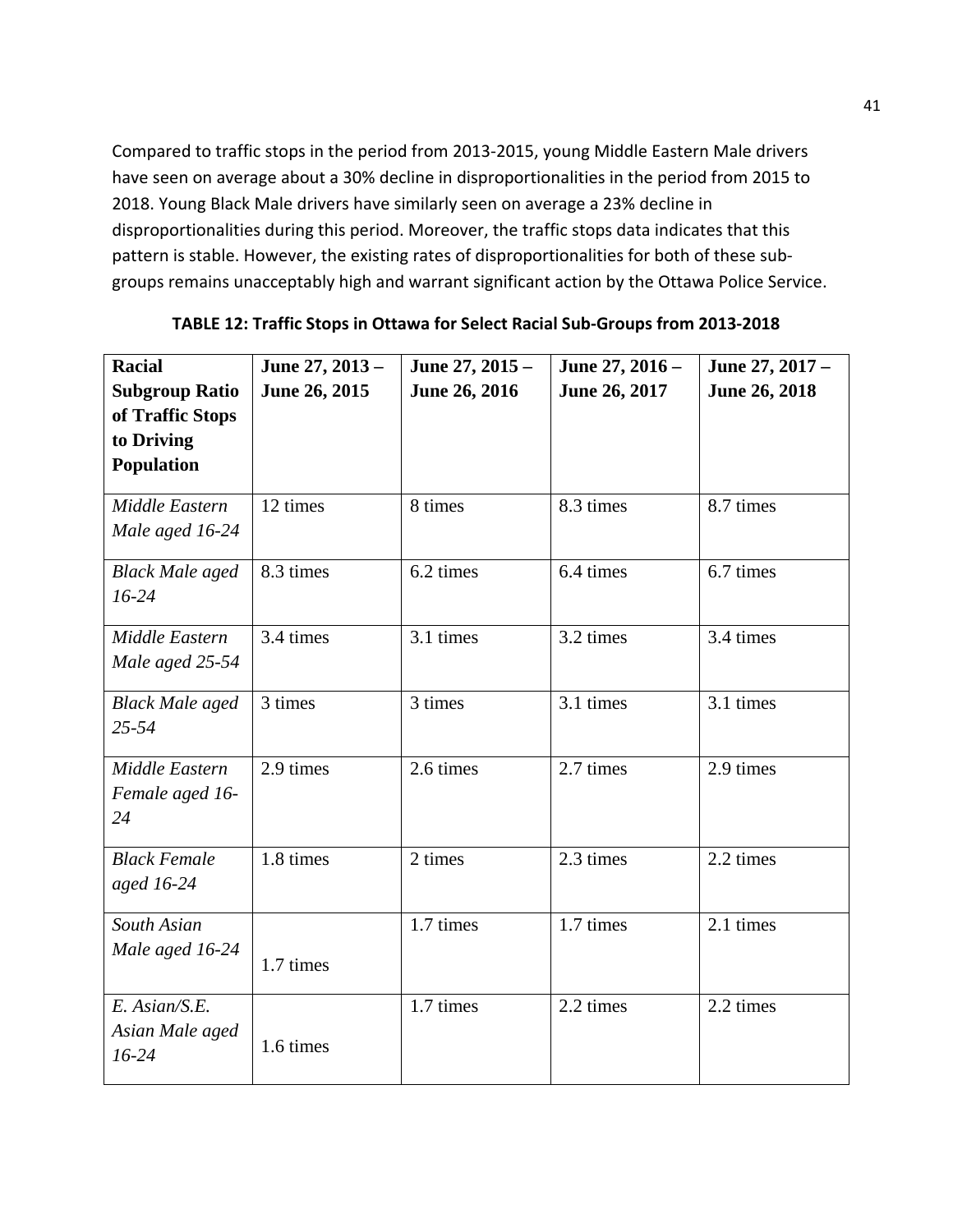Table 12 also reveals an important trend of increasingly higher disproportionalities for two other sub-groups, Black Females aged 16-24 and South Asian Males aged 16-24 over the period from 2013 to 2018.

## **Three Significant Findings about Traffic Stop Incidents**

The most significant findings based on the patterns in the incidences of traffic stops by the Ottawa Police Service emerging from the five years of race data collection are three-fold. The first significant finding is that, among Ottawa residents, incidences of traffic stops are declining. In many racialized communities in Ottawa, the initial consultations and outreach by the Traffic Stop Race Data Collection Project found that these communities felt subject to excessive surveillance by the police, exemplified by the report of frequent traffic stops. The total number of traffic stops has declined in these communities as well as elsewhere in Ottawa. This is also important because it suggests that the Ottawa Police Service has become less reliant on traffic stops as an instrument to advance community safety.

The second significant finding is that there has been only a very modest reduction in the overall disproportionality traffic stop rates for Middle Eastern and Black drivers. This suggests that there is a need to better identify possible sources of implicit bias and systemic racism in police service practices that adversely affect these two racialized communities.

The third significant finding in comparing the traffic stops incidents across the five years from 2013 to 2018 is the considerably lower rates of disproportionate traffic stops for the two subgroups – Middle Eastern and Black Males aged 16-24 – identified in the 2016 *TSRDCP I* report as the most adversely affected by traffic stop practices by the Ottawa Police Service. The reductions averaged 30% for young Middle Eastern Males and 23% for young Black males. Reductions on this scale suggest that at least some of the measures adopted by the Ottawa Police Service in during *TSRDCP I* and *TSRDCP II* have been impactful and that there are good reasons to be optimistic that the unacceptable high rates of disproportionality for these two sub-groups can be further reduced. However, the patterns of disproportionately high traffic stop rates for young Middle Eastern and Black males by the Ottawa Police Service in the period from 2015-2018 cannot be justified and are consistent with findings of racial profiling by other police services.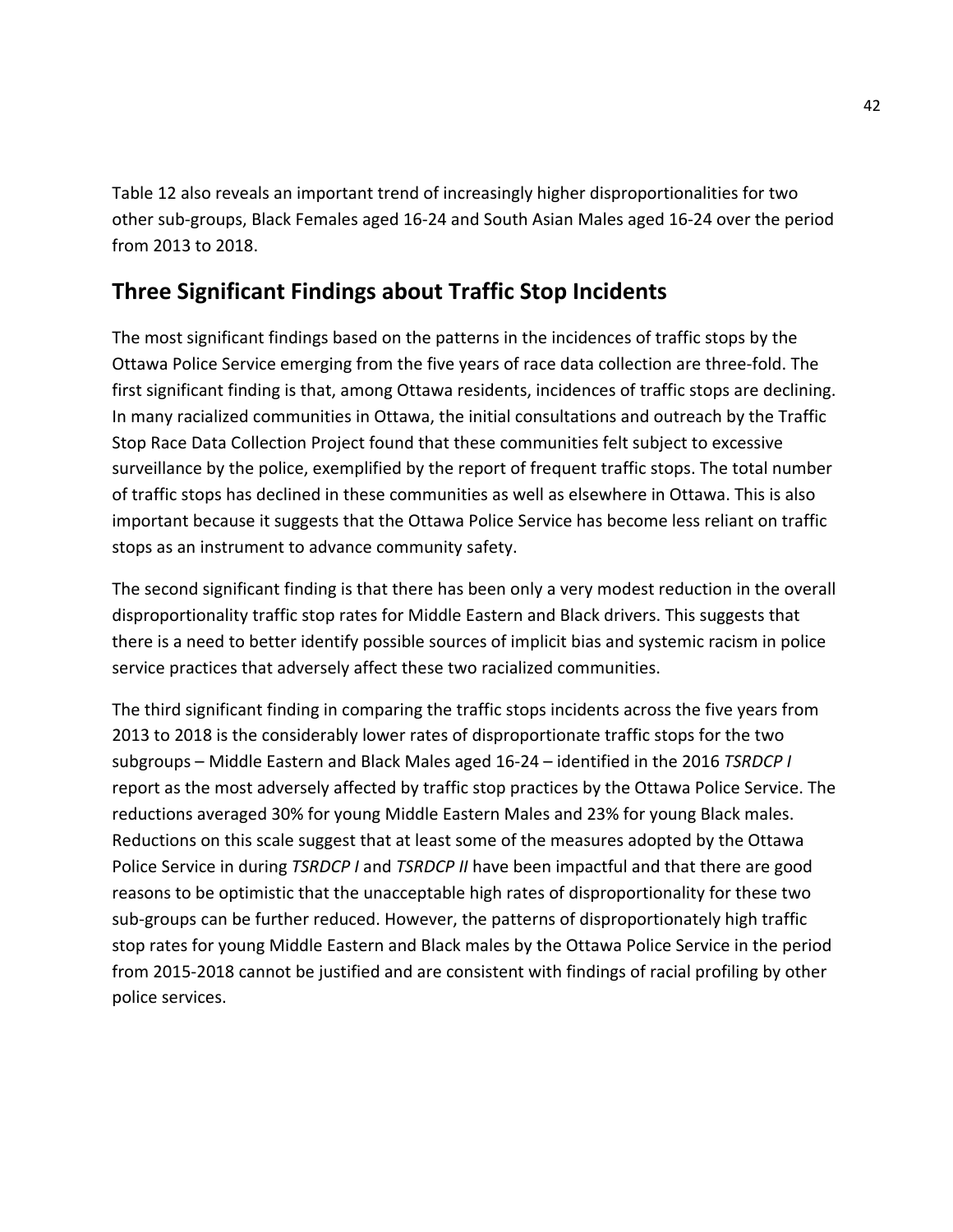## **Section B: Reasons for Traffic Stops**

This section of the *TSRDCP II* reporting addresses the key questions: Do racialized minority drivers experience disproportionately high incidences of specific reasons for traffic stops when compared with their White counterparts in Ottawa during the three one-year periods of 2015- 2016, 2016-2017, and 2017-2018? How do these findings compare to the findings reported for *TSRDCP I*?

An important broad objective of the *TSRDCP II* report is the determination of the extent to which the reasons why police officers traffic stops varied by race groups, and whether there is any marked differences between the White group and each of the racialized minority groups during the period from June 27, 2015 to June 26, 2018 as compared to the period from June 27, 2013 to June 26, 2015.

To meet this objective, Ottawa Police Service identified three major reasons for traffic stops: (a) criminal offenses, (b) provincial and municipal offenses, and (c) suspicious activities. Police officers identified the reason for each traffic stop.

"Criminal Offenses" – offenses based on the Criminal Code of Canada. Examples: stolen vehicles, and impaired driving.

"Provincial and Municipal Offenses" – Offenses related to provincial laws and municipal bylaws. Examples: Offenses related to the Highway Traffic Act such as speeding and light/stop sign running' licence plate sticker validation.

"Suspicious Activities" – Activities deemed to be dubious by police officers.

## **2015-2016 Findings**

The findings for 2015-2016 show that, in Ottawa, the reason most used by police officers in traffic stops is Provincial and Municipal Offenses" (ranging from 94.76% for Black Drivers to 98.48% for E. Asian/S.E. Asian Drivers). In Ottawa, this rationale (97.62%) utilized for trafficstopping drivers is followed by the use of Suspicious Activities" (1.92%) and Criminal Offenses (0.47%). The findings are summarized in Diagram 6. Police officers did not utilize Provincial and Municipal Offenses" for traffic stops in a disproportionally manner for any racial minority groups.

Compared to White Drivers, in 2015-2016, Black Drivers were 3.2 times more likely to be stopped for both Criminal Offences and Suspicious Activities. Similarly, Middle Eastern Drivers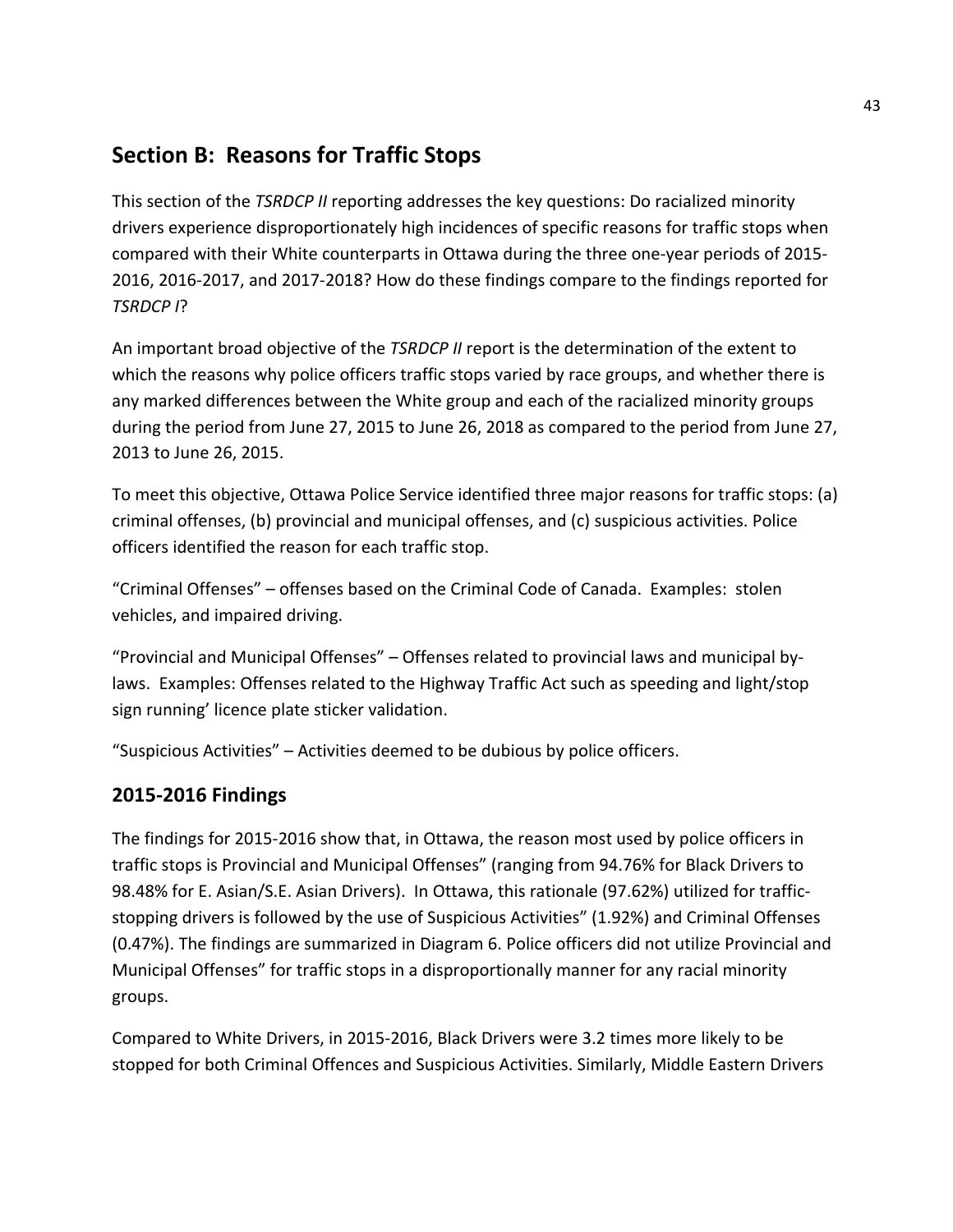were 2.1 times more likely than White Drivers to be stopped for Criminal Offences and 2.7 times more likely to be stopped for Suspicious Activities.



#### **Diagram 6: Reasons for Traffic Stops Among Race Groups, 2015-2016**

#### **2016-2017 Findings**

The findings for 2016-2017 show that, in Ottawa, the reason most used by police officers in traffic stops is Provincial and Municipal Offenses (ranging from 96.30% for Black Drivers to 99.05% for E. Asian/S.E. Asian Drivers). In Ottawa, this rationale (98.10%) utilized for trafficstopping drivers is followed by the use of Suspicious Activities" (1.32%) and Criminal Offenses (0.59%). The findings are summarized in Diagram 7. Police officers did not utilize Provincial and Municipal Offenses for traffic stops in a disproportionally manner for any racialized minority groups.

Compared to White Drivers, in 2016-2017, Black Drivers were 3.2 times more likely to be stopped for Criminal Offences and 2.4 times more likely to be stopped for Suspicious Activities. Similarly, Middle Eastern Drivers were 2.4 times more likely than White Drivers to be stopped for Criminal Offences and 2.1 times more likely to be stopped for Suspicious Activities.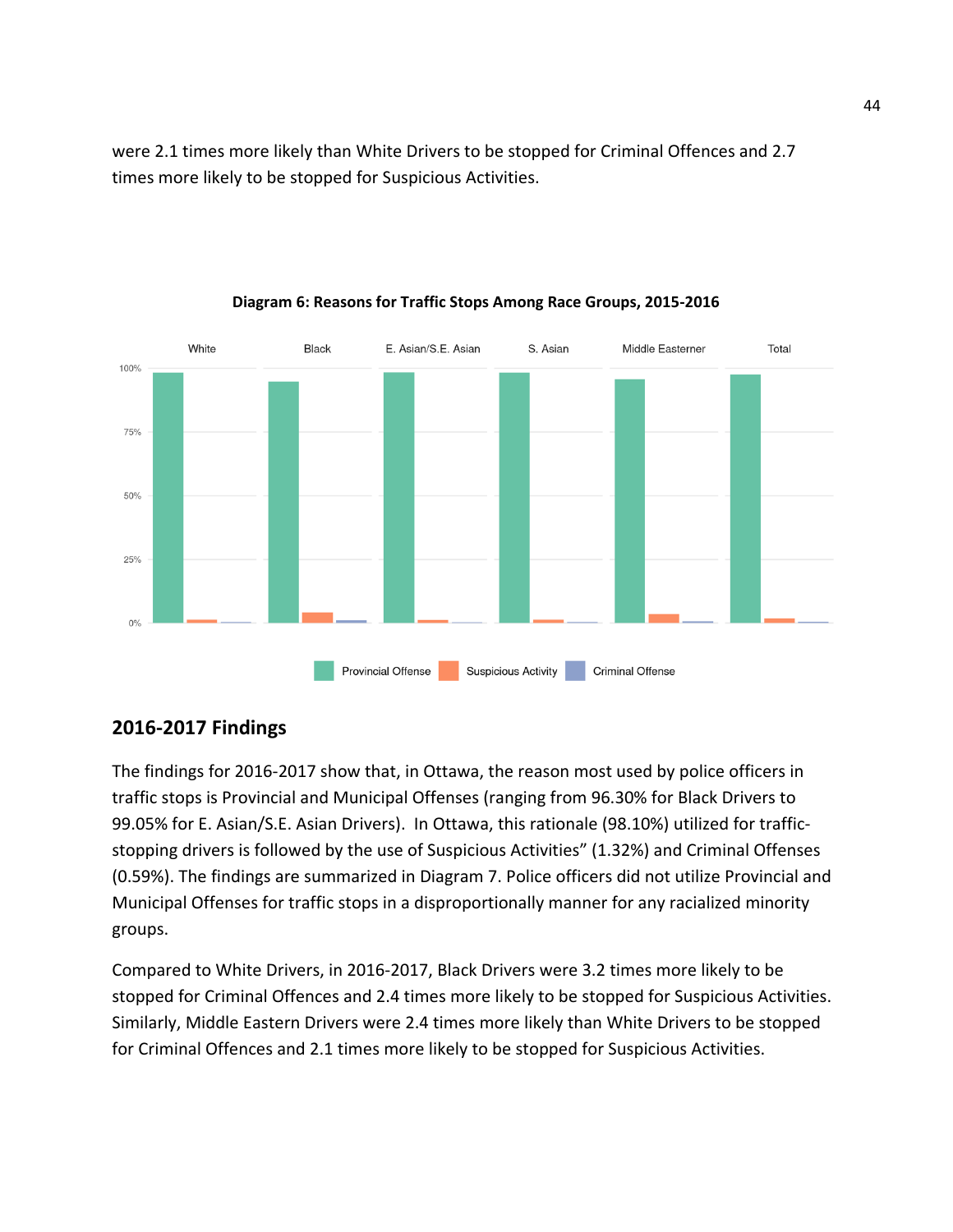

#### **Diagram 7: Reasons for Traffic Stops Among Race Groups, 2016-2017**

#### **2017-2018 Findings**

The findings for 2017-2018 show that, in Ottawa, the reason most used by police officers in traffic stops is Provincial and Municipal Offenses (ranging from 96.52% for Black Drivers to 99.16% for Other Racialized Minorities). In Ottawa, this rationale (98.46%) utilized for trafficstopping drivers is followed by the use of Suspicious Activities (1.05%) and Criminal Offenses (0.48%). The findings are summarized in Diagram 8. Police officers did not utilize Provincial and Municipal Offenses for traffic stops in a disproportionally manner for any racial group in 2017- 2018.

Compared to White Drivers, in 2017-2018, Black Drivers were 2.8 times more likely to be stopped for Criminal Offences and 3.8 times more likely to be stopped for Suspicious Activities. Similarly, Middle Eastern Drivers were 2.3 times more likely than White Drivers to be stopped for Criminal Offences and 2.8 times more likely to be stopped for Suspicious Activities.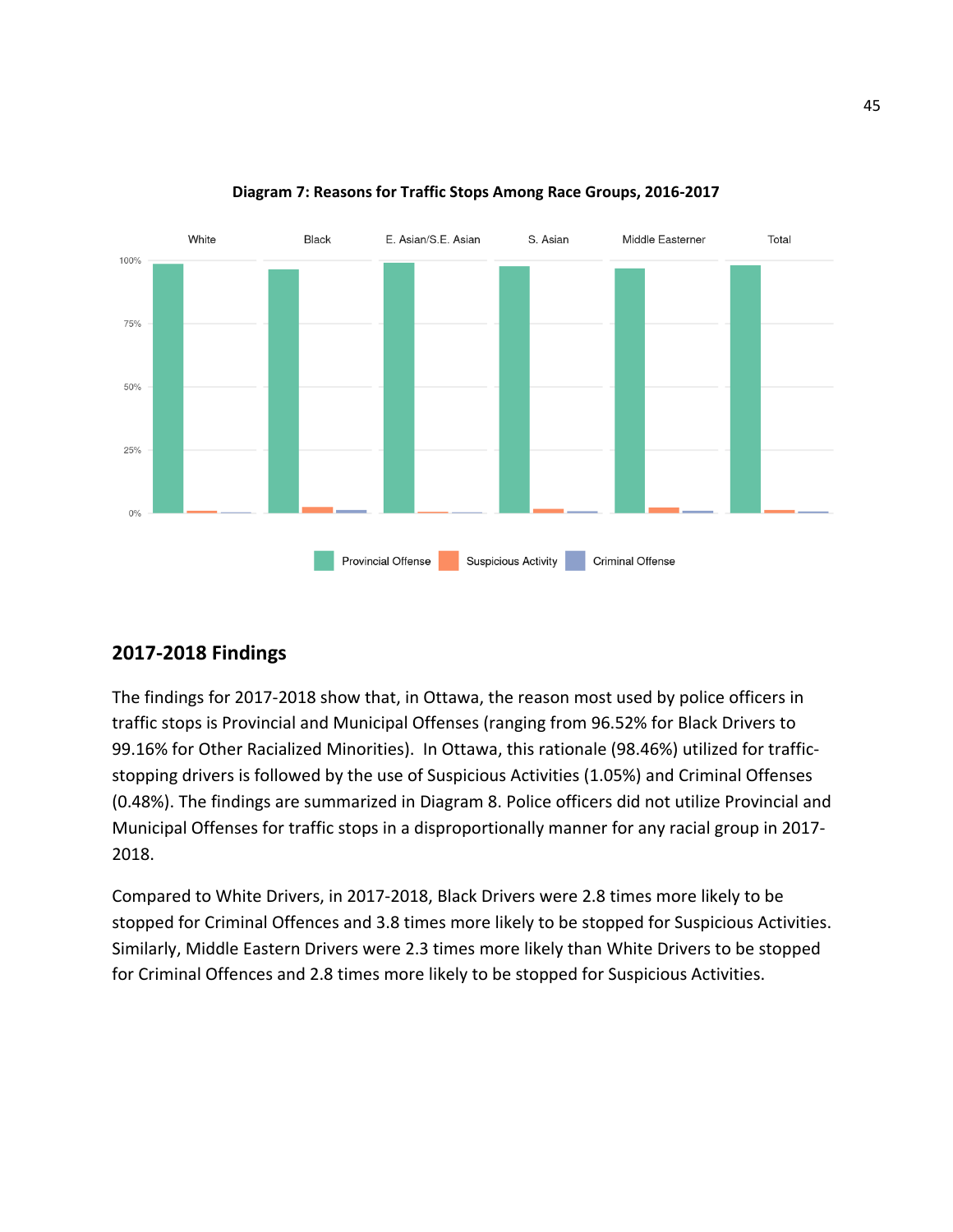



#### **Discussion**

The findings about reasons for traffic stops in the three years from 2015 to 2018 are very similar to those findings in the 2016 *TSRDCP I* report regarding the period from 2013 to 2015.

The consistent finding that Provincial and Municipal Offenses is the cited reason for the traffic stop except in a tiny fraction of circumstances suggests that there is a genuine need in the future to develop a more robust data field that requires officers to identify in more detail the particular provincial or municipal offence at issue for the traffic stop.

In the three-year period from 2015 to 2018, Black Drivers were at least 3 times more likely to be stopped for both Criminal Offenses and Suspicious Activities than White Drivers. Likewise, Middle Eastern Drivers were at least 2 times more likely to be stopped for both Criminal Offenses and Suspicious Activities than White Drivers. Since the categories of Criminal Offense and Suspicious Activity were cited so infrequently as the reason for the traffic stop, reliable inferences about these racial disproportionalities are difficult to make and reinforce the importance in future data collection to further disaggregate the reasons for stop data field.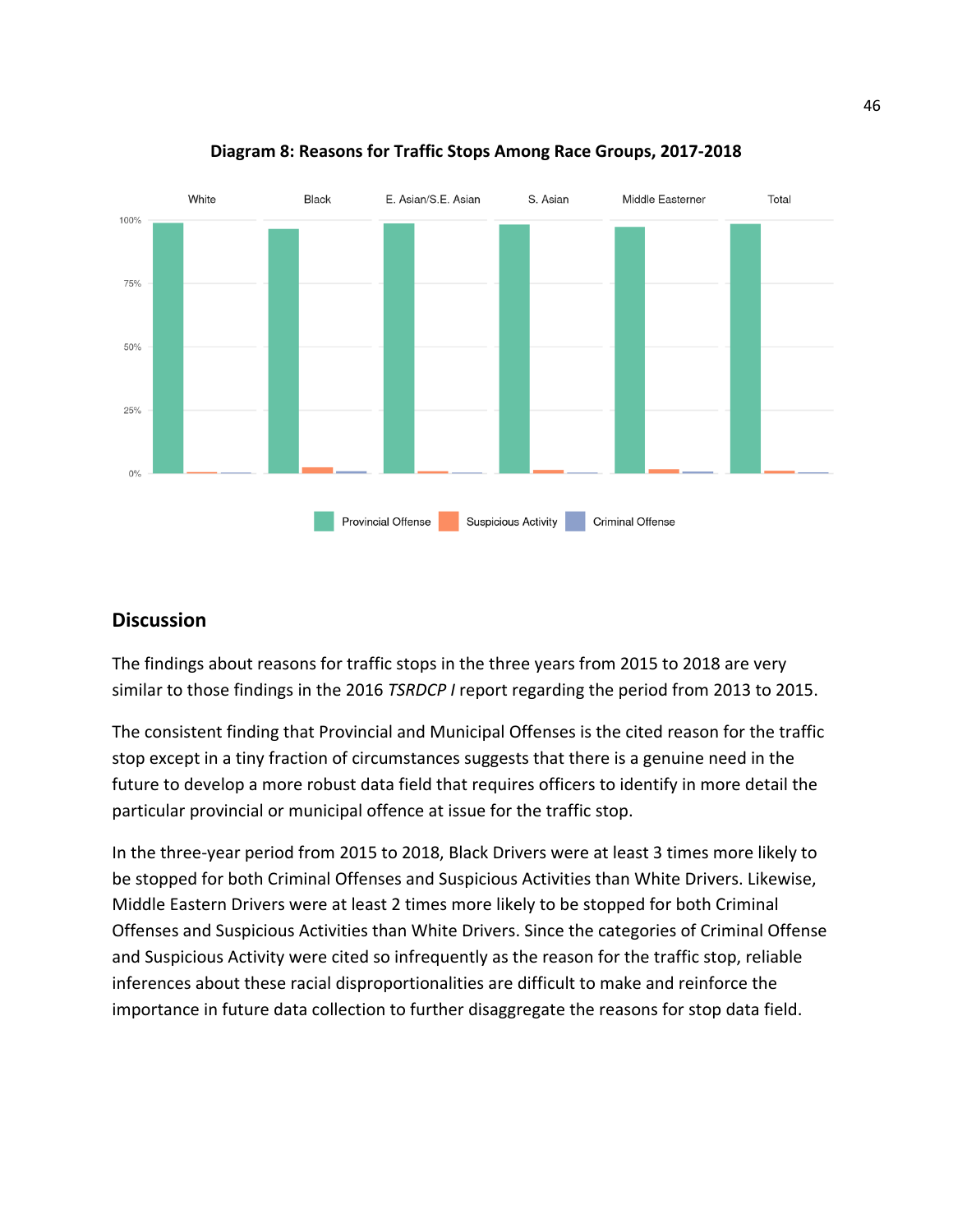## **Section C: Outcomes of Traffic Stops**

This section of the *TSRDCP II* reporting addresses the key questions: Do racialized minority drivers experience disproportionately high incidences of specific outcomes for traffic stops when compared with their White counterparts in Ottawa during the three one-year periods of 2015-2016, 2016-2017, and 2017-2018? How do these findings compare to the findings reported for *TSRDCP I*? Are there emerging patterns in the outcomes data?

An important broad objective of the *TSRDCP II* report is the determination of the extent to which the outcomes of traffic stops by the Ottawa Police Service varied by race groups, and how disproportionate these variations are between each of the racialized minority groups and the White group during the period from June 27, 2015 to June 26, 2018 as compared to the period from June 27, 2013 to June 26, 2015.

To meet this objective, Ottawa Police Service identified three major outcomes of traffic stops: (a) "final (no action)", (b) "warned", and (c) "charged".

- "Final (no action)" outcomes Police officers did not give warnings or lay charges to the drivers after the traffic stops. No further action was taken by officers.
- "Warned" outcomes Police officers gave verbal or written warnings to the drivers after the traffic stops.
- "Charged" outcomes Police officers laid charges (such as speeding or distracted driving) to the drivers after the traffic stops.

In traffic stops, being charged is considered to be more severe than being warned which, in turn, is considered to be more severe than no action on the part of police officers.

The analysis of proportionalities is based on a comparison of the outcomes of traffic stops as experienced by each of the racialized minority groups with the White group. The outcomes for the White group act as a benchmark to measure the extent of deviations of outcomes for the racialized minority groups.

## **2015-2016 Findings**

During 2015-16, the majority of traffic stops resulted in charges (51%). The rest resulted in either "warned" (32%) or ""no action" (17%). However, there are variations in outcomes among race groups. Table 13 below reveals that White Drivers are most likely to be charged. Indigenous Drivers are disproportionately unlikely to be charged compared to White Drivers.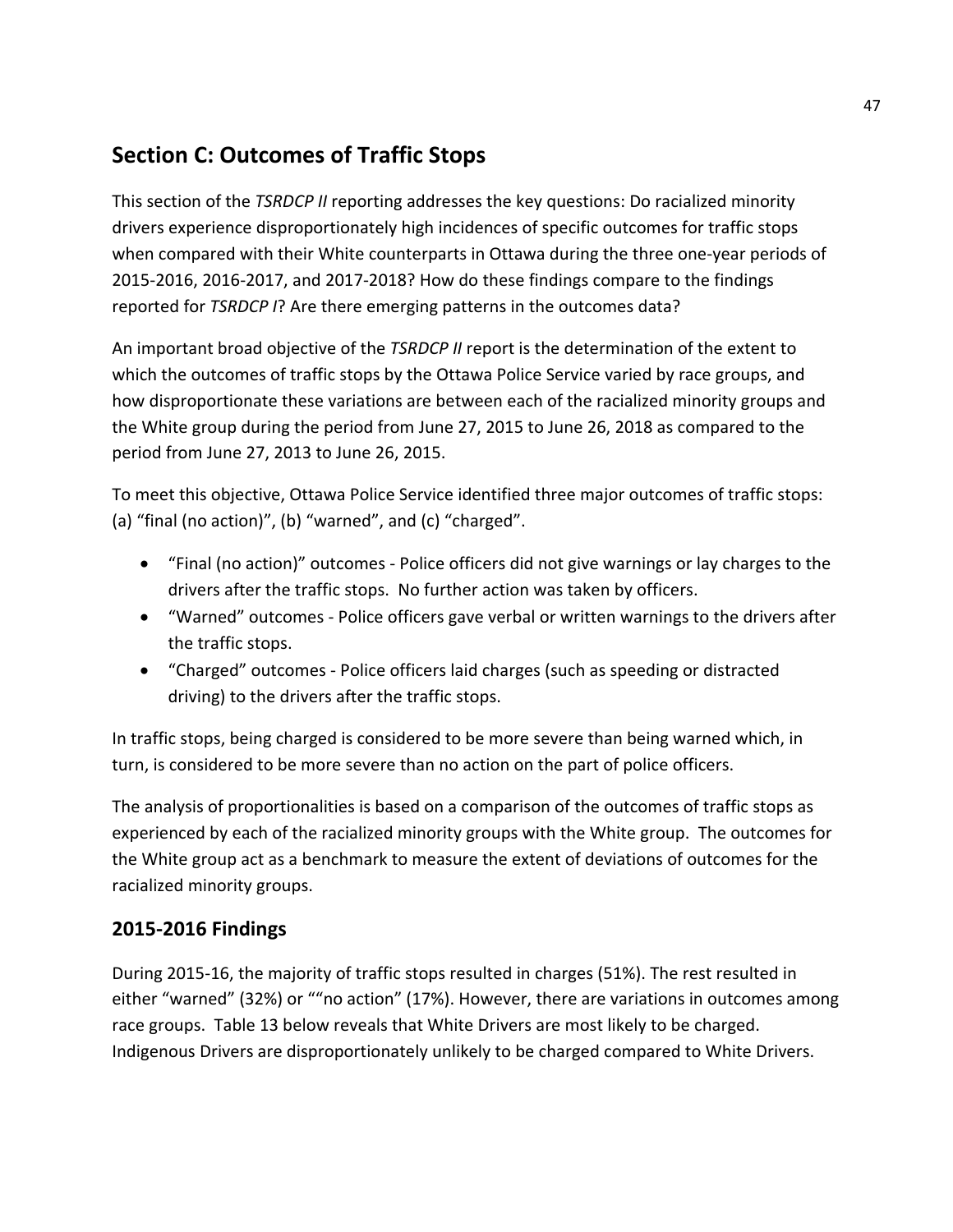| <b>Race Groups</b>             | <b>Charged</b> | Warned | <b>No Action (Final)</b> |
|--------------------------------|----------------|--------|--------------------------|
|                                |                |        |                          |
|                                |                |        |                          |
| Middle Eastern                 | 47%            | 32%    | 21%                      |
| <b>Black</b>                   | 44%            | 34%    | 22%                      |
| Other racialized<br>minorities | 47%            | 33%    | 20%                      |
| White                          | 52%            | 32%    | 16%                      |
| S. Asian                       | 49%            | 33%    | 18%                      |
| E. Asian/ S.E. Asian           | 47%            | 38%    | 15%                      |
| Indigenous peoples             | 41%            | 28%    | 31%                      |

#### **TABLE 13: Traffic Stop Outcomes by race in 2015-2016**

#### **2016-2017 Findings**

During 2016-17, the majority of traffic stops resulted in charges (57%). The rest resulted in either "warned" (28%) or ""no action" (15%). However, there are variations in outcomes among race groups. Table 14 below reveals that White Drivers (60%) are most likely to be charged.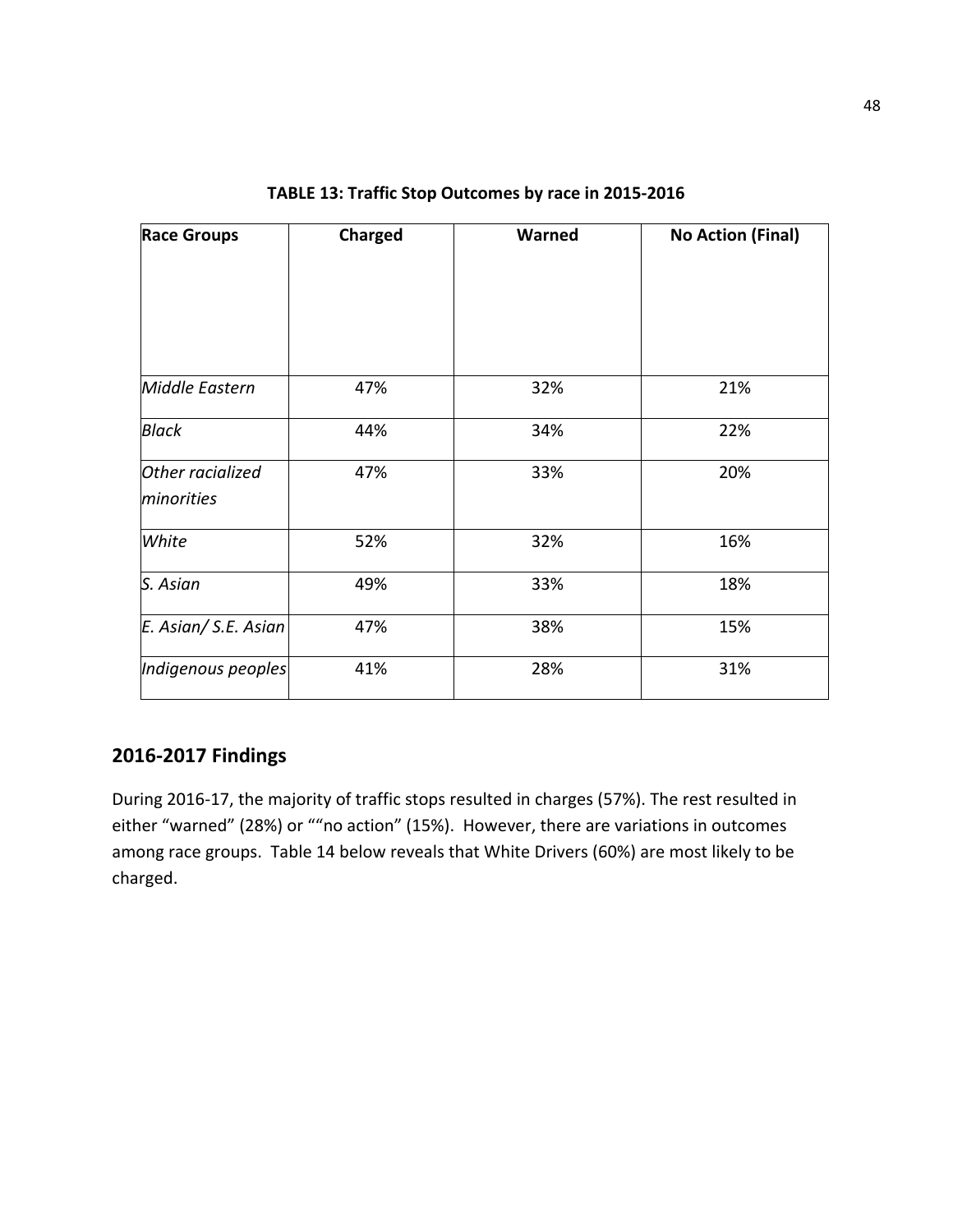| <b>Race Groups</b>             | <b>Charged</b> | Warned | <b>No Action (Final)</b> |
|--------------------------------|----------------|--------|--------------------------|
|                                |                |        |                          |
| Middle Eastern                 | 52%            | 30%    | 18%                      |
| <b>Black</b>                   | 49%            | 32%    | 19%                      |
| Other racialized<br>minorities | 59%            | 28%    | 13%                      |
| White                          | 60%            | 26%    | 14%                      |
| S. Asian                       | 53%            | 32%    | 15%                      |
| E. Asian/ S.E. Asian           | 59%            | 29%    | 12%                      |
| Indigenous peoples             | 47%            | 35%    | 18%                      |

**TABLE 14: Traffic Stop Outcomes by race in 2016-2017**

#### **2017-2018 Findings**

During 2017-18, the majority of traffic stops resulted in charges (59%). The rest resulted in either "warned" (26%) or ""no action" (15%). However, there are variations in outcomes among race groups. Table 15 below reveals that White and Indigenous Drivers (both 62%) are most likely to be charged.

| TABLE 15: Traffic Stop Outcomes by race in 2017-2018 |  |  |  |
|------------------------------------------------------|--|--|--|
|------------------------------------------------------|--|--|--|

| <b>Race Groups</b> | Charged | Warned | <b>No Action (Final)</b> |
|--------------------|---------|--------|--------------------------|
|                    |         |        |                          |
|                    |         |        |                          |
|                    |         |        |                          |
|                    |         |        |                          |
|                    |         |        |                          |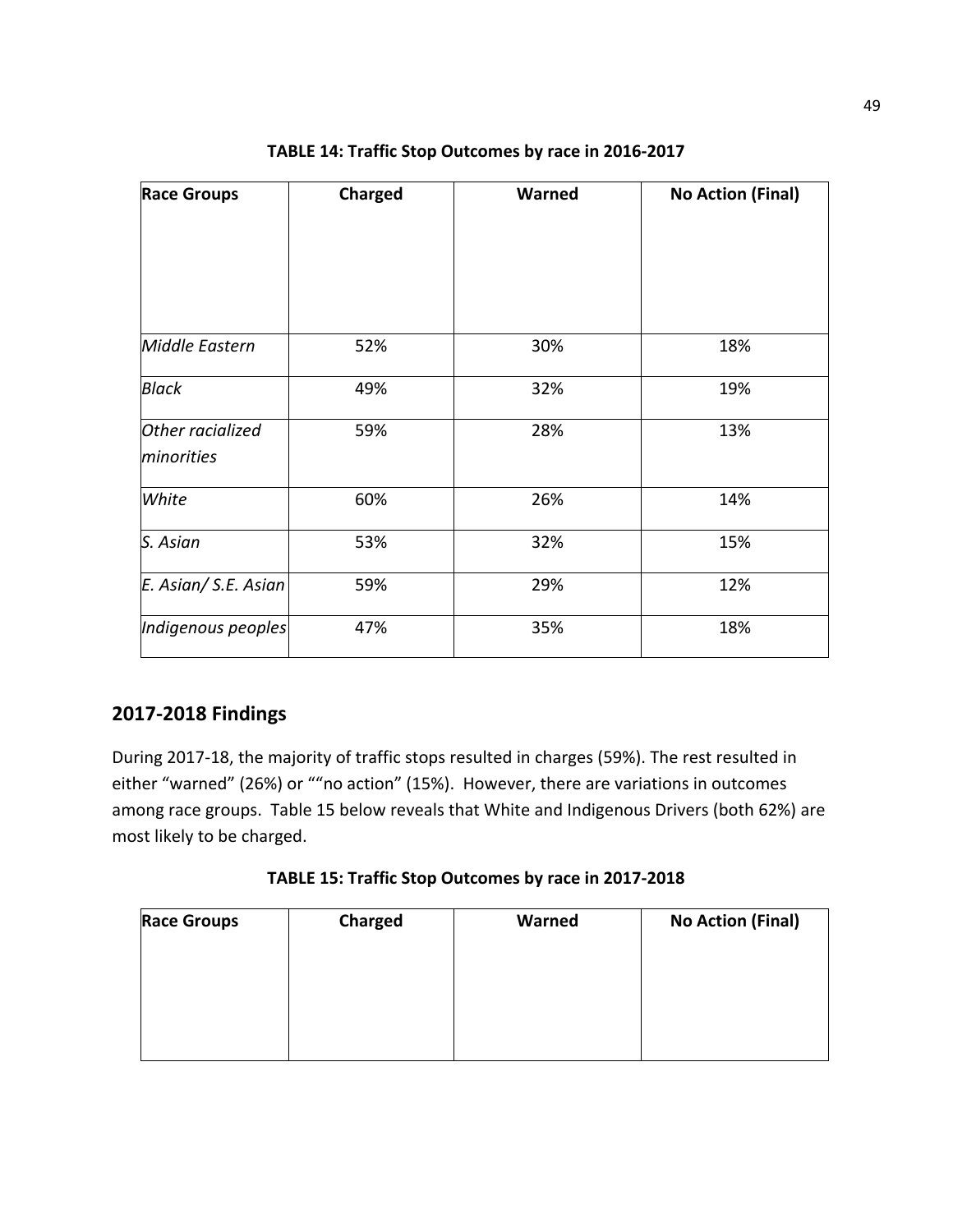| Middle Eastern                 | 53% | 28% | 19% |
|--------------------------------|-----|-----|-----|
| <b>Black</b>                   | 51% | 29% | 20% |
| Other racialized<br>minorities | 57% | 27% | 16% |
| White                          | 62% | 24% | 14% |
| S. Asian                       | 54% | 31% | 15% |
| E. Asian/ S.E. Asian           | 60% | 26% | 14% |
| Indigenous peoples             | 62% | 20% | 18% |

#### **Discussion**

The lack of disproportionate differences in charges, warnings, and no action for racialized minority groups in Ottawa when compared with the White group from 2015 to 2018 suggests that, as individuals, when stopped, racial minority groups are treated more or less the same as the White group, as far as warnings and charges are concerned. Some variations are noted, but they are not disproportionately high or low.

The more notable trend in the outcomes of traffic stops in the five-year period from 2013 to 2018, as evident in Table 16 below, is the very significant overall increase in charges. Over the five-year period, there is more than a 30% increase in charges resulting from a traffic stop. During the same period, there is also a corresponding decrease in drivers receiving warnings. No action outcomes have remained steady across the five years.

| TABLE 16: Changing Patterns of Outcomes of Traffic Stops from 2013 to 2018 |
|----------------------------------------------------------------------------|
|----------------------------------------------------------------------------|

|                    | <b>No Action (Final)</b> | <b>Warned</b> | <b>Charged</b> |
|--------------------|--------------------------|---------------|----------------|
| <b>Time Period</b> |                          |               |                |
| June 27, 2013 –    | 14%                      | 41%           | 45%            |
| June 26, 2015      |                          |               |                |
| June 27, 2015 -    | 17%                      | 32%           | 51%            |
| June 26, 2016      |                          |               |                |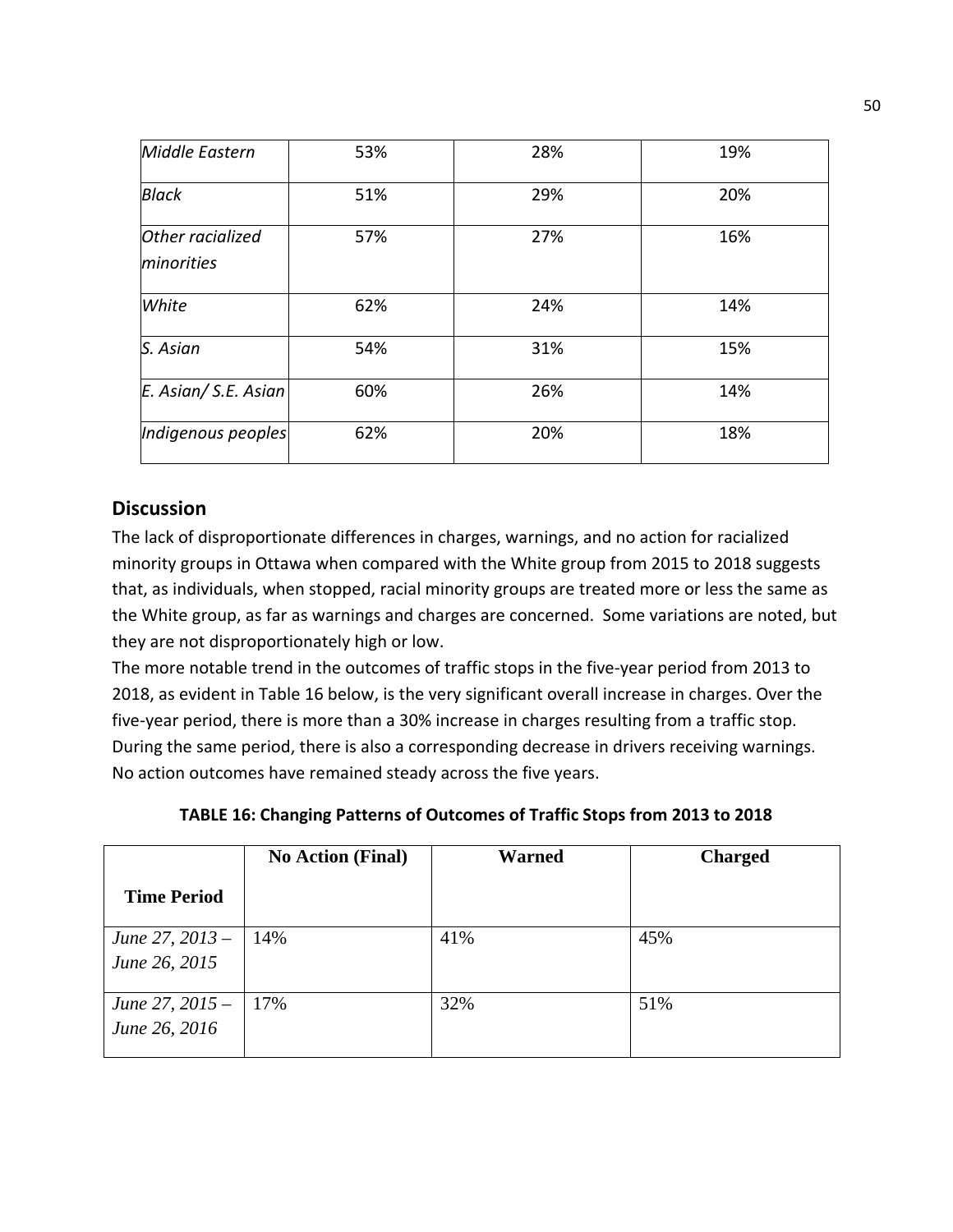| June 27, 2016 – 15% | 27.5% | 57.5% |
|---------------------|-------|-------|
| June 26, 2017       |       |       |
|                     |       |       |
| June 27, 2017 – 15% | 28%   | 59%   |
| June 26, 2018       |       |       |
|                     |       |       |

It is possible that the increase in charges resulting from a traffic stop by the Ottawa Police Service is directly connected to the declining frequency of traffic stops noted above. When officers do engage in a traffic stop, the traffic stop may be more serious and involve a violation of a Provincial or Municipal Offence where the officer does not have the discretion to issue a warning instead of a charge. This would indicate a trend toward a "deliberative service approach $"^{11}$  $"^{11}$  $"^{11}$  – involving a more conscientious practice of weighing the merits and ethics of policing action.

Diagram 9 shows the five-year pattern of charged data based on race as compared to the increasing frequency of charged outcomes across all drivers. White drivers have seen the greatest increases in likelihood of being charged and are the most likely to be charged.



**Diagram 9: Patterns of Charged as an Outcome of Traffic Stops by Race, 2013-2018\***

*\*The number of indigenous drivers is too small in the data sets to allow for reliable graphing of charged outcomes over time*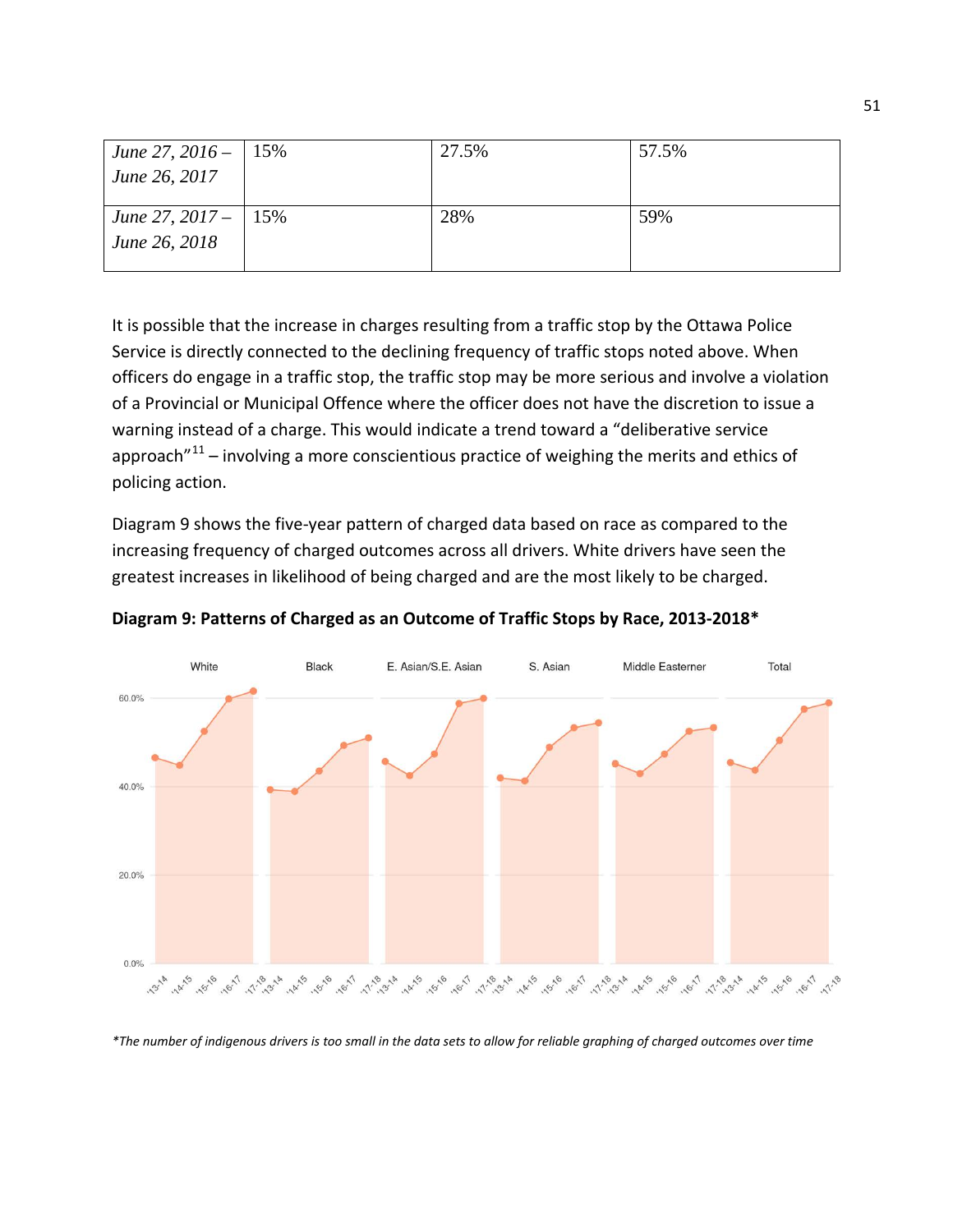## **OVERVIEW OF THE FINDINGS FROM SECTIONS A, B, AND C**

The findings of Sections A, B, and C address respectively three sets of issues:

**INCIDENCES OF TRAFFIC STOPS** - Are there disproportionately high incidences of traffic stops for drivers of different race groups, when compared with their respective driver populations in Ottawa, in the three one-year periods of 2015-2016, 2016-2017, and 2017-2018? How do these findings compare to the findings for the two-year period of 2013-2015 reported in *TSRDCP I*? Are there significant or emerging patterns?

- **There is a clear pattern across the five years that the Ottawa Police Service are stopping fewer and fewer of its residents for traffic violations.** Traffic stops declined from 40,951 in 2013-2014 to 26,641 in 2017-2018, which is a 35% decline.
	- o In many racialized communities in Ottawa, initial consultations and outreach by the Traffic Stop Race Data Collection Project found that these communities felt subject to excessive surveillance by the police, exemplified by the report of frequent traffic stops. This finding is significant especially for racialized communities in Ottawa because it means in absolute terms Middle Eastern and Black drivers are being stopped far less in 2018 than they were five years ago.
	- o This finding is also important because it suggests that the Ottawa Police Service has become less reliant on traffic stops as an instrument to advance community safety.
- **Middle Eastern and Black drivers continue to experience disproportionately high incidences of traffic stops.** 
	- o In 2015-2016, Middle Eastern Drivers were stopped 2.9 times more than what you would expect based on their segment of the driving population while Black Drivers were stopped 2.2 times more than what you would expect based on their population. In 2016-2017, Middle Eastern Drivers were stopped 2.9 times more than what you would expect based on their segment of the driving population while Black Drivers were stopped 2.26 times more than what you would expect based on their population. In 2017-2018, Middle Eastern Drivers were stopped 3.18 times more than what you would expect based on their segment of the driving population while Black Drivers were stopped 2.3 times more than what you would expect based on their population. White Drivers were stopped at a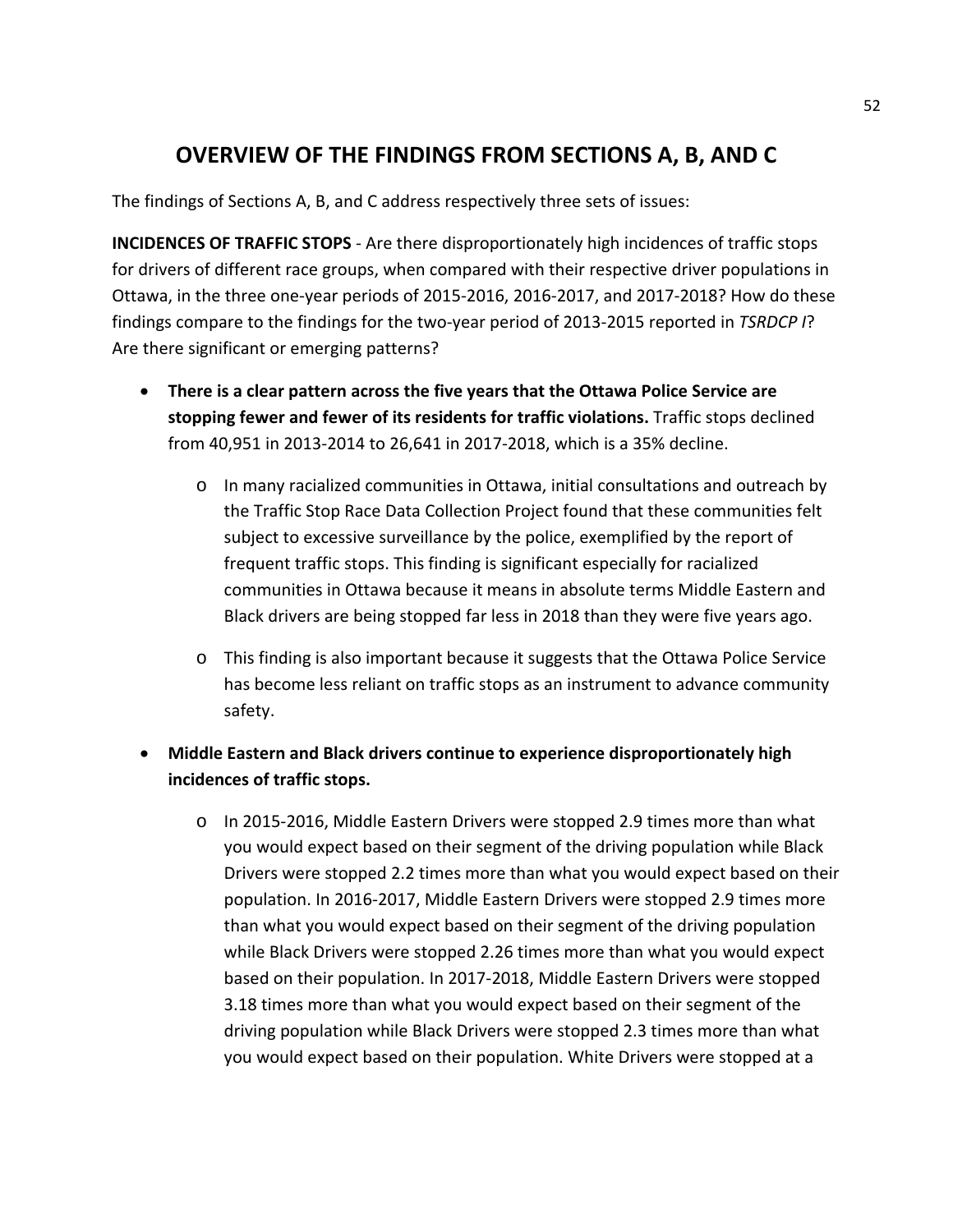consistent rate of 0.9 times their ratio in the driver population over the five years of the study from 2013-2018.

- o There has been only a very modest reduction in the overall disproportionality traffic stop rates for Middle Eastern and Black drivers by the Ottawa Police Service compared to the *TSRDCP I* report findings for 2013-2015.
- o The reduction of racial disproportionalities in traffic stops requires innovative new approaches to conducting traffic stops that reduces the impact of implicit bias and systemic racism that adversely affect the Middle Eastern and Black communities in Ottawa.
- o The continued adverse impact of traffic stop enforcement on certain racial communities strongly points to the importance of the Ottawa Police Service to explore alternative practices that can advance community safety.
- **There have been significant reductions since 2013 in the disproportionately high incidences of traffic stops for the two subgroups – Middle Eastern and Black Males aged 16-24 – identified in the 2016** *TSRDCP I* **report as the most adversely affected by traffic stop practices by the Ottawa Police Service.** 
	- o The reductions over the five years from 2013 to 2018 averaged 30% for young Middle Eastern Males and 23% for young Black males. However, in 2017-2018, young male Middle Eastern Drivers were still stopped 8.7 times more than what you would expect based on their segment of the driving population while young male Black Drivers were stopped 6.7 times more than what you would expect based on their population.
	- o Reductions on this scale suggest that at least some of the targeted measures adopted by the Ottawa Police Service during *TSRDCP I* and *TSRDCP II* have been impactful and that there are good reasons to be optimistic that the unacceptable high rates of disproportionality for these two sub-groups can be further reduced.
	- o The patterns of disproportionately high traffic stop rates for young Middle Eastern and Black males by the Ottawa Police Service in the period from 2015- 2018 cannot be justified and are consistent with findings of racial profiling by other police services.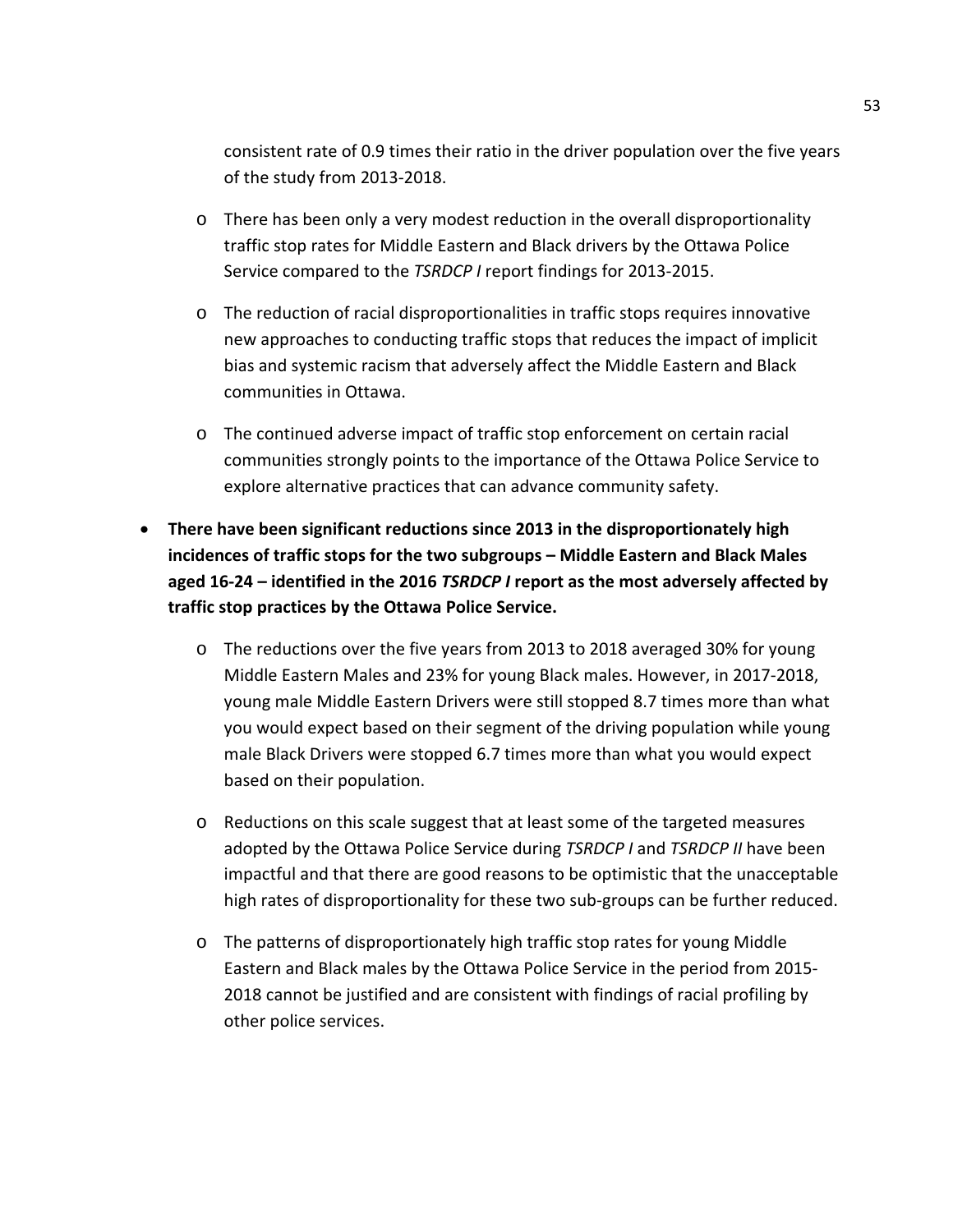**REASONS FOR TRAFFIC STOPS** - Do racialized minority drivers experience disproportionately high incidences of specific reasons for traffic stops by the Ottawa Police Service when compared with their White counterparts during the three one-year periods of 2015-2016, 2016- 2017, and 2017-2018? How do these findings compare to the findings reported for *TSRDCP I*?

- **Provincial and Municipal oOfences was the reason for 98% of the traffic stops by the Ottawa Police Service for the three-year period from 2015 to 2018. Police officers did not utilize Provincial and Municipal Offenses for traffic stops in a disproportionally manner for any racial minority group.**
	- o The findings about reasons for traffic stops in the three years from 2015 to 2018 are very similar to those findings in the 2016 *TSRDCP I* report regarding the period from 2013 to 2015.
	- o The consistent finding that Provincial and Municipal Offenses is the cited reason for the traffic stop except in a tiny fraction of circumstances suggests that there is a genuine need in the future to develop a more robust data field that requires officers to identify in more detail the particular provincial or municipal offence at issue for the traffic stop.
	- o In the three-year period from 2015 to 2018, Black Drivers were at least 3 times more likely to be stopped for both Criminal Offenses and Suspicious Activities than White Drivers. Likewise, Middle Eastern Drivers were at least 2 times more likely to be stopped for both Criminal Offenses and Suspicious Activities than White Drivers. Since the categories of Criminal Offense and Suspicious Activity were cited so infrequently as the reason for the traffic stop, reliable inferences about these racial disproportionalities are difficult to make and reinforce the importance in future data collection to further disaggregate the reasons for stop data field.

**OUTCOMES OF TRAFFIC STOPS** - Do racialized minority drivers experience disproportionately high incidences of specific outcomes for traffic stops by the Ottawa Police Service when compared with their White counterparts during the three one-year periods of 2015-2016, 2016- 2017, and 2017-2018? How do these findings compare to the findings reported for *TSRDCP I*?

• **The clear upward trend in the outcomes of traffic stops in the five-year period from 2013 to 2018 is the very significant overall increase in charges. Over the five-year**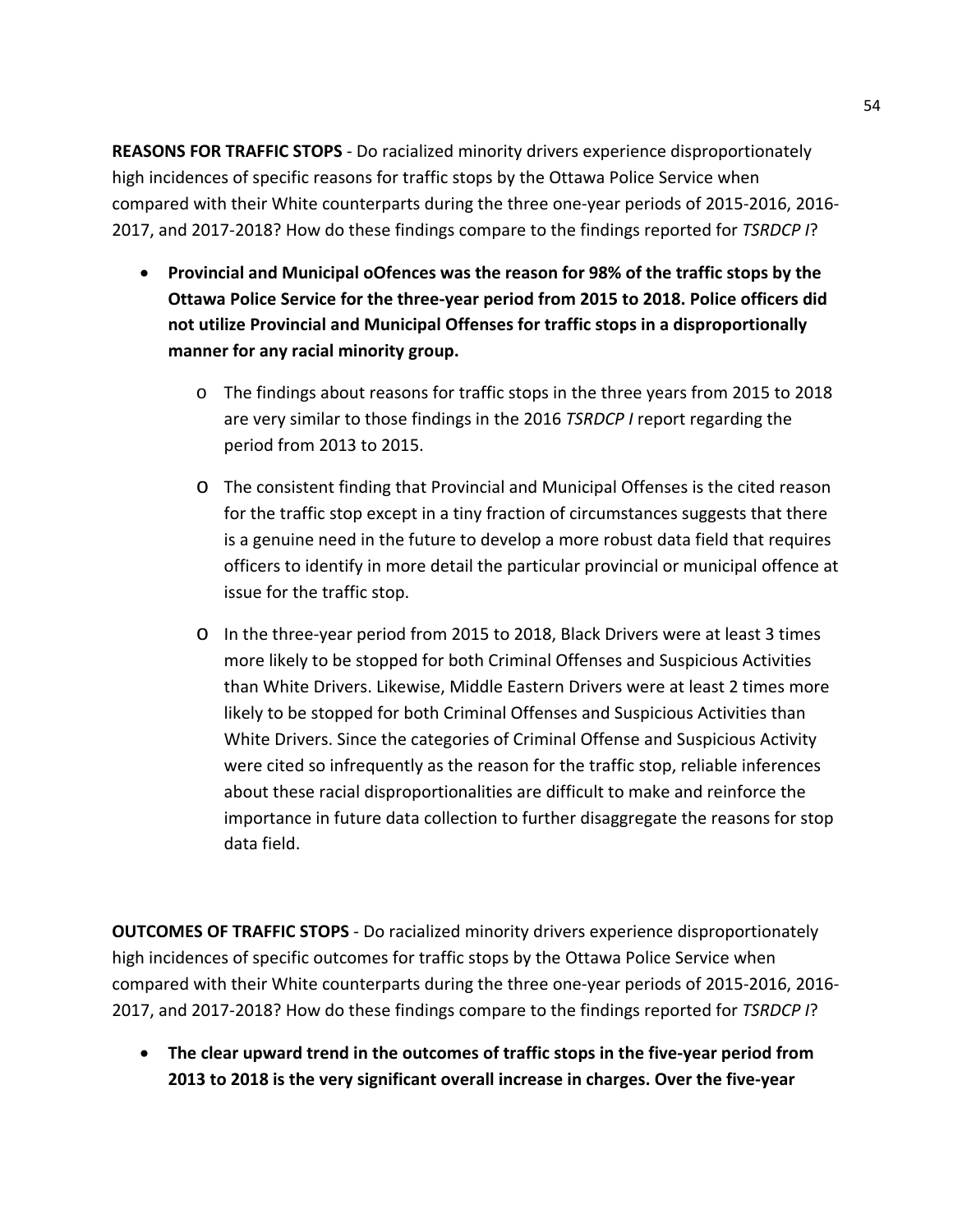**period, there is more than a 30% increase in charges resulting from a traffic stop by the Ottawa Police Service.**

- o During the same period, there is also a corresponding decrease in drivers receiving warnings. No action outcomes have remained steady across the five years.
- o There is no evident disproportionate higher incidences in charges for racialized minority groups in Ottawa when compared with the White group from 2015 to 2018. White Drivers have seen the greatest increases in likelihood of being charged and are the most likely to be charged when stopped.
- o There may be a link between the increase in charges resulting from a traffic stop and the declining frequency of traffic stops by the Ottawa Police Service. Compared to 2013, when officers engaged in a traffic stop 2018, the traffic stop might have been more serious and involved a violation of a Provincial or Municipal Offence where the officer did not have the same degree of discretion to issue a warning instead of a charge.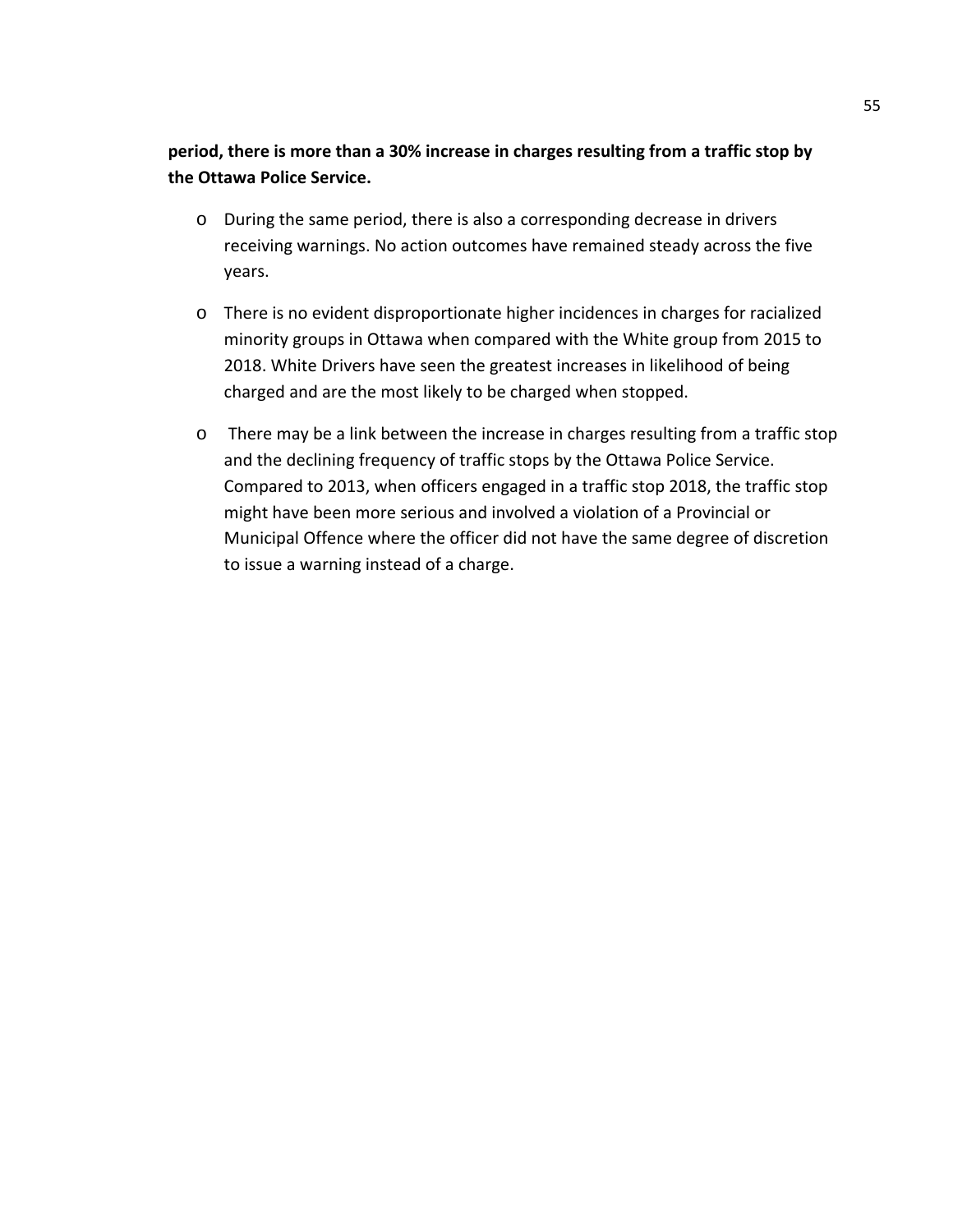## **PART III**

## **TSRDCP II RECOMMENDATIONS**

It is recommended that the Ottawa Police Service Board and the Ottawa Police Service:

#### **1. Create a formal policy directing officers to permanently track and report the races of people involved in traffic stop encounters.**

- I. Use the Traffic Stop Race Data Collection 'Project' as the base for the new Traffic Stop Race Data Collection 'Policy'.
- II. Retain independent experts to tabulate, analyze and report annually or bi-annually on the data.
- III. Experiment with new data fields including neighbourhood level analysis, patrol zones, and time-of-day.
- IV. Refine the current data field for reasons for stops so that there are at least 4 sub-fields for Provincial and Municipal Offenses.
- V. Refine the data field for outcomes so that there are at least 3 sub-fields for No Action.
- VI. Establish annual public reporting.
- VII. Continue to release to the public raw and study data collected by the TSRDCP.
- VIII. Analyze the TSRDCP data sets using newer, more innovative statistical methods including causal inference to better under the cause and effect relationship between the race of the driver and the traffic stop encounter.
- IX. Integrate experiments and pilots of new protocols and Artificial Intelligence technology for traffic stops into the analysis and reporting of the TSRDCP. (See Recommendations 4, 5,6, &7.)

#### **2. Set annual targets for the reduction of the high racial disproportionalities of Middle Eastern and Black traffic stops.**

- I. Set 10% annual reduction targets for Middle Eastern and Black drivers as a group so that
	- a. by 2025 there will be no longer high disproportionalities for these two race groups.
- II. Set 20% annual reduction targets for young male Middle Eastern and Black drivers as a group so that by 2030 there will be no longer high disproportionalities for these two race sub-groups.
- III. Require regular audits by first line supervisors of officer interactions with public.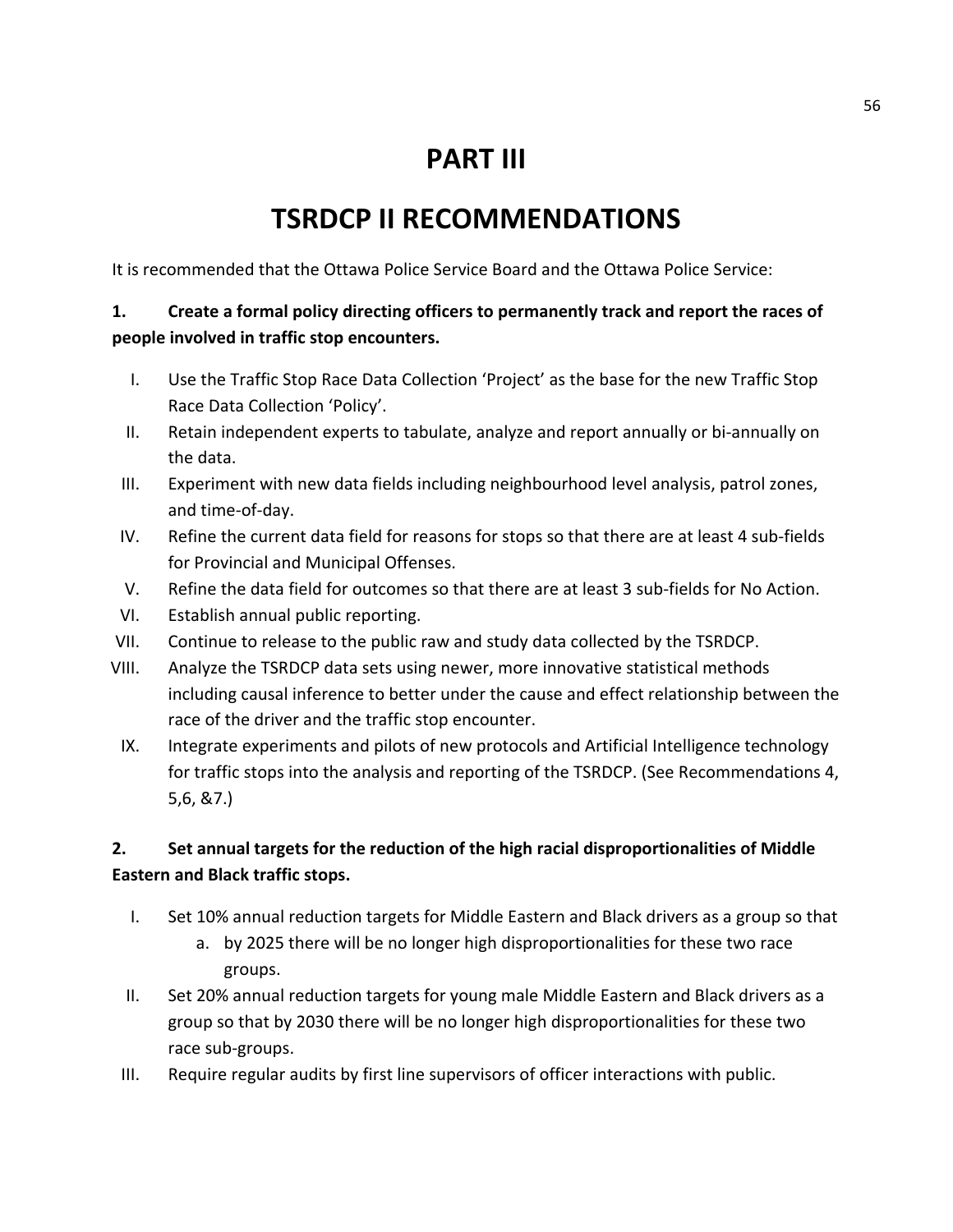- IV. Conduct operational reviews of race data collection monthly statistical totals.
- V. Monitor pattern changes and statistical anomalies in race data collection at the officer and district level.

## **3. Develop police service procedures on racial profiling that includes a clear definition of bias neutral policing that is inclusive of explicit and implicit bias.**

- I. Put policies and procedures in place to limit the impact of bias.
- II. Policies must extend to officer conduct, and must distinguish explicit from implicit bias.
- III. In cases of conduct involving possible implicit bias patterns that might be occurring outside of the officers' conscious control – it may not be appropriate to formally discipline the officer. Instead, the best human rights practice is facilitating positive contact across groups, conversation, and training that aims to raise awareness of implicit bias.
- IV. Police officers should be required to take human rights training at least every three years, including effective training initiatives on racism, race relations, racial profiling, and unconscious/implicit bias.
- V. Leverage the OPS code ethics and value in order to inspire principled performance among officer employees and police management.

#### **4. Experiment with new and innovative protocols for engaging in traffic stops.**

- I. Retain external experts to design and analyze new protocols such as checklists for completion by the officer prior to undertaking a traffic stop modelled on Randomized Control Trials (RCTs).
- II. Pilot these protocols and analyze their impact on racial disproportionalities in traffic stops as well as on community safety.
- III. Analyze data from these experiments using the baselines from the *TSRDCP I and II*.
- IV. Scale up effective protocols.

## **4. Test the decision points that are most vulnerable to implicit bias during traffic stops and be innovative about how those decision points may be shifted, including using new Artificial Intelligence technology.**

I. A potential intervention for reducing the effects of implicit bias on disproportionality is to provide guidance in making unbiased discipline decisions in ambiguous or snapdecision situations.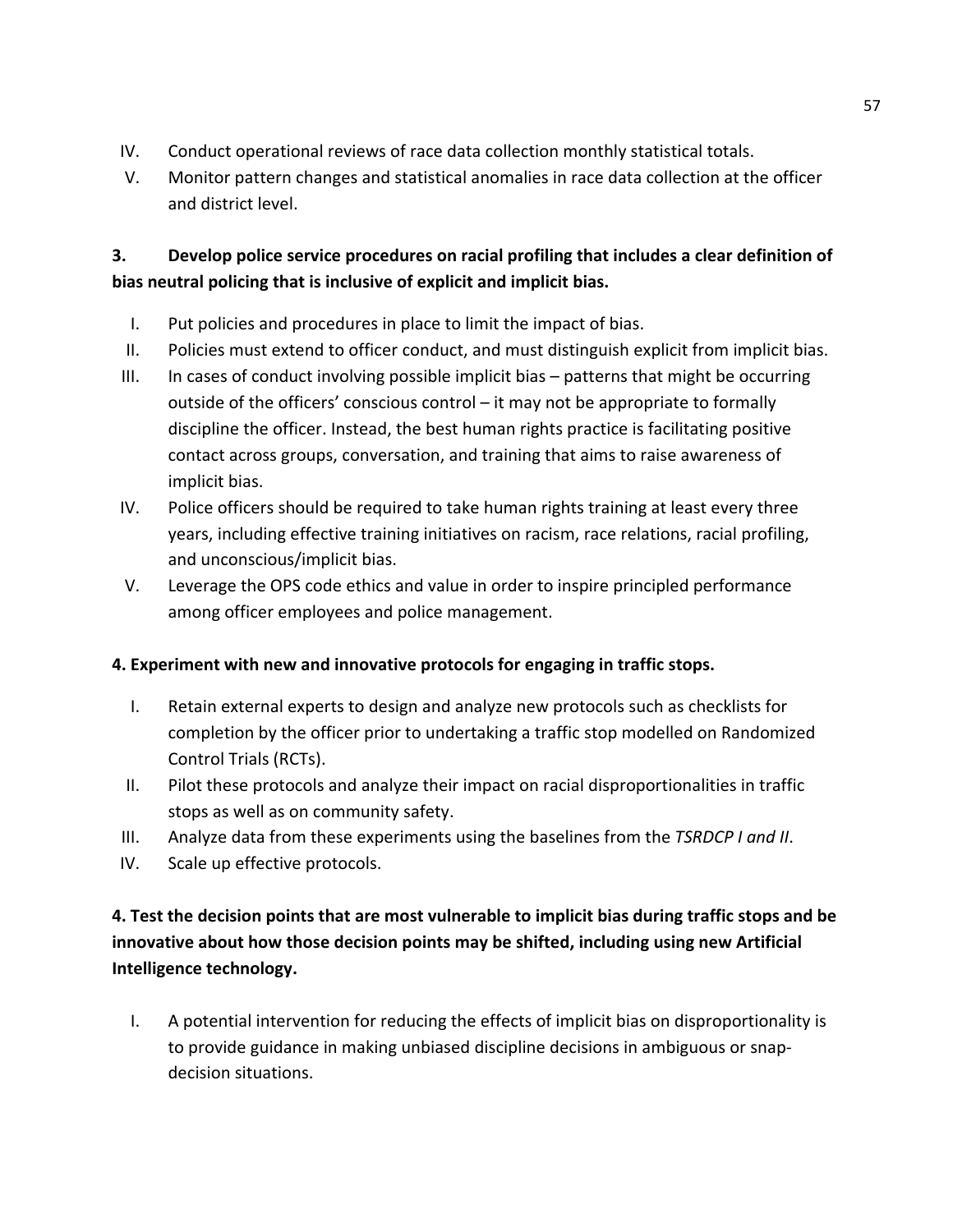- II. General guidance (e.g. telling police officers to be less bias or bias-neutral) is not effective, but specific guidance may aid in such situations. Efficient and effective development of specific guidance requires a set of empirically-derived vulnerable decision points on which to focus training and implementation.
- III. Identify the situations that are most likely to be affected by implicit bias  $-$  a few strategies can be used to address bias in these specific situations.
- IV. Identify specific situations where disproportionality is more likely to occur eg. time of day also substantially affects disproportionality.
- V. Teach neutralizing routines for vulnerable decision points.
- VI. Retain independent experts to guide experiments with new Artificial Intelligence technology such as front hood license plate scanners to provide bias-free reasons for traffic stops.
- VII. In addition to clarifying procedures, research indicates that it may be effective to use the police service data to teach officers to identify when they are in a vulnerable decision point (e.g. fatigue, suspect demeanor, subjective behavior) and use a selfreview routine just prior to making a discipline decision. Such if-then routines, frequently called "implementation intentions," may neutralize the likelihood of disproportionate discipline from implicit bias, especially in situations that are chaotic, ambiguous, or seem to demand snap judgments.
- VIII. Analyze data from these tests and experiments using the baselines from the *TSRDCP I and II*.

## **6. Using Artificial Intelligence (AI) technology, develop an Early Intervention System (EIS) that captures all necessary information to alert supervisors to potential racial discrimination by both individuals and platoons/units/divisions.**

- I. This AI system should capture and flag patterns related to racial disproportionalities and disparities, including in:
	- Citizen complaints
	- Lack of service situation
	- ❖ All uses of force, broken down by level and type
	- ❖ All stops of civilians
	- ❖ Civil litigation,
	- ❖ Resist-arrest incidents
	- ❖ Charges and arrests.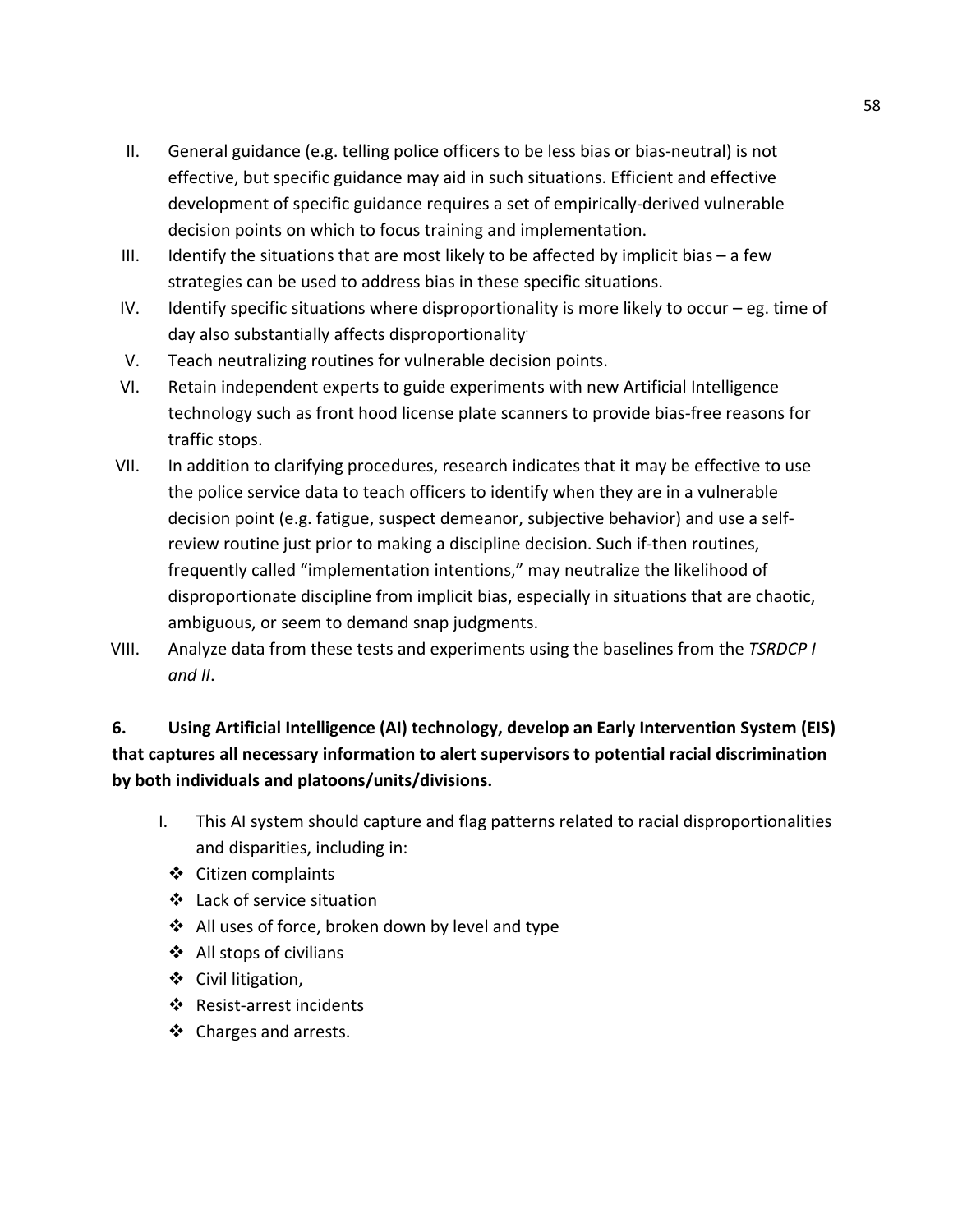- II. Consider integration of appropriate EIS software options for supervisory caseload management.
- <span id="page-58-1"></span><span id="page-58-0"></span>III. The early warning and intervention technology should provide for the tracking of officer behavior through data analysis that can produce various types of 'alerts' that a problem exists.
	- $\cdot \cdot$  The software should provide for alert by type of incident, i.e., set different thresholds for different incident types, such as citizen complaints, use-of-force incidents, or lack-of-service situations.
	- $\cdot \cdot$  The software should provide for a 'monitored officer alert', which targets a specific employee/unit with an alert whenever the individual/unit is involved in an incident.
	- $\cdot \cdot$  The software should provide for a 'top percentile alert', which allows the OPS to identify instantly persons/units that appear in a designated top percentile for a specific time period.
	- $\div$  The software should provide for a 'detail alert' by allegation and by use-of-force type.
	- The software should provide for an 'overall' alert that is triggered regardless of incident type.

#### **7. Conduct a Body-Worn Camera Pilot Project.**

- I. Police body-worn cameras (BWCs) are being rapidly and widely adopted by law enforcement for their suspected capacity to increase police accountability and transparency.
- II. Work with an independent expert to develop a pilot project to collect social scientific evidence of the positive benefits of the use of body-worn cameras as they relate to police-community interactions.
- III. The study should employ a "mixed method approach" that collects quantitative and qualitative data, centred on race and race-related information, and be modelled on Randomized Control Trials (RCTs).
- IV. Develop appropriate privacy guidelines for the use of body-worn cameras in consultation with the Information and Privacy Commissioner of Ontario.
- V. Select two districts in the Ottawa Metropolitan Census Area to conduct the pilot project, with relatively dense urban populations.
- VI. Require mandatory-use BWC policies.
- VII. Require officers wearing the cameras to inform citizens that they are wearing a BWC and that the device is recording.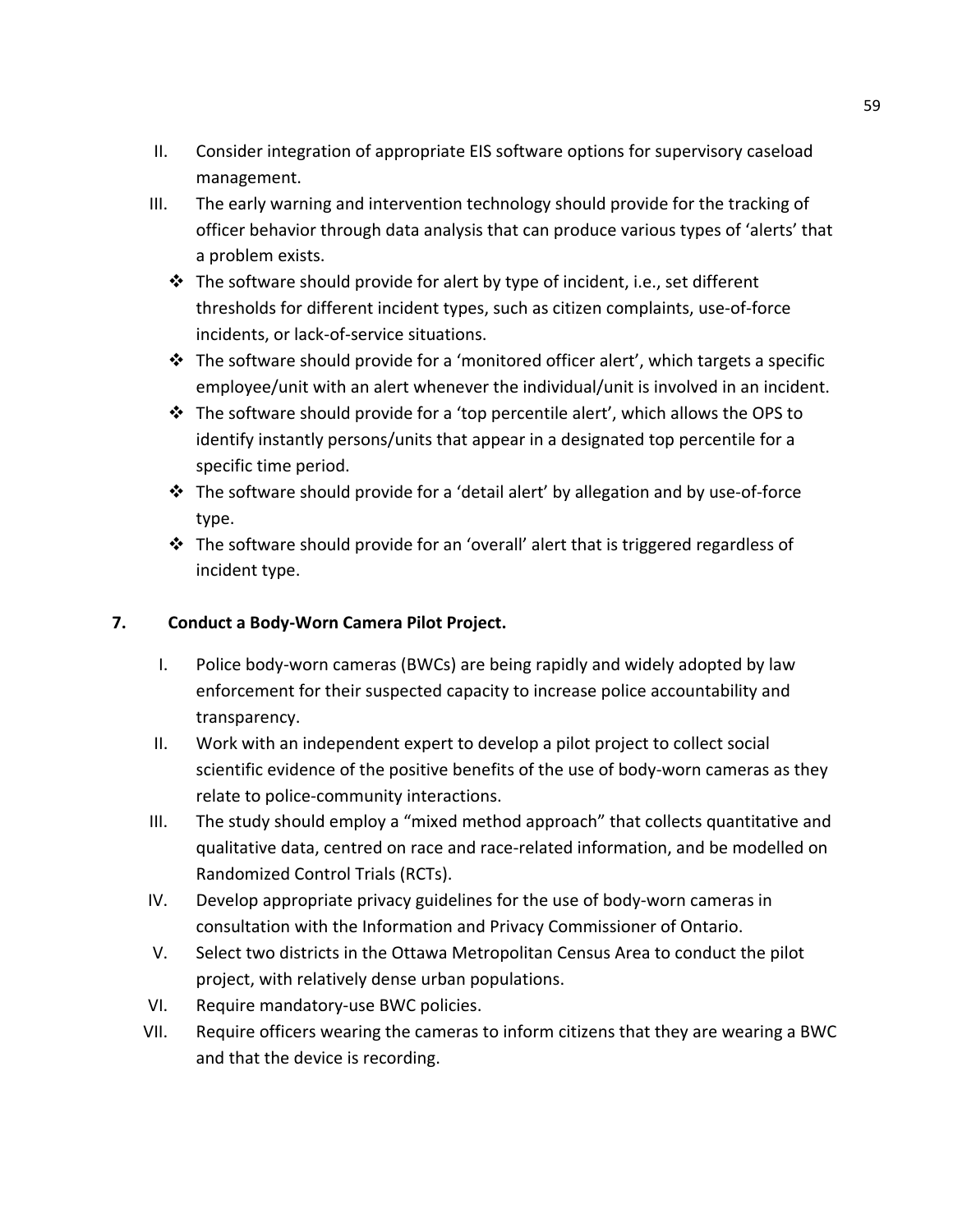- <span id="page-59-0"></span>VIII. Hand out survey invitations to a minimum of 5000 motorists following police stops.
	- IX. The survey should include questions about the citizen's experience, as well as their opinions of police in general.
	- X. Compare body camera survey results (procedural justice policing) with Traffic Stop Race Data (regarding racial disproportionality) annually.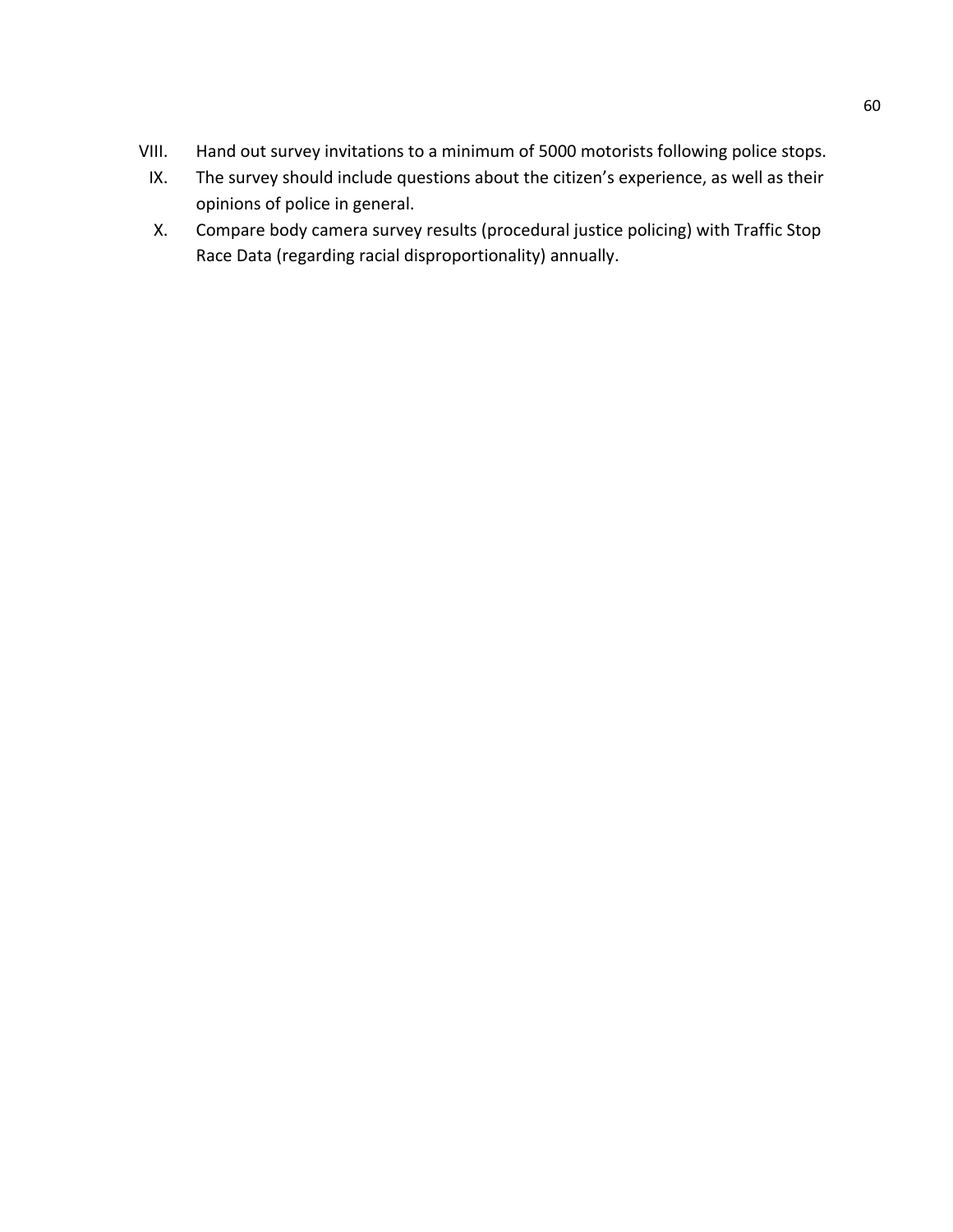## **Part IV: Technical Notes**

#### **Note 1: Race Categories**

For the purpose of conducting this research, race data are divided into several race categories: Indigenous peoples, White, Black, East/Southeast Asian, South Asian, Middle Easterns, and other racialized minorities. The following chart is created for the purpose of cross-referencing the seven Ottawa Police Service' race categories and the 12 race categories of the Statistics Canada 2016 Census, along with some examples of these race categories.

<span id="page-60-1"></span><span id="page-60-0"></span>

| <b>Ottawa Police Service -</b><br><b>Race Categories</b> | <b>Statistics Canada</b><br>Census, 2016 - | <b>Examples</b>                                                               |
|----------------------------------------------------------|--------------------------------------------|-------------------------------------------------------------------------------|
|                                                          | <b>Race Categories</b>                     |                                                                               |
| N: 7                                                     | N: 12                                      |                                                                               |
| Indigenous peoples                                       | Aboriginal persons                         | First Nation (North American Indian),<br>Metis, Inuk (Inuit)                  |
| White                                                    | White                                      | People of European origins                                                    |
| <b>Black</b>                                             | <b>Black</b>                               | People of African and Caribbean origins                                       |
| East Asian, Southeast                                    | Chinese                                    | Chinese                                                                       |
| Asian                                                    | Filipino                                   | Filipino                                                                      |
|                                                          | Korean                                     | Korean                                                                        |
|                                                          | Japanese                                   | Japanese                                                                      |
|                                                          | Southeast Asian                            | Indonesian, Laotian, Malaysian,<br>Singaporeans, Thais, Vietnamese, etc.      |
| South Asian                                              | South Asian                                | East Indian, Pakistani, Sri Lankan,<br>Bangladeshi                            |
| Middle Eastern                                           | Arab/West Asian                            | Afghan, Armenia, Egyptian, Iranian, Iraqi,<br>Lebanese, Palestinian, Moroccan |
| <b>Other Racialized</b><br><b>Minorities</b>             | Latin American<br>Other (Specify)          | Mixed races, Pacific Islanders, and<br>people from Latin and South Americans  |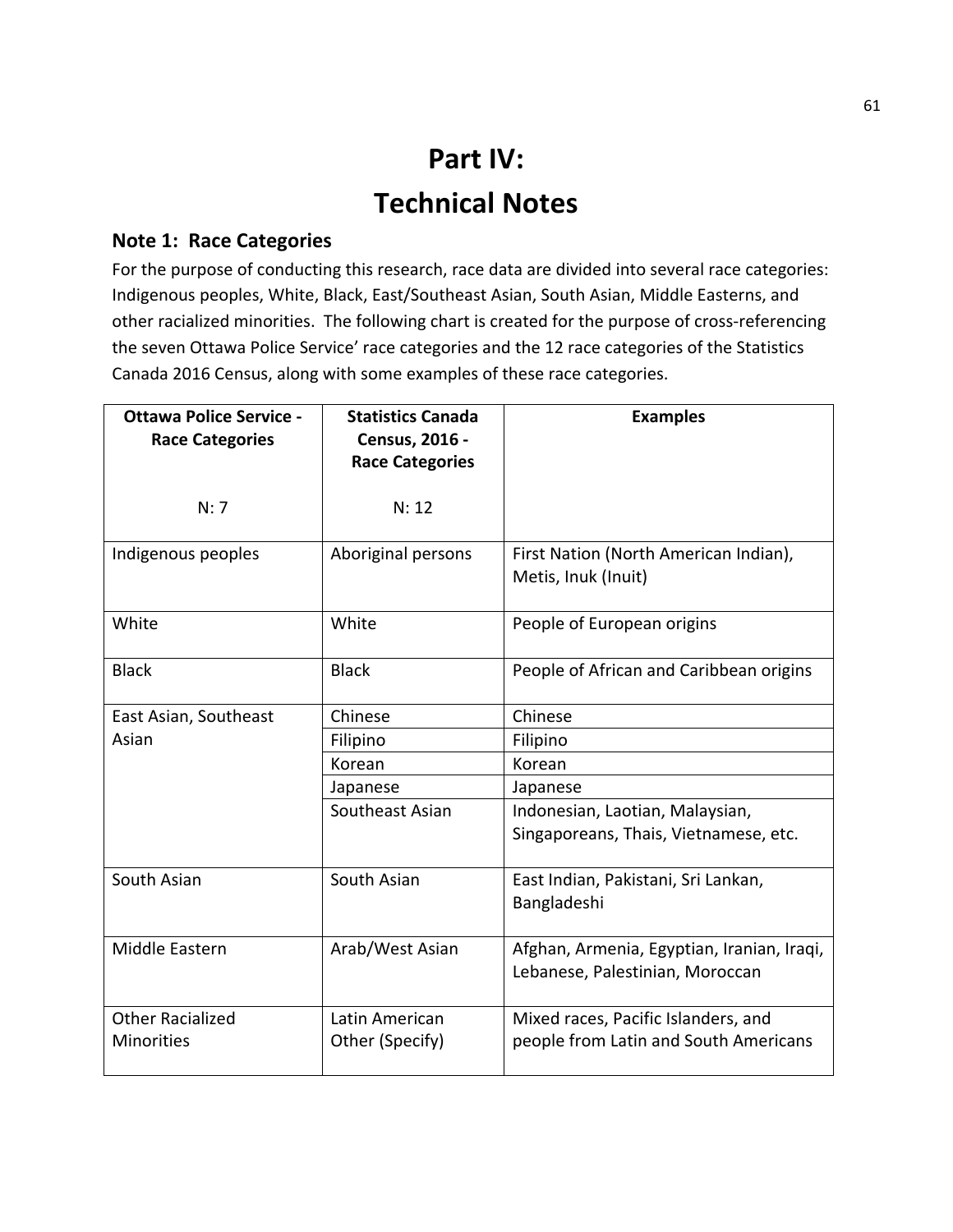## **Note 2: Methodology**

This report consists of two types of analysis: one is representation analysis on incidences of traffic stops, the other one is distribution analysis of the reasons for and outcomes of traffic stops.

#### **Representation Analysis on Incidences of Traffic Stops**

The race data collected by the Ottawa Police Service on traffic stops is designed to answer the question: Which race groups, if any, are proportionately over-represented in the traffic stops?

For each year of analysis in TSRDCP II, two sets of race data were required - one is the race data in the traffic stops records from the Ottawa Police Service, the other is the race data in the commute-to-work segment of the labour force data as collected by the 2016 Census. The second data set was used for benchmarking purposes.

<span id="page-61-1"></span><span id="page-61-0"></span>The 2016 Long Form Census was a mandatory survey undertaken by Statistics Canada in which 25% of Canadian households received the questionnaire. The survey provides social and economic information, covering such topics as: immigration, citizenship, place of birth, ethnic origin, visible minorities, religion, Aboriginal peoples, labour, education, place of work, commuting to work, mobility and migration, language of work, income, earnings, housing and shelter costs. The commuter data has been weighted to enable benchmarking against the traffic stop data. The micro data for the benchmark was provided by staff from Statistics Canada.

Based on the feedback from community members, a further breakdown of race data by sex (male and female) and age groups (aged 16-24, 25-54, and 44 and over) allowed for the analysis to be drilled down to the level of race subgroups. The reason why the term "representation" is used to describe this analysis is that our analysis uses an external benchmark for data comparison.

"Commute-to-work" persons are persons who usually drive to work during the week of May 1 to May 7, 2016 according to the data collected in Question 43(a) & (b) of the Long Form 2016 Census. By implication, these drivers are the employed and the data does not include drivers who drive for non-work purposes.

Being drivers in this data set does not mean that they drive all the time, 24 hours a day, and 365 days a year. The benchmark is not perfect for measuring against the driving population captured in the Ottawa Police Service's traffic stops records because that population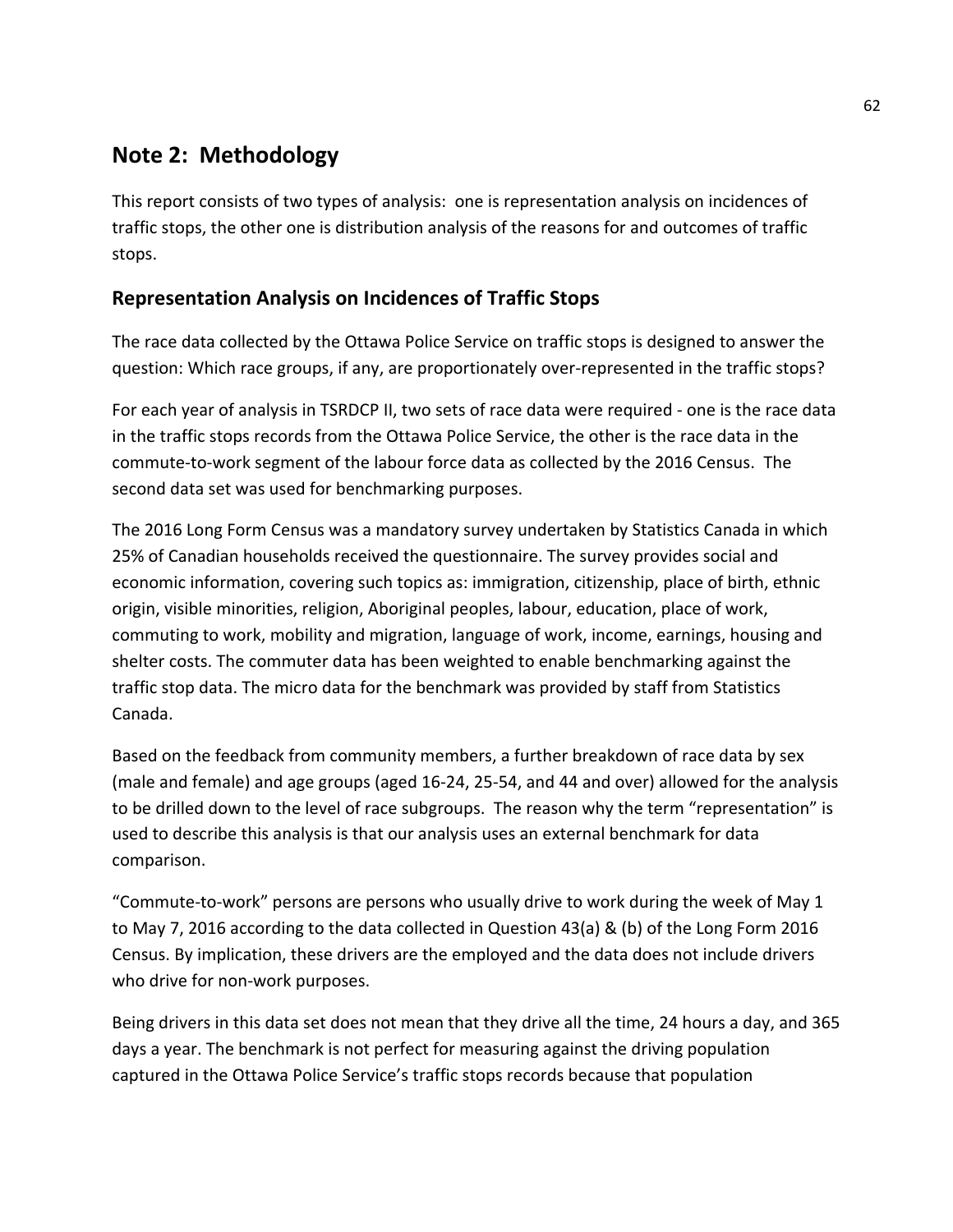encompasses drivers for both work and non-work purposes. However, as there are no available comparable data on "non-work" drivers or driving population (people driving on the streets) by race groups within the entire boundaries of Ottawa under the jurisdiction of the Ottawa Police Service, the authors utilized the best benchmark available to provide a proxy for measuring the extent of representation of race in traffic stops in Ottawa. This benchmark is more suitable for this kind of analysis than other data sets, based on its driver population size and the geographic boundaries the data covered.

Essentially, the traffic stop data, broken down by race, sex and age (as expressed in percentages of the total population in Ottawa) was then compared with the "commute-to-work" segment of the Ottawa residents (as expressed in percentages of the total "commute-to-work" population in Ottawa).

The values of the differences in comparison, holding race, sex and age constant, were expressed in positive or negative percentages. Positive percentages denote overrepresentation (that is, high incidences) of race groups in traffic stops, and negative percentages denote under-representation (that is, low incidences) of race groups in traffic stops).

<span id="page-62-0"></span>How much attention one should pay to these percentages in these two data sets was determined by the "20% rule". This rule should not be construed as a measurement of statistical significance. Rather, it is an indication of the unlikelihood of errors when the 20% difference is reached, either positive or negative. It is used to increase the confidence level of how we interpret the data. Data, either higher than +20% or lower than -20%, is viewed as better in quality. Percentages which are in range between +20% and -20% are considered less robust in data quality.

<span id="page-62-1"></span>For our working purposes in interpreting the data, a zero percentage (0%) in the proportionality of incidences in traffic stops for a race group means the group's proportion in traffic stops corresponds to its proportion in the driver population (who commute to work). Data which is in the range between +19.99% and 0% is termed as "high incidences" and -19.99% and 0% is termed as "low incidences". Data which is +20% or over are termed as "disproportionately high incidences", and -20% or less are termed as "disproportionately low incidences".

The following diagram may help to put proportionalities of incidences in perspectives:

| Disproportionately low | .ow               | High       | Disproportionately high |
|------------------------|-------------------|------------|-------------------------|
| incidences             | <b>Incidences</b> | Incidences | incidences              |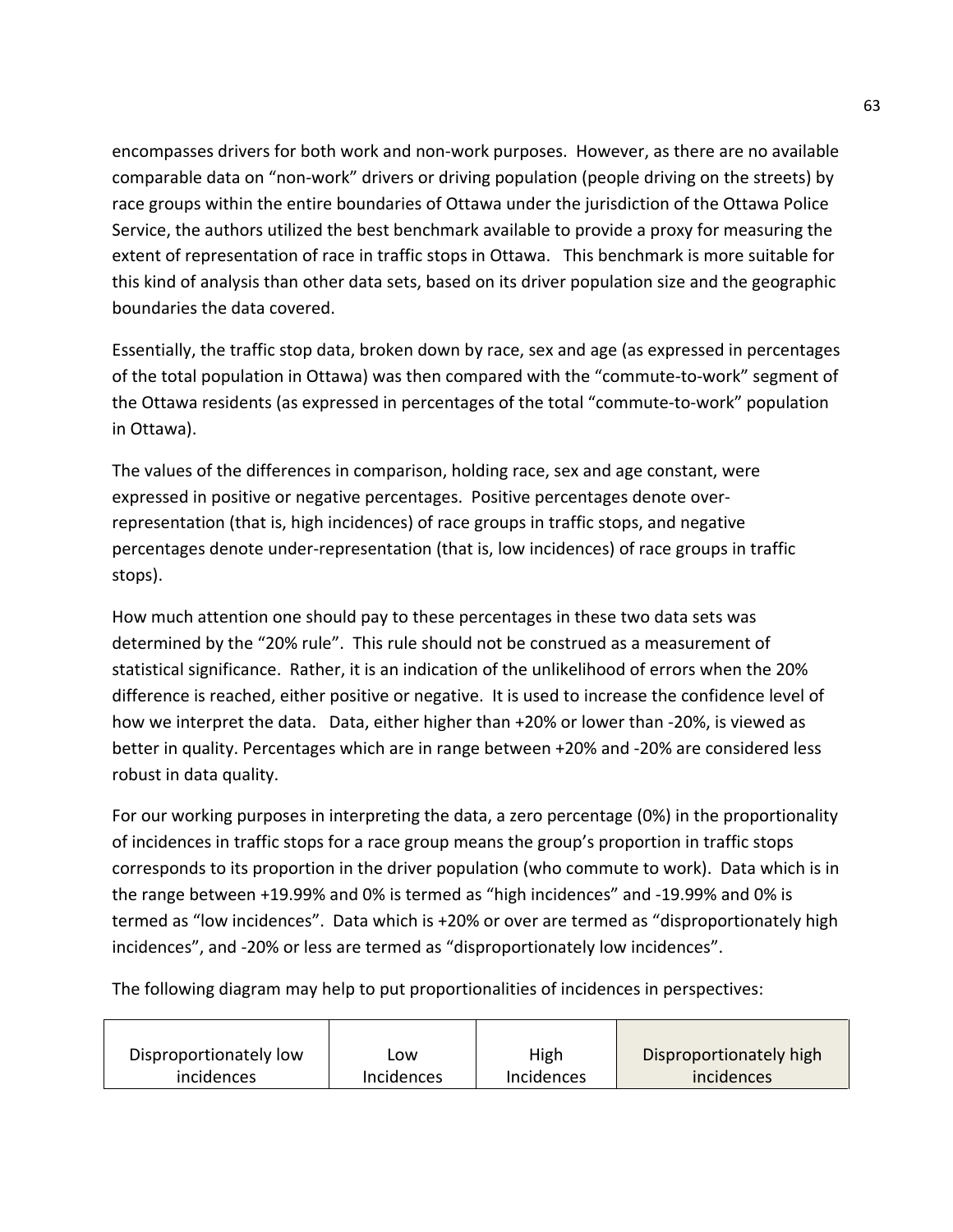| (or disproportionately) | (or under-   | (or over-    | (or disproportionately |
|-------------------------|--------------|--------------|------------------------|
| under-represented)      | represented) | represented) | over-represented)      |
| -infinity               | $-20%$       | 0%           | $+$ infinity<br>$+20%$ |

Although the "20% rule" allows our data analysis to be more robust; it has a conservative implication. It puts aside a pool of "high incidences" and "low incidences" between +19.99% and -19.99% as cushion of research errors, and reserves "disproportionalities" to those incidences with percentages of differences +20% or higher and those -20% or lower.

## **Distribution Analysis of Reasons for and Outcomes of Traffic Stops**

The race data collected by the Ottawa Police Service on traffic stops also provide answers to the following two questions:

- Which race groups, if any, have disproportionately high incidences in specific reasons for traffic stops?
- Which race groups, if any, have disproportionately high incidences in specific outcomes of traffic stops?

This distribution analysis of reasons for traffic stops focuses only on race. The data are not broken down by sex and age. The reason why the term "distribution" is used in this analysis is that our analysis focuses on the internal distribution patterns of data, using an internal benchmark (and that is, the White group) for measurement, and not an external benchmark.

(a) Reasons for traffic stops

<span id="page-63-1"></span><span id="page-63-0"></span>In this analysis, three categories of reasons are used: criminal offences, provincial and municipal offenses (or non-criminal offences) and suspicious activities.

- "Criminal offenses"
- "Provincial and municipal offenses"
- "Suspicious activities"

These three categories cover all the reasons why police officers traffic-stop. To answer the question on the proportions of race groups distributed among these three categories, it follows a two-tiered calculation: First, holding each race group constant, the percentages of traffic stops in which police officers used each of these categories of reasons is calculated. Second,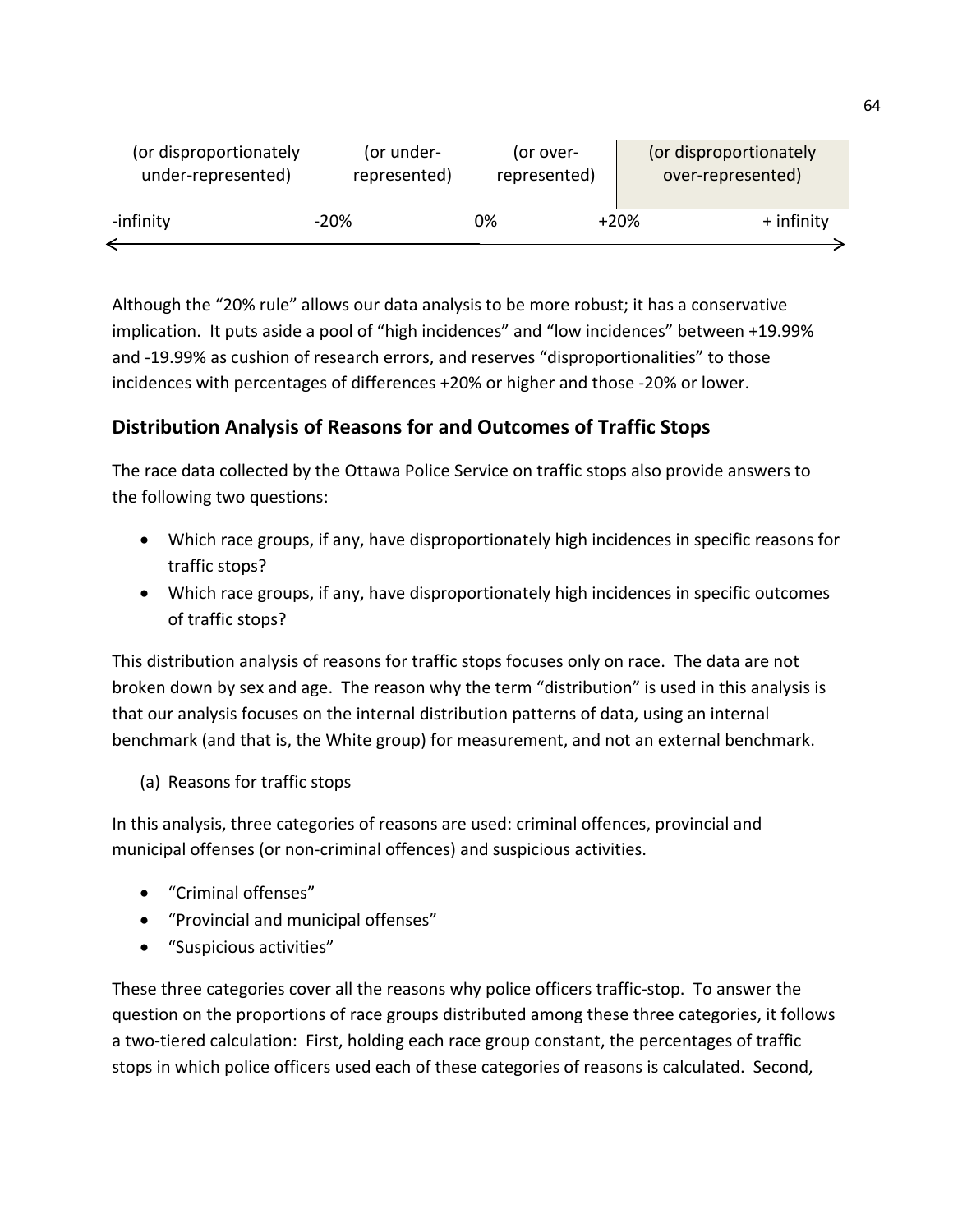holding each category of reasons constant, the percentages of each race group in these categories are then compared with those of the White group. As there is a perception that racial profiling exists, the White group is therefore used as the benchmark. The differences in percentages between each of the racial minority groups and the White group under each of the reasons are expressed in percentages.

Once again, using the "20% rule", this research considers only the differences between the White group and each of the racialized minority groups that are +20% or higher. Incidences with "+20% or higher" percentages are termed as "disproportionately high incidences". Data on these incidences are more robust and are relatively error-free.

(b) Outcomes of traffic stops

In this analysis, three categories of outcomes are used: "final (no action)", "warned" and "charged". These three categories cover all the outcomes of traffic stop.

- "Final (no action)" -
- "Warned"
- "Charged" includes criminal and non-criminal offences.

To find out the proportions of race groups distributed among these three categories, the distribution of each of these three outcomes is tabulated for each race group and these proportions are expressed in percentages. As there is a perception that racial profiling exists, the White group is the benchmark. The percentage of each of racial minority groups under these three outcomes is then compared with that of the White group under each of the same three outcomes. The differences of these two data sets are expressed in percentages.

Once again, using the "20% rule", this report focuses on the differences between the White group and each of the racialized minority groups which are +20% or higher in percentages. The outcomes of traffic stops with these percentages are considered to be "disproportionately high incidences".

#### **Benefits**

The methodology used in this study has several benefits:

• Unlike other methodologies, this methodology provides an overview of how race groups fare in traffic stops, covering not just a limited sample of people in a few locations in Ottawa, but all drivers-to-work in the entire City of Ottawa. Research results based on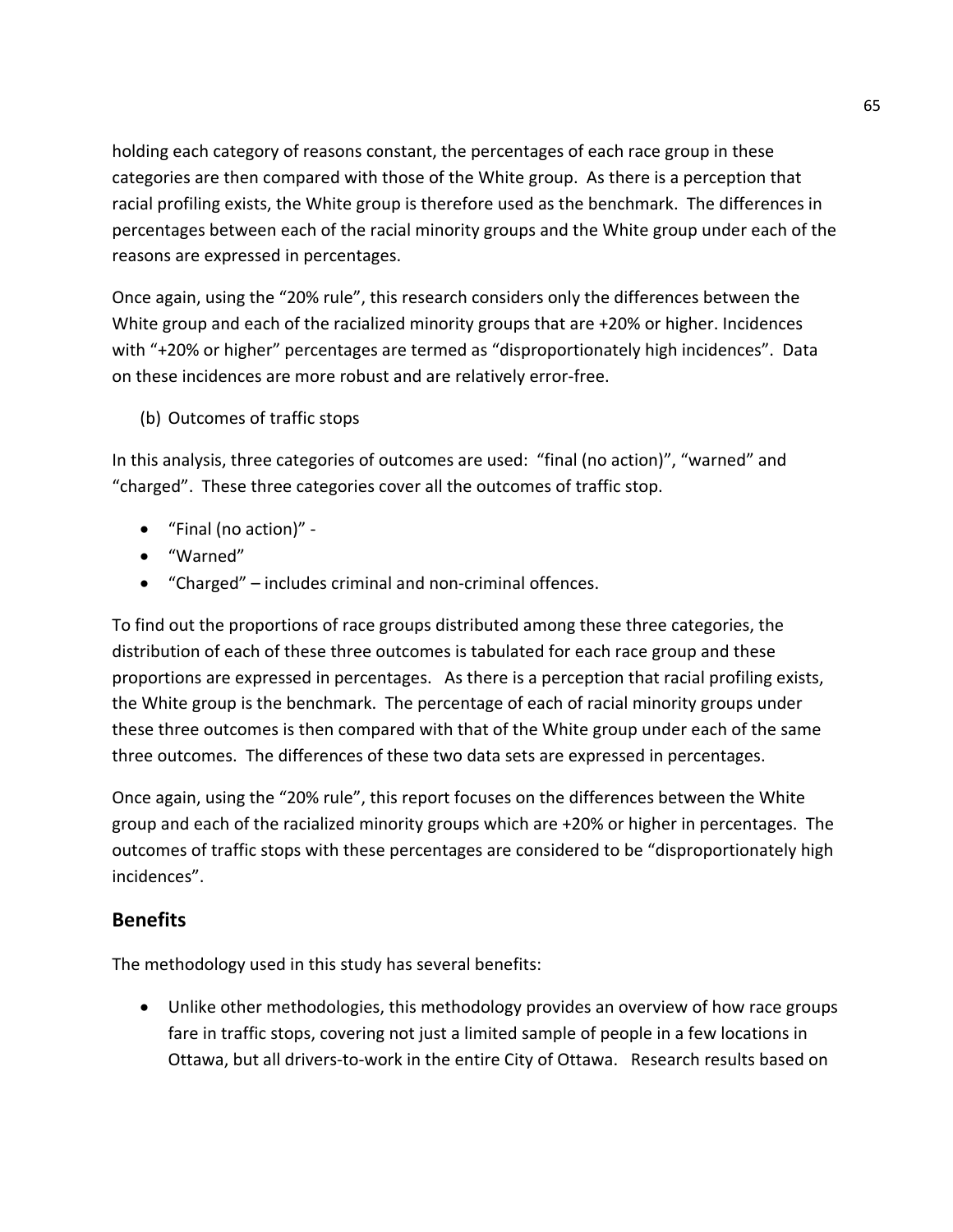local studies or those with limited sample usually beg for more studies to determine their capability of generalization.

- Data generated from this methodology are simple statistics based on a simple comparison of race groups using traffic stops data and data on those who drive to work.
- This methodology shows, in a relatively simple way, the anomalies among race groups traffic-stopped by police officers. These anomalies are measured in percentages of differences, and they are not skewed by the size of the race groups. The "20% rule" enables the readers to determine which anomalies among race groups are less prone to errors. The rule also enables Ottawa Police Service to set priorities in addressing these anomalies as they have been quantified. While this methodology does not determine the causation of traffic stops, the anomalies suggest areas for deeper analysis.

#### **Limitations**

Scholars have been attempting to "prove" or "debunk" racial profiling. Not only is the concept vague or ambiguous at times, it is also a concept without much of a consensus among scholars. Therefore, in demonstrating the existence or the extent of racial profiling, numerous approaches and research tools have been adopted mostly on traffic stops in the U.S., and to a much lesser extent in Canada. These studies brought forward some new insights, and yet, they have been criticized for their inadequate methods, measuring tools, and/or benchmarking.

This status quo of research in racial profiling reflects largely the multiple "moving parts" of the subject matters. Research is also hindered by the lack of comparable data or information (for benchmarking purposes), the availability or limitations of feasible tools, the sensitivity of the subject matters, and the difficulty of having a representative sample of the driving population, timewise and location-wise.

The methodology utilized in this study is not able to escape from some of the above-mentioned realities. Here are highlights of a few limitations:

• It provides a correlational (not causal) relationship on race and incidents of traffic stops. It does not examine the motives of police officers behind the traffic stops and offers no definitive explanations on why certain race groups are over-represented in traffic stops or why they are more prone to be stopped based on specific reasons or have certain outcomes based on the traffic stops.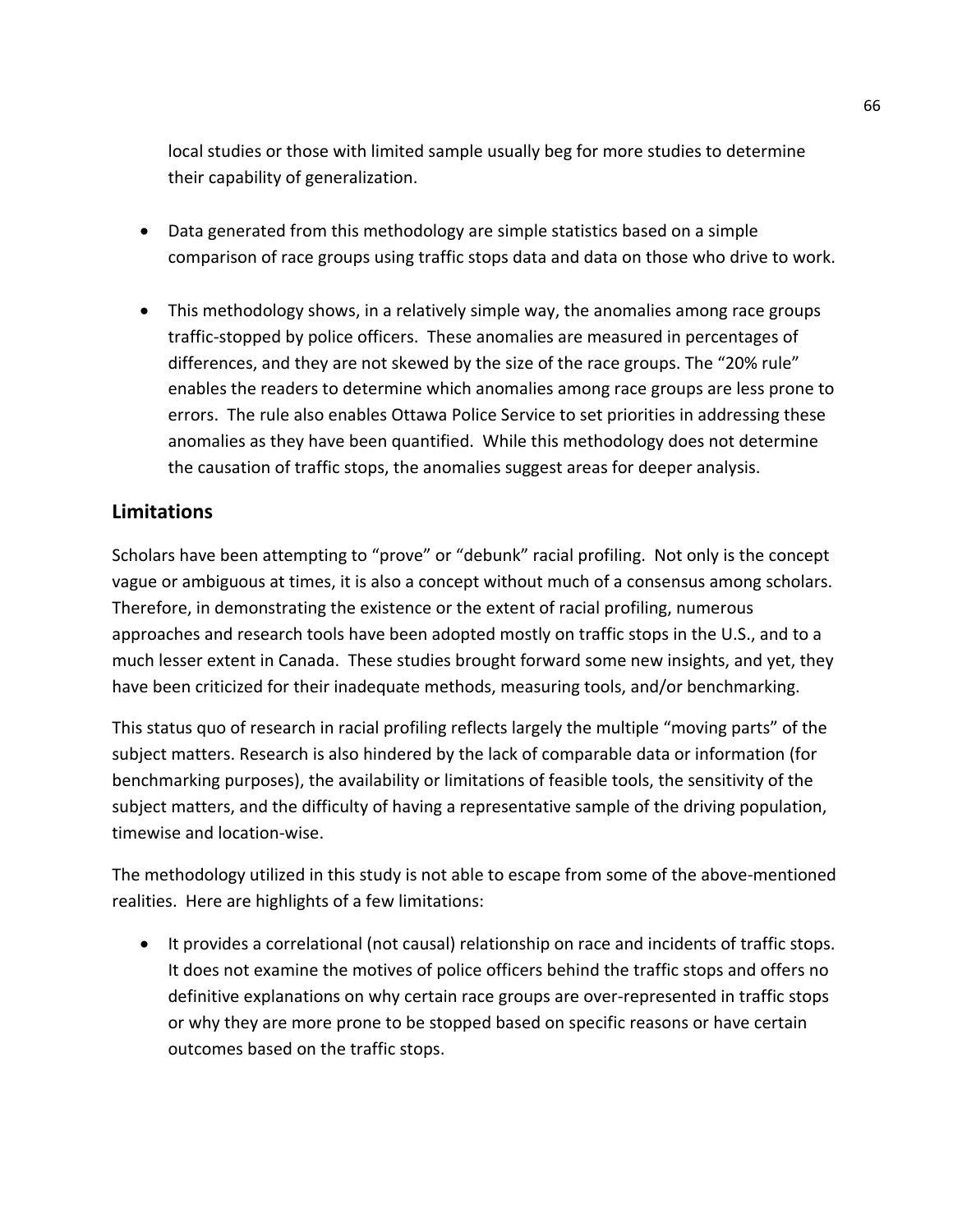- It compares Ottawa Police Service' traffic stops data based on the "other identification" method (that is, police officers identified the races of the drivers) with the Statistics Canada's "commute-to-work" driver population data based on the "self-identification" method (that is, drivers identified their own races). Studies in racial identification suggested that these methods often yielded different results, and an "other identification" method is preferred only under limited circumstances.
- The external benchmark used in the methodology is the "commute-to-work" segment of the labour force data collected in the 2016 Census. This benchmark is based only on the individuals who drive to work, not when they use their cars for non-work purposes. In addition, it is not clear the extent to which the data cover unemployed individuals and those not in the labour force. However, reliance on commute-to-work data for constructing a portrait of the driving population in Ottawa has been reinforced by micro-data from Statistics Canada General Social Surveys for two of the racial groups (White Drivers, Black Drivers).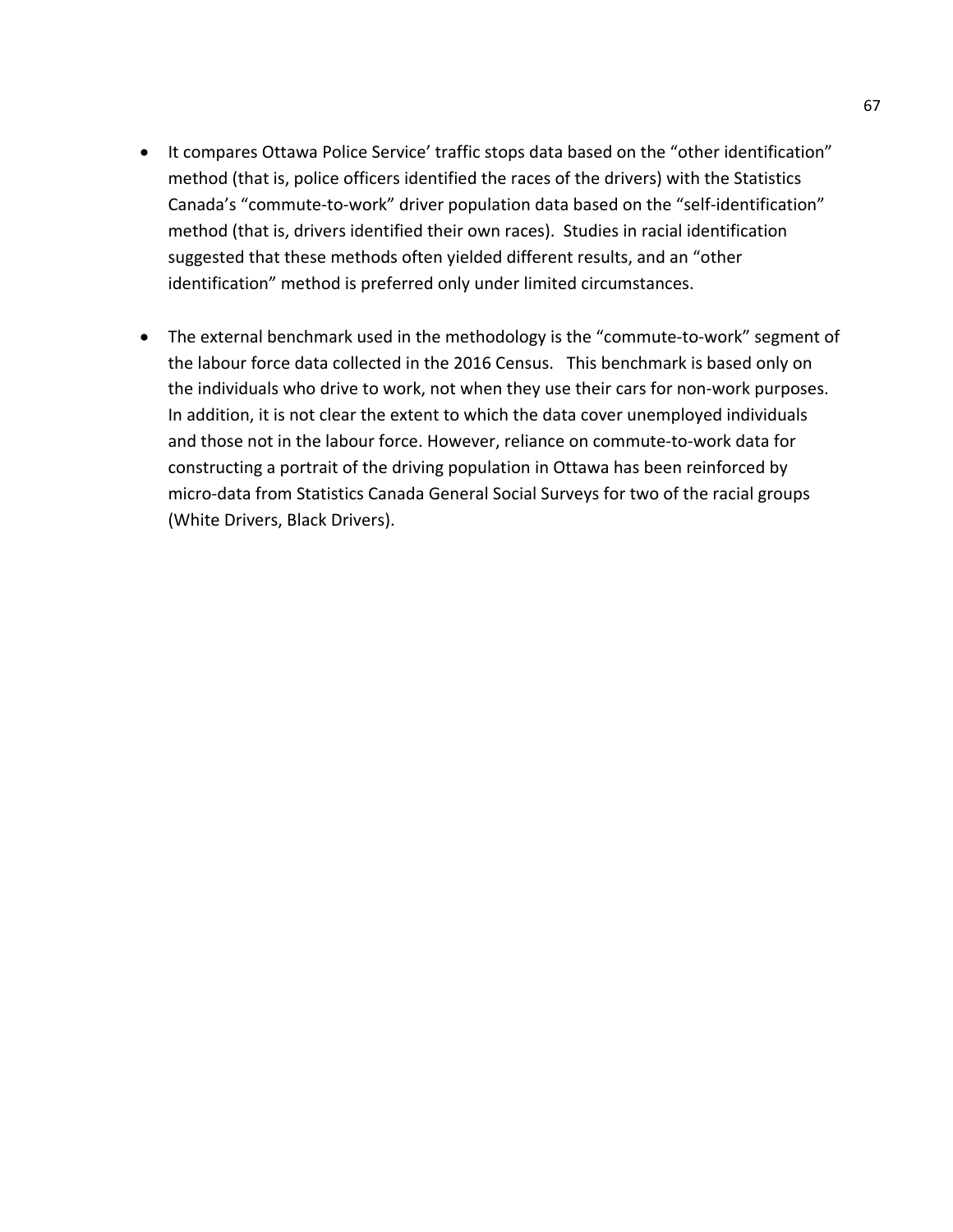## **Note 3: Ottawa Police Service' Traffic Stops Data Sets**

The *TSRDCP II* report is based on the traffic stop data collected by the Ottawa Police Service from June 27, 2015 to June 26, 2018. All traffic stops undertaken by the Ottawa Police Service during this period were the subject of the data collection project. The individual police officer conducting the stop entered the data fields. A total of 149,222 traffic stops was reported.

The analysis in this report only uses of 96,436 of these traffic stops. Not all of the 149,222 traffic stops records were used for analysis principally because of the following reasons:

- As the analysis covers only persons 16 years and old, all traffic stops with drivers under 16 years of age have been filtered out.
- The representation analysis involved only traffic stop records with complete information on the fields of sex, age, and geographic locations in addition to race. Stops with incomplete information for any of these fields have been filtered out.
- As data on the commute-to-work drivers in Ottawa is based on Ottawa residents only, all traffic stops with non-Ottawa residents have been filtered out.

As a result of these filters, the representation analysis in the report is based on 96,436 traffic stop records. For the sake of consistency, the distribution analysis of the reasons for and outcomes of traffic stops used the same data set.

It is important to note that when the data is broken down by race, sex, and age, or by police districts with reasons for or outcomes of traffic stops, there are cases in which the numbers in various tabulated data cells become small (as in the case of Indigenous peoples). Such small numbers reduce data reliability and impact on data interpretation.